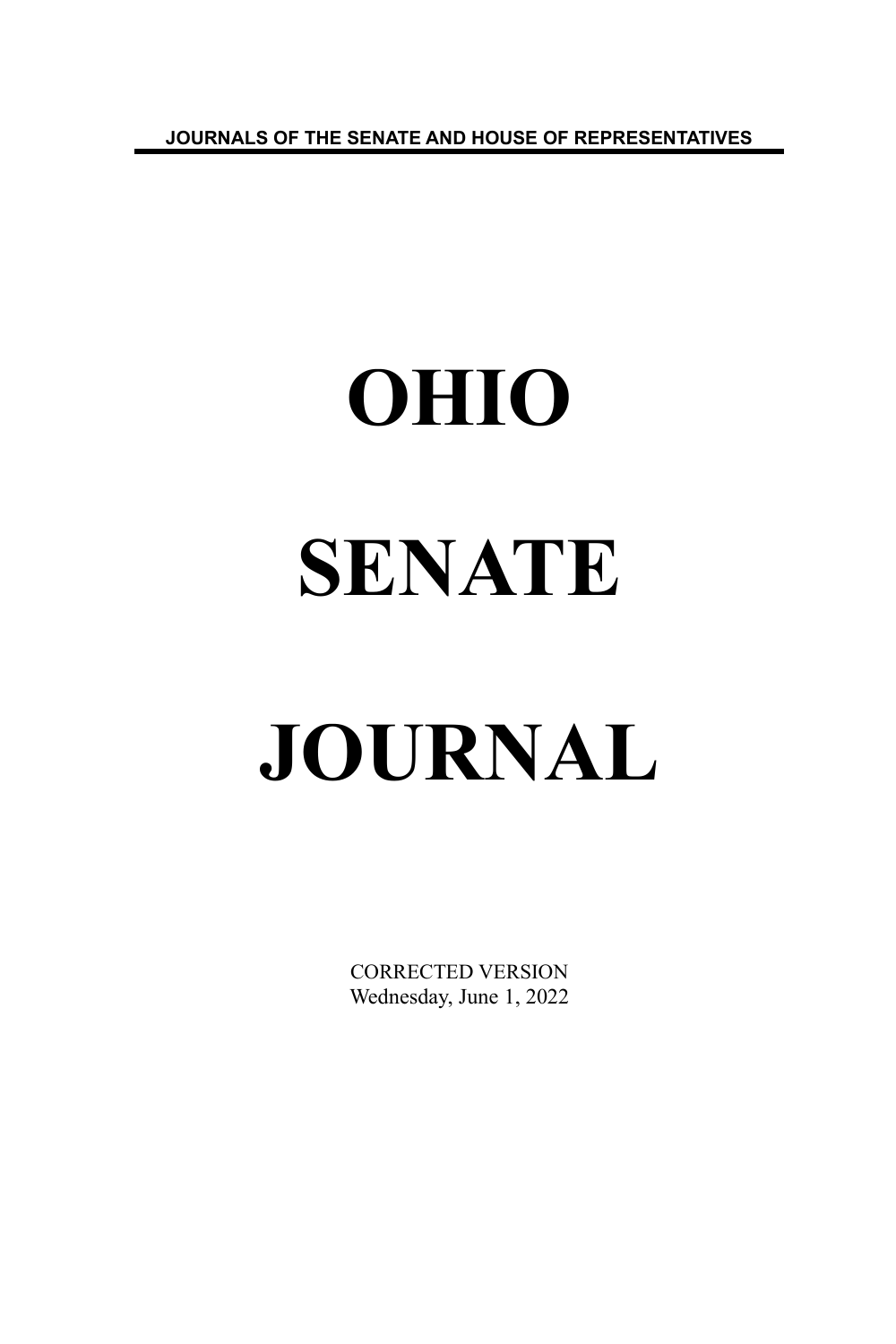# ONE HUNDRED FIFTY-FIFTH DAY Senate Chamber, Columbus, Ohio **Wednesday, June 1, 2022, 1:30 p.m.**

The Senate met pursuant to adjournment.

Prayer was offered by Senator Hearcel F. Craig, followed by the Pledge of Allegiance to the Flag.

The journal of the last legislative day was read and approved.

The following guests were recognized by the Senate prior to the commencement of business:

Senator McColley recognized Kyle Hudson, a senior from Napoleon High School, as the 200-yard freestyle swimming Division II State Champion.

Senator Hackett recognized the Beavercreek High School Boys Swimming and Diving team as the 2022 Ohio High School Athletic Association Division I State Champions.

Senator Reineke recognized Brody Conley, a senior from Columbian High School, for his second consecutive Division II state wrestling title.

Senator Kunze recognized Dublin Coffman High School wrestlers Seth Shumane, a senior, and Omar Ayoub, a sophomore, on their Division I state wrestling titles.

Senator Williams recognized, Senior Legislative Aide, Mariama Ba, on her outstanding service to the Ohio Senate.

# **REPORTS OF REFERENCE AND BILLS FOR SECOND CONSIDERATION**

Senator Huffman, M. reports for the standing committee on Rules and Reference, recommending that the following bill, standing in order for second consideration, be referred to committee as recommended:

# **S. B. No. 348**-Senator Reineke

To amend sections 3309.01, 3309.47, 3309.48, and 3309.571 and to enact sections 3309.231 and 3309.52 of the Revised Code to establish a School Employees Retirement System membership determination procedure and to limit the amount that the retirement system can charge for late contributions.

To the Committee on Insurance.

YES - 13: NICKIE J. ANTONIO, ANDREW O. BRENNER, HEARCEL F. CRAIG, MATT DOLAN, THERESA GAVARONE, BOB D. HACKETT, JAY HOTTINGER,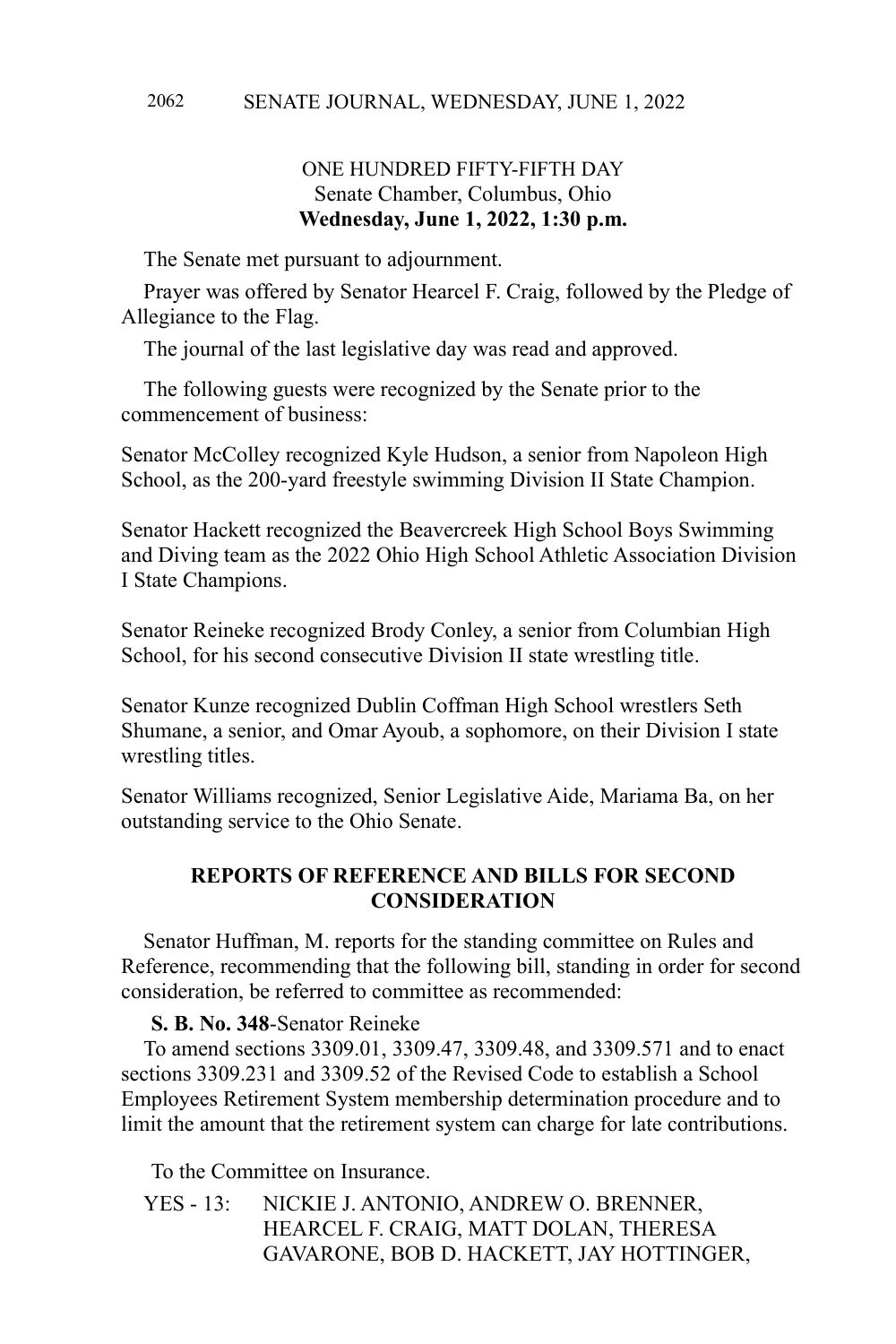# MATT HUFFMAN, STEPHANIE KUNZE, ROB MCCOLLEY, BOB PETERSON, KIRK SCHURING, KENNY YUKO

 $NO - 0.$ 

The question being, "Shall the report of the committee be accepted?"

The report of the committee was accepted.

Said bill was considered a second time and referred to committee as recommended.

# **REPORTS OF STANDING AND SELECT COMMITTEES**

Senator Blessing submitted the following report:

The standing committee on Ways and Means, to which was referred **Am. H. B. No. 140-**Representative Merrin, et al., having had the same under consideration, reports it back and recommends its passage.

| $YES - 5:$ | LOUIS W. BLESSING, III, KRISTINA D. ROEGNER,<br>JERRY C. CIRINO, KIRK SCHURING, JAY HOTTINGER |
|------------|-----------------------------------------------------------------------------------------------|
| $NO - 2$ : | SANDRA R. WILLIAMS, NICKIE J. ANTONIO                                                         |

Senator Dolan submitted the following report:

The standing committee on Finance, to which was referred **Am. H. B. No. 377-**Representatives Hall, Swearingen, et al., having had the same under consideration, reports back a substitute bill and recommends its passage.

Co-Sponsors: Hottinger, Dolan, Schuring.

YES - 13: MATT DOLAN, THERESA GAVARONE, VERNON SYKES, NICKIE J. ANTONIO, LOUIS W. BLESSING, III, ANDREW O. BRENNER, HEARCEL F. CRAIG, JAY HOTTINGER, GEORGE F. LANG, NATHAN H. MANNING, BOB PETERSON, MARK ROMANCHUK, KIRK SCHURING

 $NO - 0.$ 

Senator Gavarone submitted the following report:

The standing committee on Local Government and Elections, to which was referred **H. J. R. No. 4-**Representatives Edwards, Seitz, et al., having had the same under consideration, reports it back and recommends its adoption.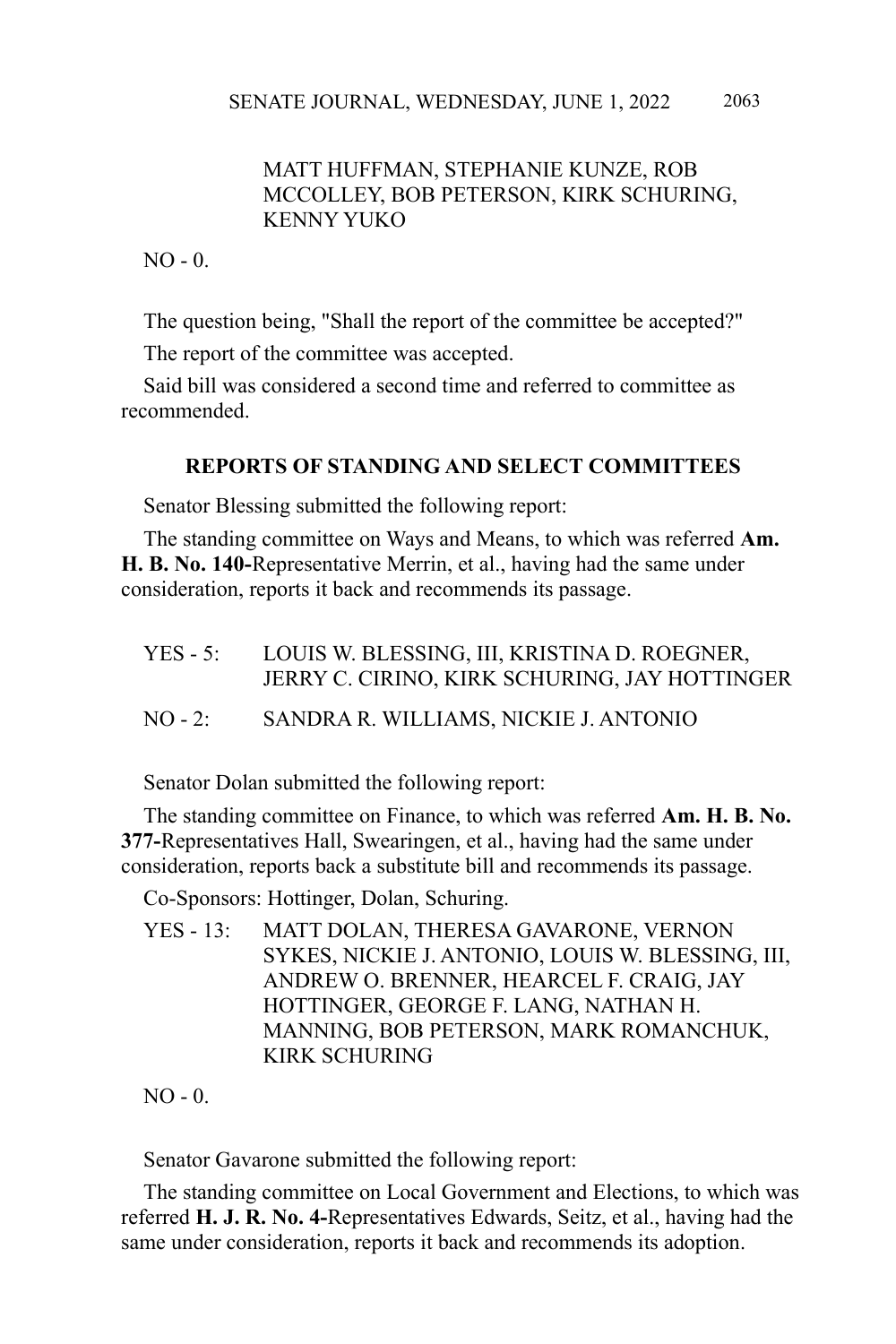Co-Sponsor: Gavarone.

# YES - 6: THERESA GAVARONE, SANDRA O'BRIEN, JERRY C. CIRINO, STEPHANIE KUNZE, NATHAN H. MANNING, VERNON SYKES

 $NO - 0.$ 

Senator Hoagland submitted the following report:

The standing committee on Veterans and Public Safety, to which was referred **Sub. H. B. No. 99-**Representative Hall, et al., having had the same under consideration, reports back a substitute bill and recommends its passage.

Co-Sponsor: Johnson.

| YES - 4: | FRANK HOAGLAND, TERRY JOHNSON, BOB D. |
|----------|---------------------------------------|
|          | HACKETT, STEVE WILSON                 |

# NO - 2: CECIL THOMAS, TERESA FEDOR

Senator Huffman, S. submitted the following report:

The standing committee on Health, to which was referred **Sub. H. B. No. 193-**Representatives Cutrona, Pavliga, et al., having had the same under consideration, reports back a substitute bill and recommends its passage.

Co-Sponsor: Huffman, S.

| YES - 6: | STEPHEN A. HUFFMAN, NICKIE J. ANTONIO, TERRY |
|----------|----------------------------------------------|
|          | JOHNSON, KRISTINA D. ROEGNER, MARK           |
|          | ROMANCHUK, CECIL THOMAS                      |

NO - 1: NIRAJ ANTANI

Senator Huffman, S. submitted the following report:

The standing committee on Health, to which was referred **H. B. No. 371-** Representatives Schmidt, Denson, et al., having had the same under consideration, reports it back with the following amendment and recommends its passage when so amended.

Co-Sponsor: Huffman, S.

In line 5 of the title, after "tissue" insert "and to make temporary changes regarding certificates of need"

After line 441, insert:

**"Section 4.** Notwithstanding division (A) of section 3702.523 and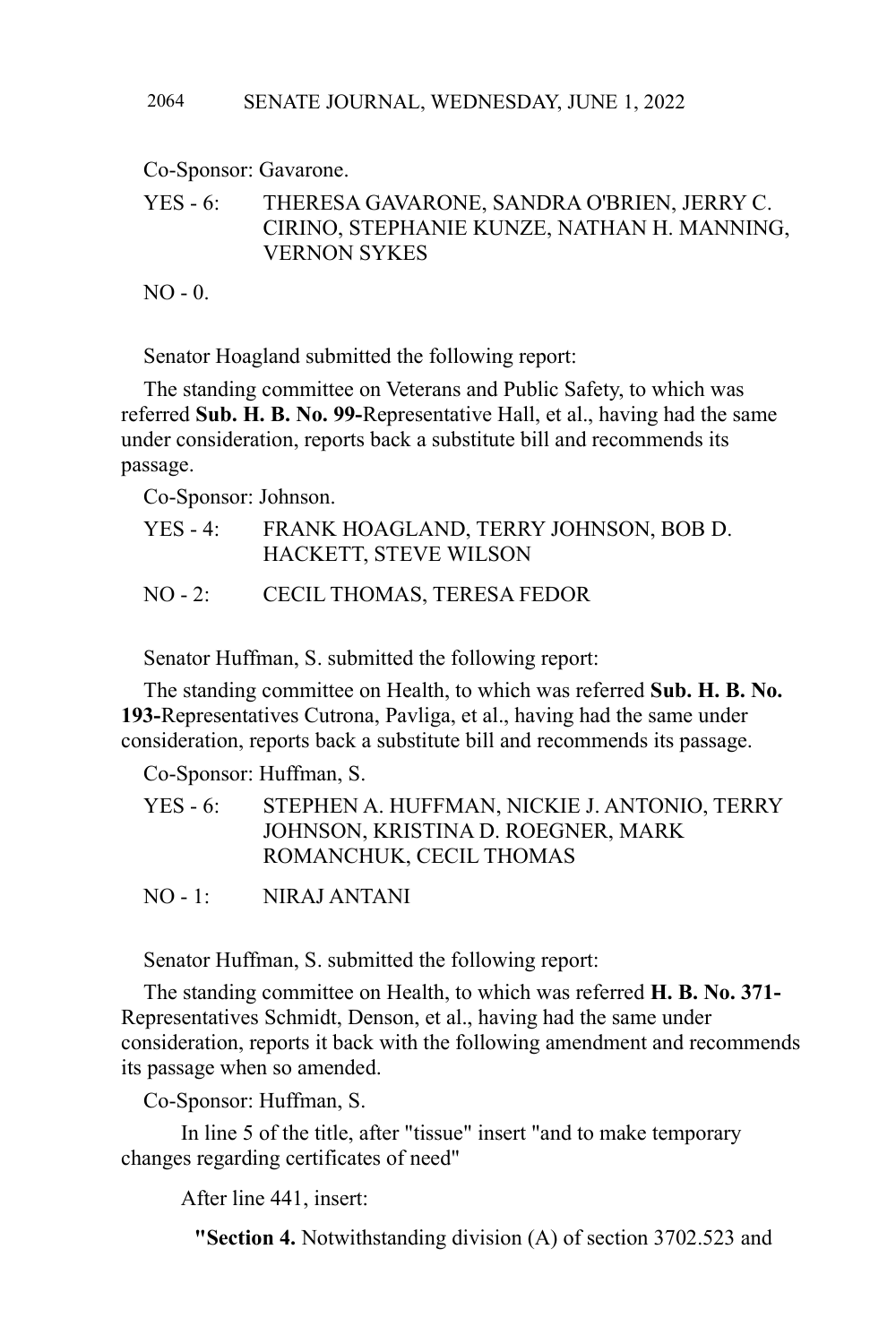divisions (A) and (B) of section 3702.524 of the Revised Code, or any other conflicting provision in sections 3702.51 to 3702.62 of the Revised Code, all of the following apply in the case of a certificate of need granted during the period beginning March 9, 2020, and ending June 18, 2021:

(A) The Director of Health shall grant the holder of a certificate of need a twenty-four-month extension to obligate capital expenditures and commence construction for a proposed project. The extension shall be effective during the twenty-four-month period immediately following the expiration date of the twenty-four-month period that otherwise would apply, as described in division (A) of section 3702.524 of the Revised Code. The Director shall notify the holder of the certificate of need of the date on which the twenty-four-month extension expires.

(B) (1) Subject to division (B) (2) of this section, the transfer of a certificate of need, or the transfer of the controlling interest in an entity that holds a certificate of need, prior to completion of the reviewable activity for which the certificate of need was granted, does not void the certificate of need.

(2) In the event of a transfer as described in division (B) (1) of this section, upon receipt of written notice from the transferee that provides sufficient evidence to enable the Director to determine that recognizing the new owner and operator will not cause any of the circumstances specified in division (B) of section 3702.59 of the Revised Code to occur, the Director shall recognize the transfer of ownership of the entity granted the certificate of need to the new owner.

**Section 5.** (A) Subject to division (B) of this section, notwithstanding division (C) (8) of section 3702.52 of the Revised Code and any rules adopted by the Director of Health to the contrary, for a period of twenty-four months after the effective date of this section, the Director of Health shall not impose a civil monetary penalty against any person holding a certificate of need for obligating under the certificate a capital expenditure in an amount between one hundred ten and one hundred fifty per cent of the approved project cost.

(B) This section applies to any certificate of need that was granted on or before the effective date of this section and for which the Director of Health is still monitoring the activities of the person granted the certificate."

# YES - 7: STEPHEN A. HUFFMAN, NIRAJ ANTANI, NICKIE J. ANTONIO, TERRY JOHNSON, KRISTINA D. ROEGNER, MARK ROMANCHUK, CECIL THOMAS

 $NO - 0.$ 

Senator Huffman, S. submitted the following report: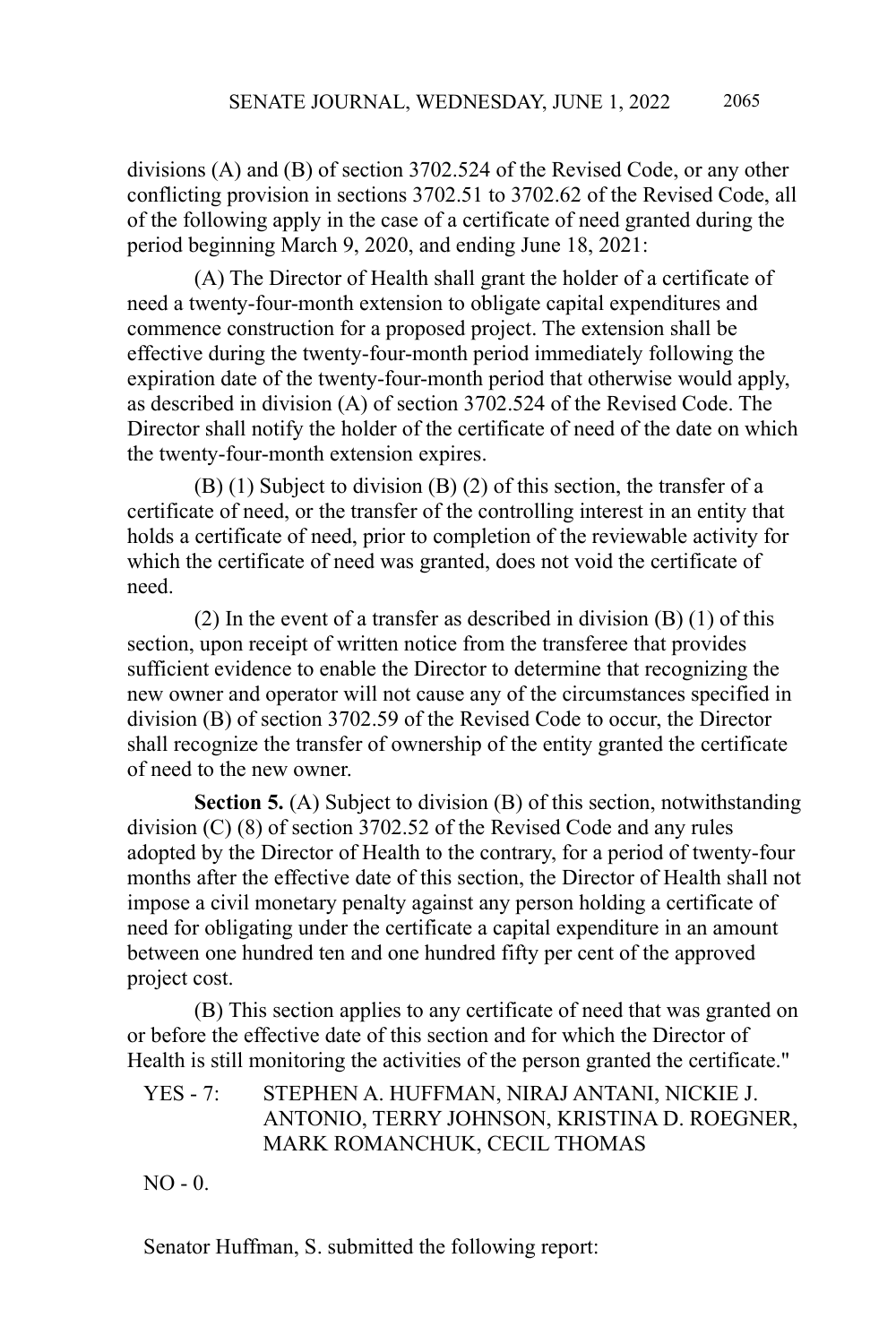SENATE JOURNAL, WEDNESDAY, JUNE 1, 2022 2066

The standing committee on Health, to which was referred **H. B. No. 537-** Representative Abrams, et al., having had the same under consideration, reports it back and recommends its passage.

# YES - 7: STEPHEN A. HUFFMAN, NIRAJ ANTANI, NICKIE J. ANTONIO, TERRY JOHNSON, KRISTINA D. ROEGNER, MARK ROMANCHUK, CECIL THOMAS

 $NO - 0$ 

Senator Kunze submitted the following report:

The standing committee on Transportation, to which was referred **S. B. No. 323-**Senator Hackett having had the same under consideration, reports back a substitute bill and recommends its passage.

Co-Sponsors: Schaffer, Kunze, Hoagland, Manning.

YES - 12: STEPHANIE KUNZE, BILL REINEKE, NICKIE J. ANTONIO, NIRAJ ANTANI, LOUIS W. BLESSING, III, FRANK HOAGLAND, NATHAN H. MANNING, SANDRA O'BRIEN, KRISTINA D. ROEGNER, MICHAEL A. RULLI, TIM SCHAFFER, SANDRA R. WILLIAMS

 $NO - 0.$ 

Senator Manning submitted the following report:

The standing committee on Judiciary, to which was referred **Sub. H. B. No. 279-**Representatives Brown, Oelslager, et al., having had the same under consideration, reports back a substitute bill and recommends its passage.

Co-Sponsor: Manning.

YES - 5: NIRAJ ANTANI, THERESA GAVARONE, ROB MCCOLLEY, NATHAN H. MANNING, KIRK SCHURING

NO - 0.

Senator Manning submitted the following report:

The standing committee on Judiciary, to which was referred **Sub. H. B. No. 518-**Representative Hoops, et al., having had the same under consideration, reports back a substitute bill and recommends its passage.

Co-Sponsor: Manning.

YES - 6: CECIL THOMAS, NIRAJ ANTANI, THERESA GAVARONE, ROB MCCOLLEY, NATHAN H. MANNING, KIRK SCHURING

 $NO - 0.$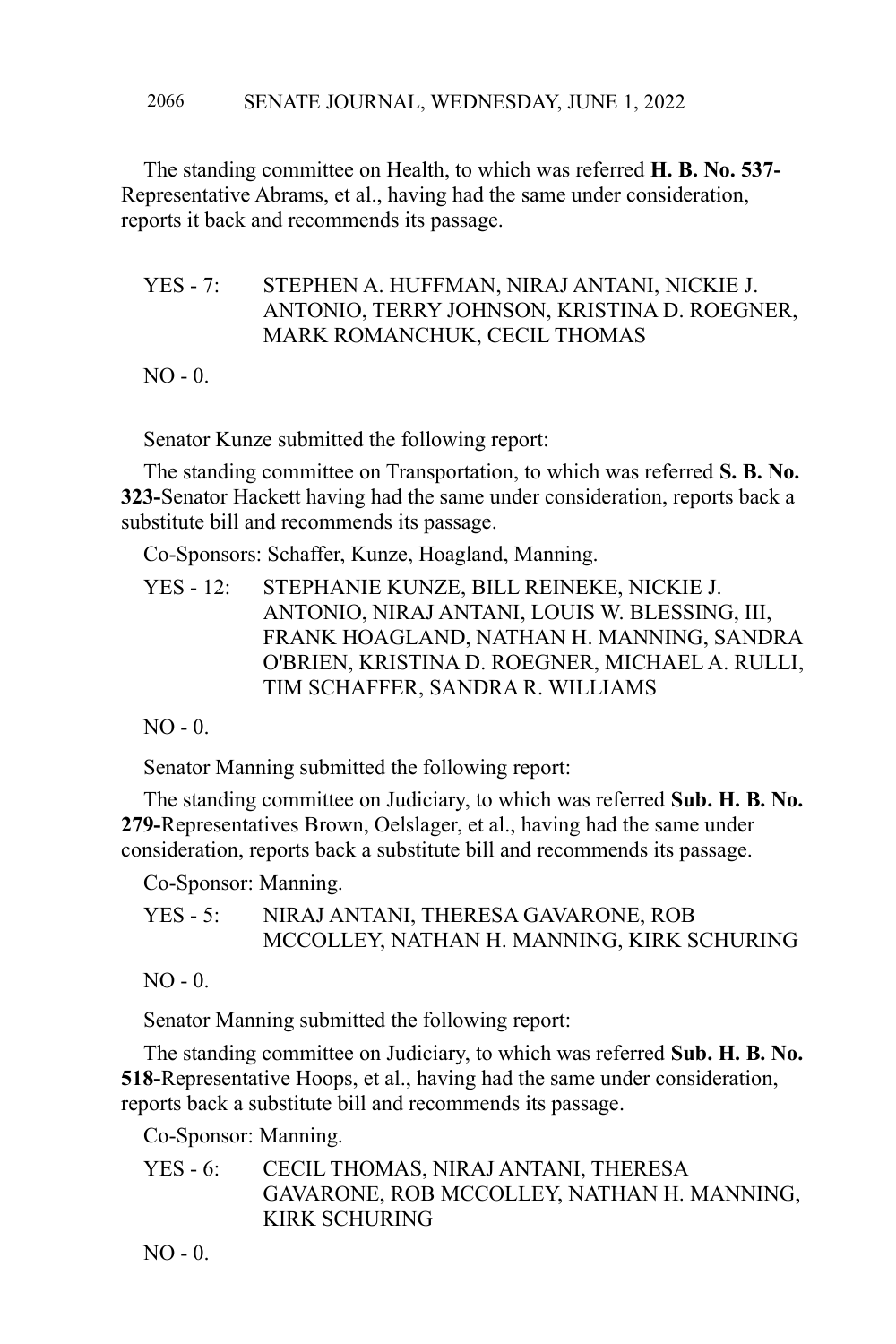Senator Roegner submitted the following report:

The standing committee on Government Oversight and Reform, to which was referred **H. B. No. 206-**Representatives Ghanbari, O'Brien, et al., having had the same under consideration, reports it back and recommends its passage.

Co-Sponsor: Schaffer.

YES - 7: KRISTINA D. ROEGNER, ROB MCCOLLEY, HEARCEL F. CRAIG, FRANK HOAGLAND, GEORGE F. LANG, TIM SCHAFFER, CECIL THOMAS

 $NO - 0.$ 

Senator Roegner submitted the following report:

The standing committee on Government Oversight and Reform, to which was referred **S. B. No. 269-**Senator Manning having had the same under consideration, reports back a substitute bill and recommends its passage.

# YES - 7: KRISTINA D. ROEGNER, ROB MCCOLLEY, HEARCEL F. CRAIG, FRANK HOAGLAND, GEORGE F. LANG, TIM SCHAFFER, CECIL THOMAS

 $NO - 0.$ 

Senator Schaffer submitted the following report:

The standing committee on Agriculture and Natural Resources, to which was referred **S. B. No. 164-**Senators Hottinger, Yuko, et al., having had the same under consideration, reports back a substitute bill and recommends its passage.

Co-Sponsors: Huffman, S., Hackett.

YES - 6: TIM SCHAFFER, STEPHEN A. HUFFMAN, TERESA FEDOR, BOB D. HACKETT, SANDRA O'BRIEN, BOB **PETERSON** 

 $NO - 0$ 

The question being, "Shall the reports of the committee be accepted?" The reports of the committee were accepted.

Senator Huffman, M. submitted the following report:

The standing committee on Rules and Reference to which were referred the appointments by the Governor of: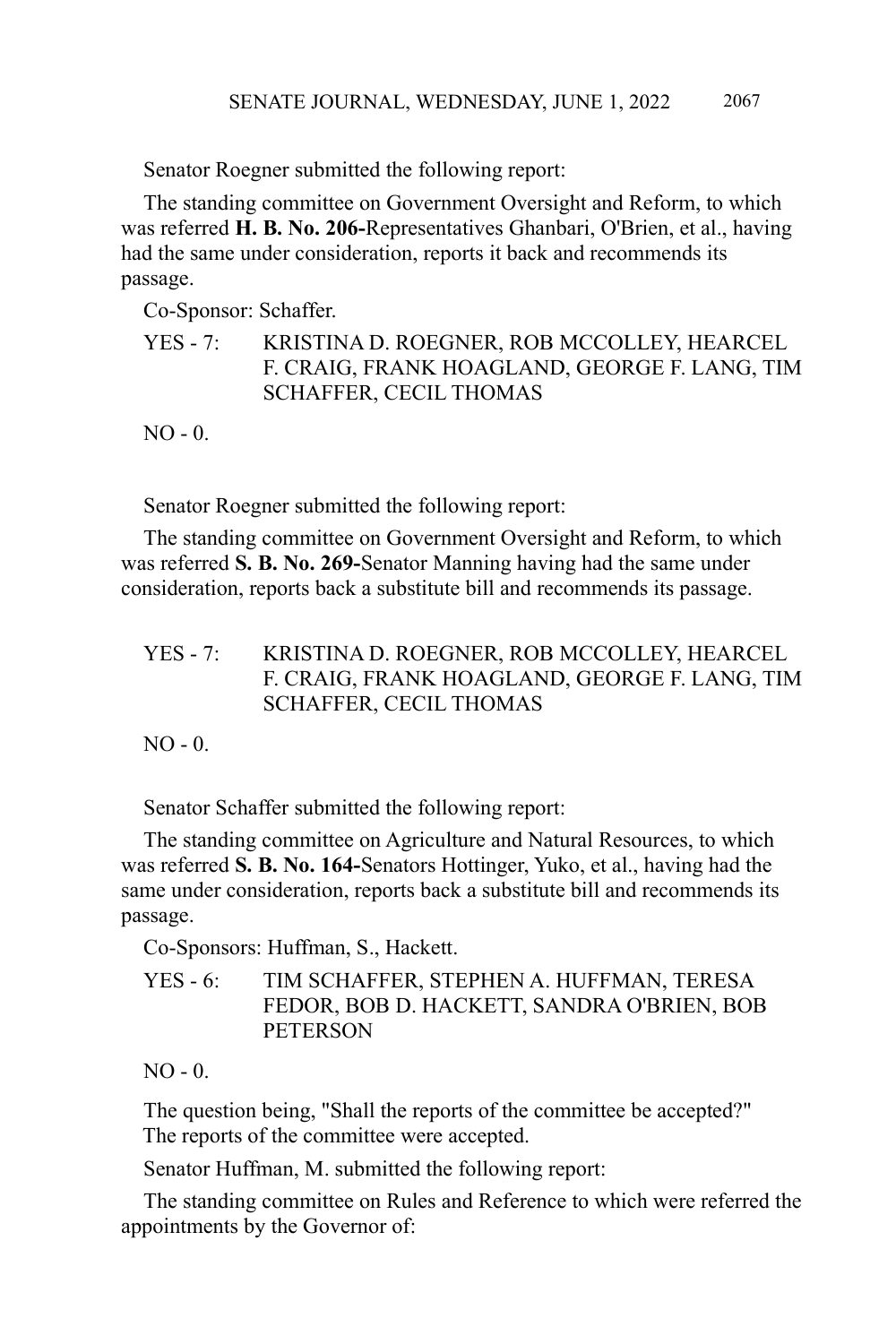**Frame, Mickey**, from Sylvania, Lucas County, Ohio, as a Member of the State Chiropractic Board for a term beginning November 12, 2021, ending at the close of business November 1, 2025, replacing Mickey Frame, whose term expired.

**Ganim, Anthony**, from Hilliard, Franklin County, Ohio, as a Member of the Ohio Occupational Therapy, Physical Therapy, and Athletic Trainers Board for a term beginning November 12, 2021, ending at the close of business August 27, 2024, replacing Anthony Ganim, whose term expired.

**Lake, Gary**, from Wadsworth, Medina County, Ohio, as a Member of the Ohio Occupational Therapy, Physical Therapy, and Athletic Trainers Board for a term beginning November 12, 2021, ending at the close of business August 27, 2024, replacing Gary W. Lake, whose term expired.

**Linn, Lesley**, Democrat, from Galloway, Franklin County, Ohio, as a Member of the Chemical Dependency Professionals Board for a term beginning October 15, 2021, ending at the close of business December 23, 2023, replacing Alexander Bishara, whose term expired.

**McIntyre, Karen**, from Avon, Lorain County, Ohio, as a Member of the Ohio Occupational Therapy, Physical Therapy, and Athletic Trainers Board for a term beginning November 12, 2021, ending at the close of business August 27, 2024, replacing Karen E. McIntyre, whose term expired.

**Patton, John**, Republican, from Spencer, Medina County, Ohio, as a Member of the Ohio Athletic Commission for a term beginning November 12, 2021, ending at the close of business September 2, 2024, replacing John T. Patton, whose term expired.

Having had the same under consideration, reports back the recommendation that the Senate advise and consent to said appointments.

YES – 13: NICKIE J. ANTONIO, ANDREW O. BRENNER, HEARCEL F. CRAIG, MATT DOLAN, THERESA GAVARONE, BOB D. HACKETT, JAY HOTTINGER, MATT HUFFMAN, STEPHANIE KUNZE, ROB MCCOLLEY, BOB PETERSON, KIRK SCHURING, KENNY YUKO

 $NO - 0.$ 

The question being, "Shall the Senate advise and consent to the appointments by the Governor?"

The yeas and nays were taken and resulted – yeas 32, nays 0, as follows:

Those who voted in the affirmative were: Senators

| Antani | Antonio | <b>Blessing</b> | <b>Brenner</b> |
|--------|---------|-----------------|----------------|
| Cirino | Craig   | Dolan           | Fedor          |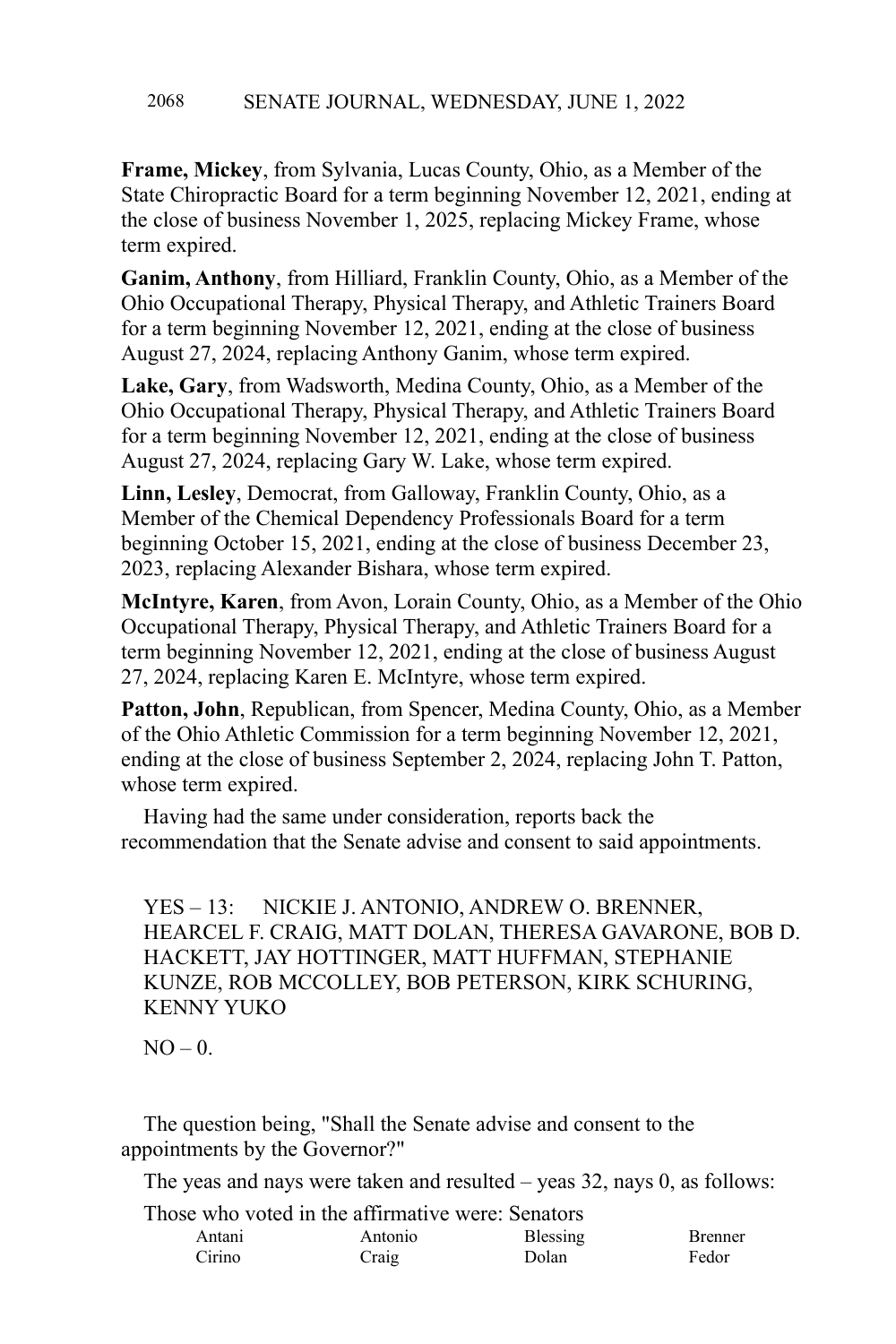| Gavarone    | Hackett  | Hoagland  | Hottinger      |
|-------------|----------|-----------|----------------|
| Huffman, S. | Johnson  | Kunze     | Lang           |
| Manning     | McColley | O'Brien   | Peterson       |
| Reineke     | Roegner  | Romanchuk | Rulli          |
| Schaffer    | Schuring | Sykes     | <b>Thomas</b>  |
| Williams    | Wilson   | Yuko      | Huffman, M.-32 |

So the Senate advised and consented to said appointments.

#### **HOUSE AMENDMENTS TO SENATE BILLS AND RESOLUTIONS**

The amendments of the House of Representatives to:

**Sub. S. B. No. 61**-Senators Blessing, Antonio.

Cosponsors: Senators Maharath, Cirino, Craig, Fedor, Rulli, Thomas, Yuko. Representatives Hillyer, Skindell, Boggs, Brent, Carruthers, Galonski, Hicks-Hudson, Ingram, Lanese, Lepore-Hagan, Lightbody, Miller, A., Miller, J., Miranda, O'Brien, Russo, Seitz, Smith, K., Sobecki, Upchurch, Weinstein, West, Young, T.

To amend sections 317.32, 349.01, 5311.05, 5311.08, 5311.081, 5311.091, 5311.16, 5311.18, 5312.02, 5312.03, 5312.05, 5312.06, 5312.07, and 5312.11 and to enact sections 5311.192 and 5312.16 of the Revised Code regarding condominiums, planned community properties, and new communities, having been informally passed, were taken up.

The question being, "Shall the Senate concur in the amendments of the House of Representatives?"

The yeas and nays were taken and resulted – yeas 32, nays 0, as follows:

Those who voted in the affirmative were: Senators

| Antani      | Antonio  | <b>Blessing</b> | <b>Brenner</b> |
|-------------|----------|-----------------|----------------|
| Cirino      | Craig    | Dolan           | Fedor          |
| Gavarone    | Hackett  | Hoagland        | Hottinger      |
| Huffman, S. | Johnson  | Kunze           | Lang           |
| Manning     | McColley | O'Brien         | Peterson       |
| Reineke     | Roegner  | Romanchuk       | Rulli          |
| Schaffer    | Schuring | <b>Sykes</b>    | Thomas         |
| Williams    | Wilson   | Yuko            | Huffman, M.-32 |

So the Senate concurred in the amendments of the House of Representatives.

#### **RESOLUTIONS REPORTED BY COMMITTEE**

Senator Hottinger moved that **Sub. H. J. R. No. 2**, having been referred to the Committee on Judiciary, be brought up for third consideration.

The question being, "Shall the motion be agreed to?"

The motion was agreed to.

**Sub. H. J. R. No. 2**-Representatives LaRe, Swearingen.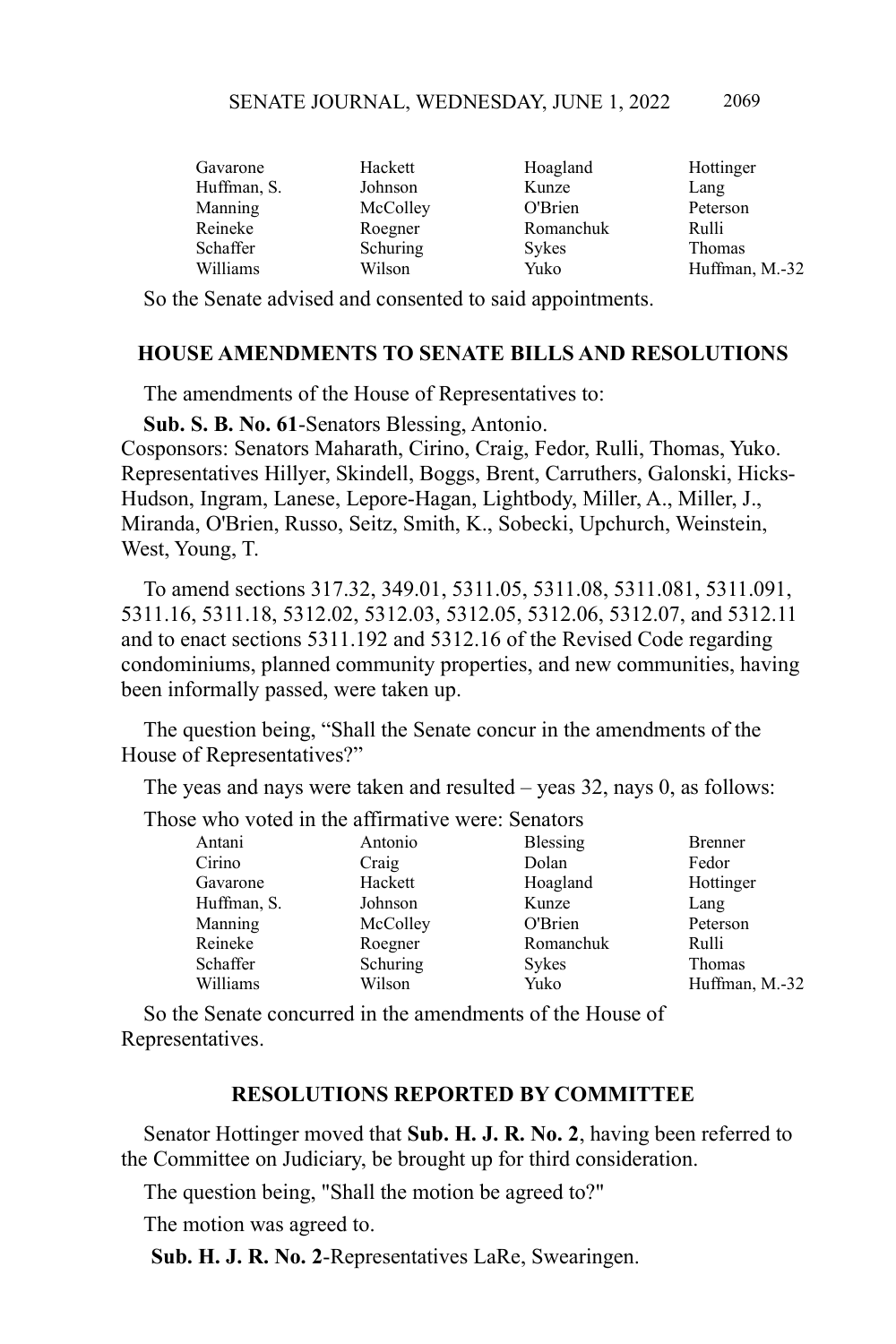Cosponsors: Representatives Abrams, Bird, Carruthers, Click, Creech, Cross, Cutrona, Edwards, Fraizer, Ghanbari, Ginter, Grendell, Gross, Hall, Holmes, Hoops, John, Johnson, Jones, Kick, Koehler, Lampton, Lipps, Loychik, McClain, Miller, K., Oelslager, Plummer, Richardson, Riedel, Roemer, Schmidt, Seitz, Stein, Stephens, Stevens, White, Wiggam, Wilkin, Young, B., Young, T., Speaker Cupp.

Proposing to amend Section 9 of Article I of the Constitution of the State of Ohio to eliminate the requirement that the amount and conditions of bail be established pursuant to Section 5(b) of Article IV of the Constitution of the State of Ohio, and instead allow the courts to use factors such as public safety, including the seriousness of the offense, and a person's criminal record, the likelihood a person will return to court, and any other factor the General Assembly may prescribe.

Be it resolved by the General Assembly of the State of Ohio, three-fifths of the members elected to each house concurring herein, that there shall be submitted to the electors of the state, in the manner prescribed by law at the general election to be held on November 8, 2022, a proposal to amend Section 9 of Article I of the Constitution of the State of Ohio to read as follows:

#### **ARTICLE I**

**Section 9.** All persons shall be bailable by sufficient sureties, except for a person who is charged with a capital offense where the proof is evident or the presumption great, and except for a person who is charged with a felony where the proof is evident or the presumption great and where the person poses a substantial risk of serious physical harm to any person or to the community. Where a person is charged with any offense for which the person may be incarcerated, the court may determine at any time the type, amount, and conditions of bail. Excessive bail shall not be required; nor excessive fines imposed; nor cruel and unusual punishments inflicted. When determining the amount of bail, the court shall consider public safety, including the seriousness of the offense, and a person's criminal record, the likelihood a person will return to court, and any other factor the general assembly may prescribe.

The general assembly shall fix by law standards to determine whether a person who is charged with a felony where the proof is evident or the presumption great poses a substantial risk of serious physical harm to any person or to the community. Procedures for establishing the amount and conditions of bail shall be established pursuant to Article IV, Section 5(B) of the Constitution of the State of Ohio.

#### EFFECTIVE DATE

If adopted by a majority of the electors voting on this proposal, Section 9 of Article I of the Constitution of the State of Ohio amended by this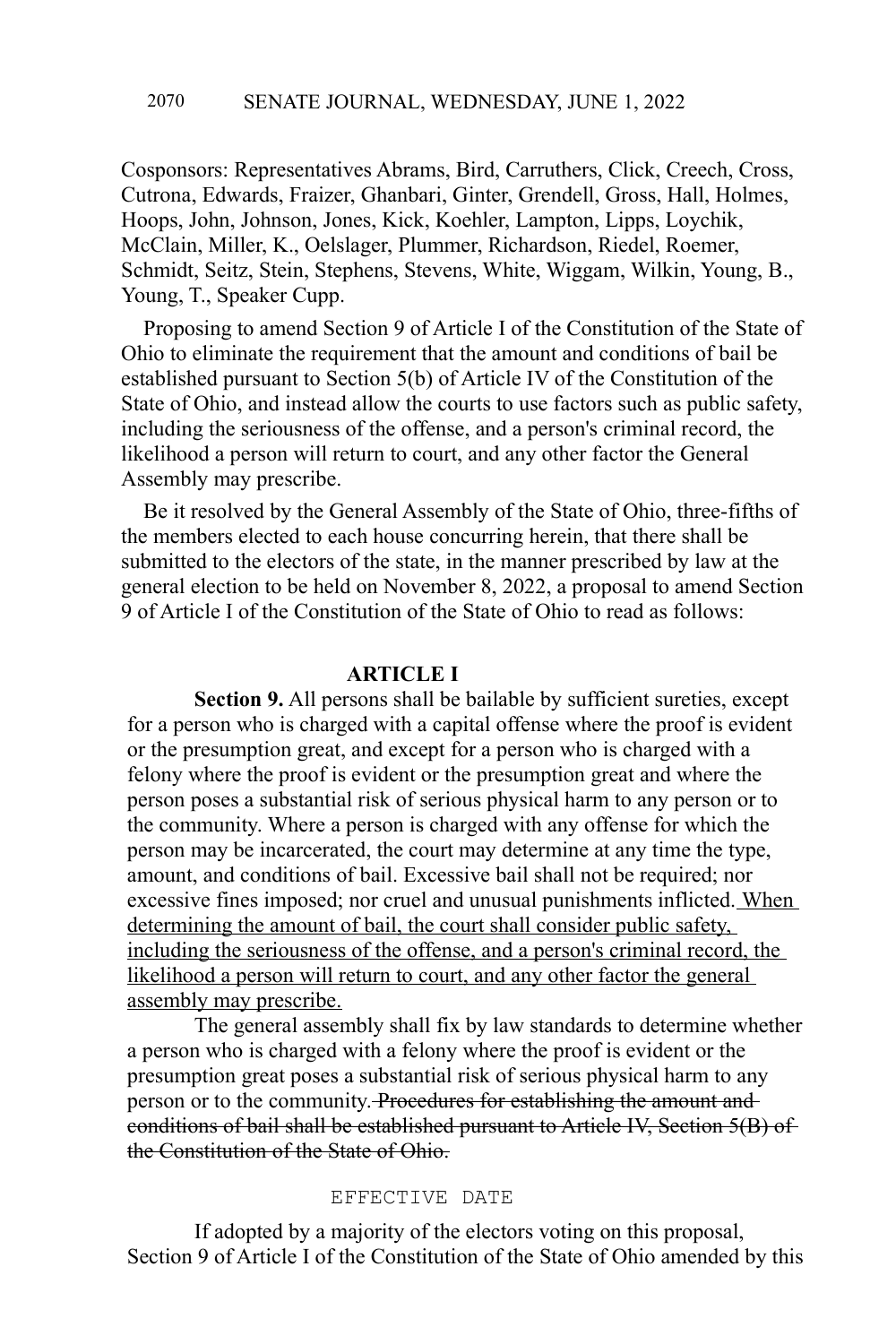proposal shall take effect immediately and the existing version of Section 9 of Article I of the Constitution of the State of Ohio shall be repealed effective immediately.

The question being, "Shall the joint resolution, **Sub. H. J. R. No. 2**, be adopted?

The yeas and nays were taken and resulted – yeas 25, nays 7, as follows:

Those who voted in the affirmative were: Senators

| Antani    | Blessing    | <b>Brenner</b> | Cirino         |
|-----------|-------------|----------------|----------------|
| Dolan     | Gavarone    | Hackett        | Hoagland       |
| Hottinger | Huffman, S. | Johnson        | Kunze          |
| Lang      | Manning     | McColley       | O'Brien        |
| Peterson  | Reineke     | Roegner        | Romanchuk      |
| Rulli     | Schaffer    | Schuring       | Wilson         |
|           |             |                | Huffman, M.-25 |

Senators Antonio, Craig, Fedor, Sykes, Thomas, Williams, and Yuko voted in the negative-7.

So the joint resolution was adopted.

The title was amended as follows:

Add the names: "Antani, Brenner, Cirino, Gavarone, Hackett, Hoagland, Hottinger, Johnson, O'Brien, Peterson, Reineke, Romanchuk, Schaffer, Schuring, Wilson."

The question being, "Shall the motion be agreed to?"

The motion was agreed to and the title so amended.

**H. J. R. No. 4**-Representatives Edwards, Seitz.

Cosponsors: Representatives John, Creech, Fowler Arthur, Stevens, Stewart, Abrams, Baldridge, Bird, Carruthers, Click, Cross, Cutrona, Ferguson, Fraizer, Ghanbari, Ginter, Grendell, Gross, Hall, Hillyer, Holmes, Hoops, Johnson, Jones, Kick, Koehler, Lampton, LaRe, Lipps, Loychik, McClain, Merrin, Miller, K., Oelslager, Pavliga, Plummer, Powell, Ray, Richardson, Riedel, Roemer, Schmidt, Stein, Stephens, Stoltzfus, Swearingen, White, Wiggam, Wilkin, Young, B., Young, T., Zeltwanger, Speaker Cupp. Senator Gavarone.

Proposing to amend Section 1 of Article V, Section 3 of Article X, and Section 3 of Article XVIII of the Constitution of the State of Ohio to prohibit local governments from allowing persons who lack the qualifications of an elector to vote in local elections.

Be it resolved by the General Assembly of the State of Ohio, three-fifths of the members elected to each house concurring herein, that there shall be submitted to the electors of the state, in the manner prescribed by law at the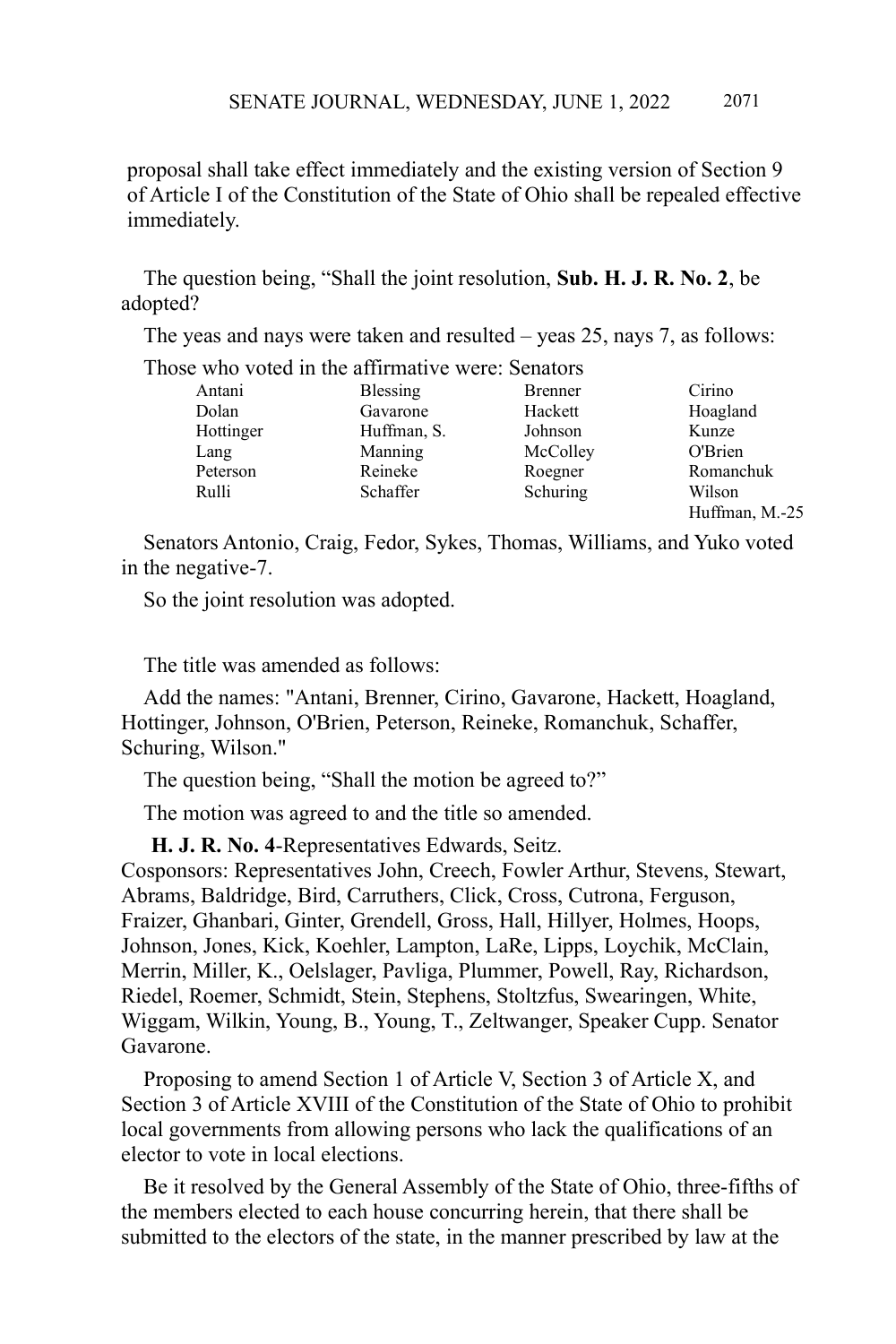general election to be held on November 8, 2022, a proposal to amend Section 1 of Article V, Section 3 of Article X, and Section 3 of Article XVIII of the Constitution of the State of Ohio to read as follows:

#### **ARTICLE V**

**Section 1. Every Only a citizen of the United States, of the age of** eighteen years, who has been a resident of the state, county, township, or ward, such time as may be provided by law, and has been registered to vote for thirty days, has the qualifications of an elector, and is entitled to vote at all elections. No person who lacks those qualifications shall be permitted to vote at any state or local election held in this state. Any elector who fails to vote in at least one election during any period of four consecutive years shall cease to be an elector unless he the elector again registers to vote.

#### **ARTICLE X**

**Section 3.** The people of any county may frame and adopt or amend a charter as provided in this article but the right of the initiative and referendum is reserved to the people of each county on all matters which such county may now or hereafter be authorized to control by legislative action. Every such charter shall provide the form of government of the county and shall determine which of its officers shall be elected and the manner of their election, subject to the requirements of Section 1 of Article V of this constitution. It shall provide for the exercise of all powers vested in, and the performance of all duties imposed upon counties and county officers by law. Any such charter may provide for the concurrent or exclusive exercise by the county, in all or in part of its area, of all or of any designated powers vested by the constitution or laws of Ohio in municipalities; it may provide for the organization of the county as a municipal corporation; and in any such case it may provide for the succession by the county to the rights, properties, and obligations of municipalities and townships therein incident to the municipal power so vested in the county, and for the division of the county into districts for purposes of administration or of taxation or of both. Any charter or amendment which alters the form and offices of county government or which provides for the exercise by the county of powers vested in municipalities by the constitution or laws of Ohio, or both, shall become effective if approved by a majority of the electors voting thereon. In case of conflict between the exercise of powers granted by such charter and the exercise of powers by municipalities or townships, granted by the constitution or general law, whether or not such powers are being exercised at the time of the adoption of the charter, the exercise of power by the municipality or township shall prevail. A charter or amendment providing for the exclusive exercise of municipal powers by the county or providing for the succession by the county to any property or obligation of any municipality or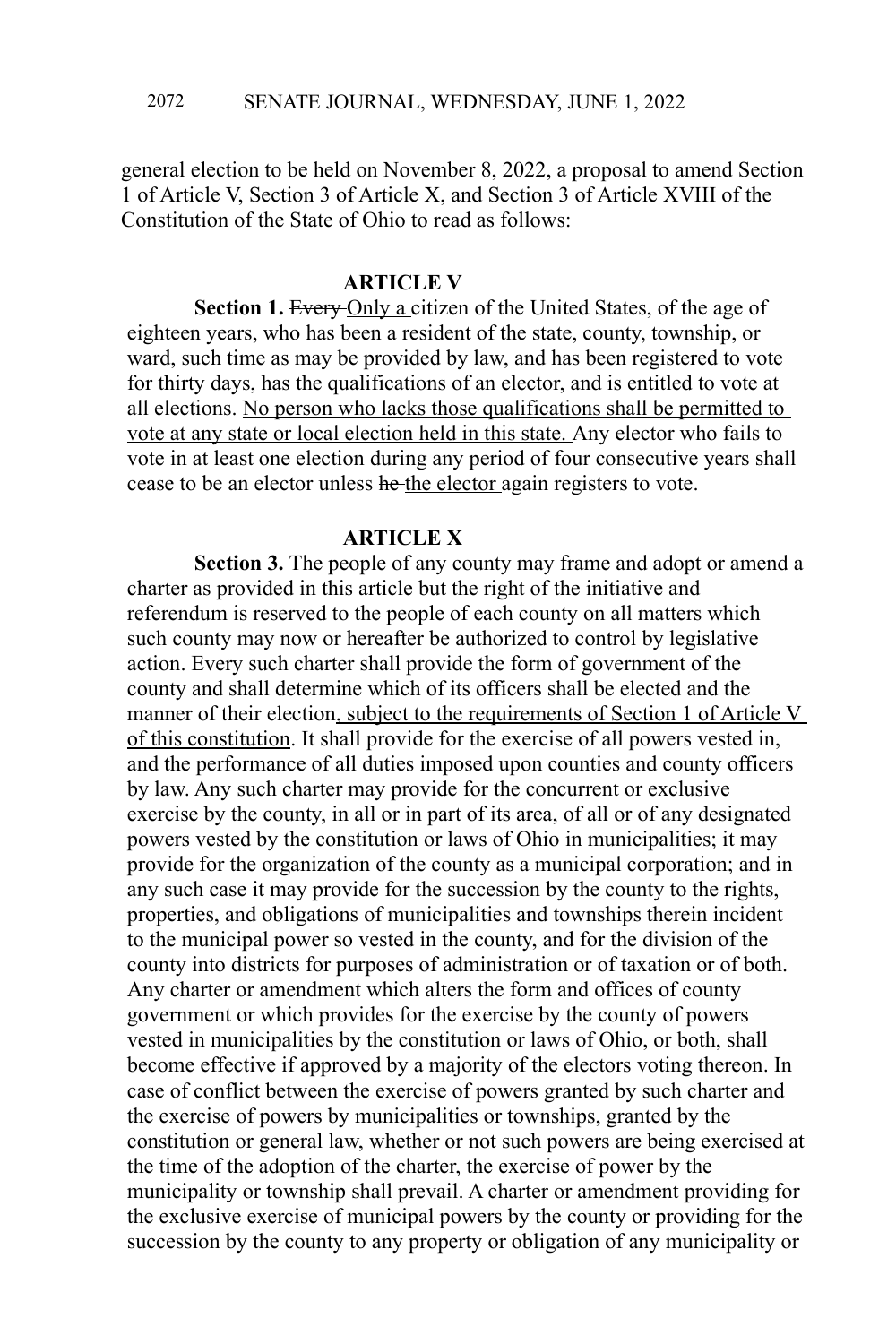township without the consent of the legislative authority of such municipality or township shall become effective only when it shall have been approved by a majority of those voting thereon  $(1)$  in the county,  $(2)$  in the largest municipality, (3) in the county outside of such municipality, and (4) in counties having a population, based upon the latest preceding federal decennial census, of 500,000 or less, in each of a majority of the combined total of municipalities and townships in the county (not including within any township any part of its area lying within a municipality.)

#### **ARTICLE XVIII**

Section 3. Municipalities Subject to the requirements of Section 1 of Article V of this constitution, municipalities shall have authority to exercise all powers of local self-government and to adopt and enforce within their limits such local police, sanitary and other similar regulations, as are not in conflict with general laws.

#### EFFECTIVE DATE

If adopted by a majority of the electors voting on this proposal, Section 1 of Article V, Section 3 of Article X, and Section 3 of Article XVIII amended by this proposal shall take effect immediately and the existing version of Section 1 of Article V, the existing version of Section 3 of Article X, and the existing version of Section 3 of Article XVIII of the Constitution of the State of Ohio shall be repealed from that effective date.

The question being, "Shall the joint resolution, **H. J. R. No. 4**, be adopted?

The yeas and nays were taken and resulted – yeas 32, nays 0, as follows:

Those who voted in the affirmative were: Senators

| Antani      | Antonio  | Blessing     | <b>Brenner</b> |
|-------------|----------|--------------|----------------|
| Cirino      | Craig    | Dolan        | Fedor          |
| Gavarone    | Hackett  | Hoagland     | Hottinger      |
| Huffman, S. | Johnson  | Kunze        | Lang           |
| Manning     | McColley | O'Brien      | Peterson       |
| Reineke     | Roegner  | Romanchuk    | Rulli          |
| Schaffer    | Schuring | <b>Sykes</b> | Thomas         |
| Williams    | Wilson   | Yuko         | Huffman, M.-32 |

So the joint resolution was adopted.

The title was amended as follows:

Add the names: "Antani, Blessing, Brenner, Cirino, Dolan, Hackett, Hoagland, Hottinger, Huffman, S., Johnson, Kunze, Lang, McColley, O'Brien, Peterson, Reineke, Roegner, Romanchuk, Schaffer, Schuring."

The question being, "Shall the motion be agreed to?"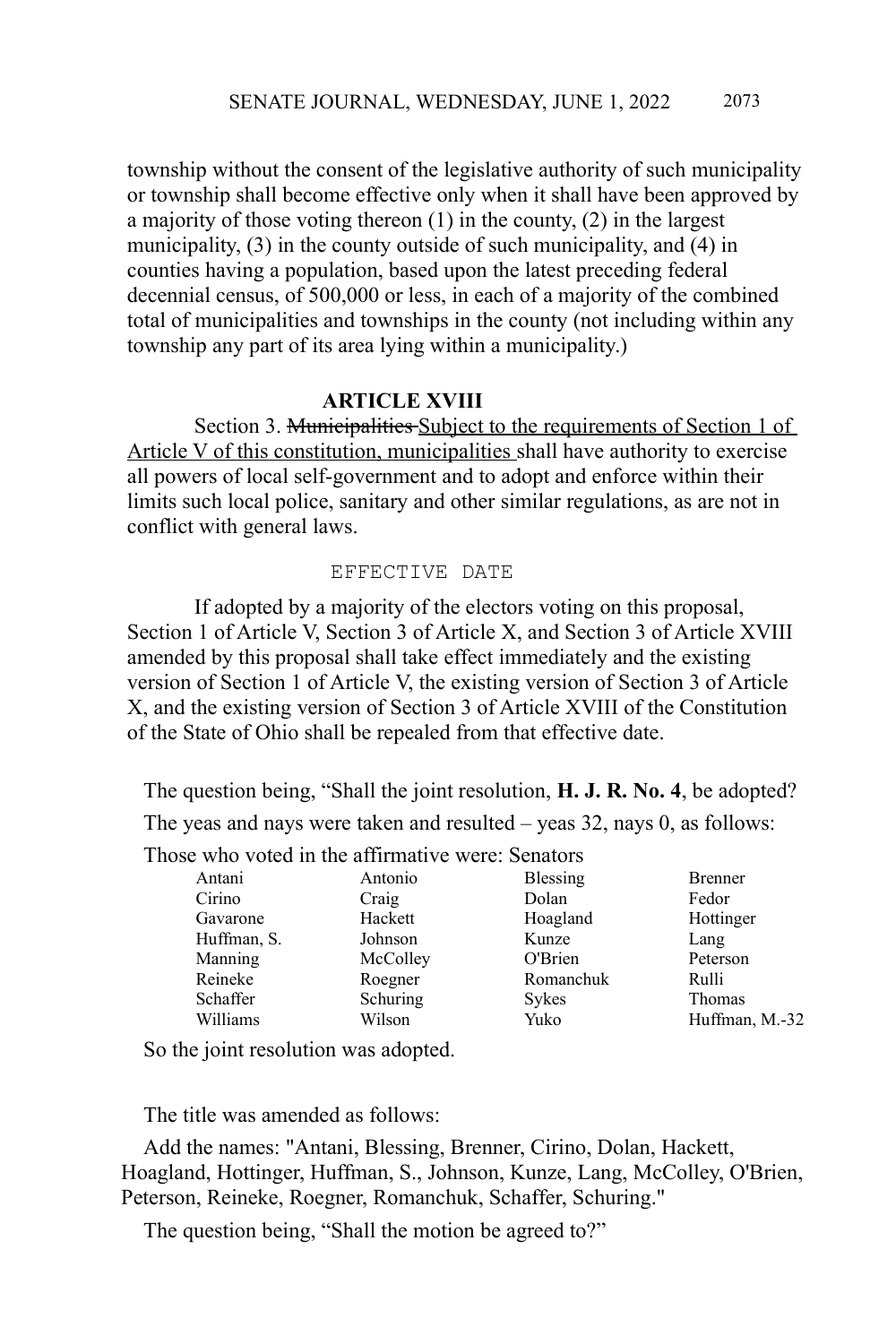The motion was agreed to and the title so amended.

#### **BILLS FOR THIRD CONSIDERATION**

#### **Sub. H. B. No. 99**-Representative Hall.

Cosponsors: Representatives Riedel, Stoltzfus, Seitz, Stewart, Baldridge, Bird, Callender, Click, Creech, Cross, Cutrona, Edwards, Ferguson, Fowler Arthur, Gross, Hillyer, Holmes, Hoops, John, Johnson, Jones, Jordan, Lipps, McClain, Miller, K., Powell, Schmidt, Stein, Stephens, Vitale, Wiggam, Young, T. Senator Johnson.

To amend sections 109.78, 149.43, 149.433, 2923.122, 3314.03, 3326.11, 5502.01, and 5502.262 and to enact sections 5502.70, 5502.701, 5502.702, and 5502.703 of the Revised Code to establish the Ohio School Safety Crisis Center and the Ohio Mobile Training Team to develop a curriculum and provide instruction and training for individuals to convey deadly weapons and dangerous ordnance in a school safety zone, to expressly exempt such individuals from a peace officer basic training requirement, to require public notice if a board of education or school governing body authorizes persons to go armed in a school, and to make an appropriation, was considered the third time.

The question being, "Shall the bill, **Sub. H. B. No. 99**, pass?"

Senator Fedor moved to amend as follows:

In line 6 of the title, after "Team" insert ","; after "to" insert "require the Ohio Peace Officer Training Commission to"

In line 2095, delete  $"({\rm B})$  The mobile training team" and insert  $"({\rm B})$ (1) Subject to division (B) (2) of this section, the Ohio peace officer training commission"; delete "develop" and insert "do all of the following:

(a) Develop"; after "and" insert ", in conjunction with the Ohio school safety and crisis center,"

In line 2097, delete "may" and insert "shall"

In line 2101, delete "Except" and insert:

"(b) Specify the minimum number of hours of instruction and training, including firearms training, that an individual shall complete to satisfy the criterion specified in division  $(D)(1)(d)(i)$  of section 2923.122 of the Revised Code to be permitted to convey deadly weapons or dangerous ordnance into a school safety zone under division  $(D)(1)(d)$  of that section.

(2) Except"

Delete lines 2107 through 2114 Delete lines 2119 through 2139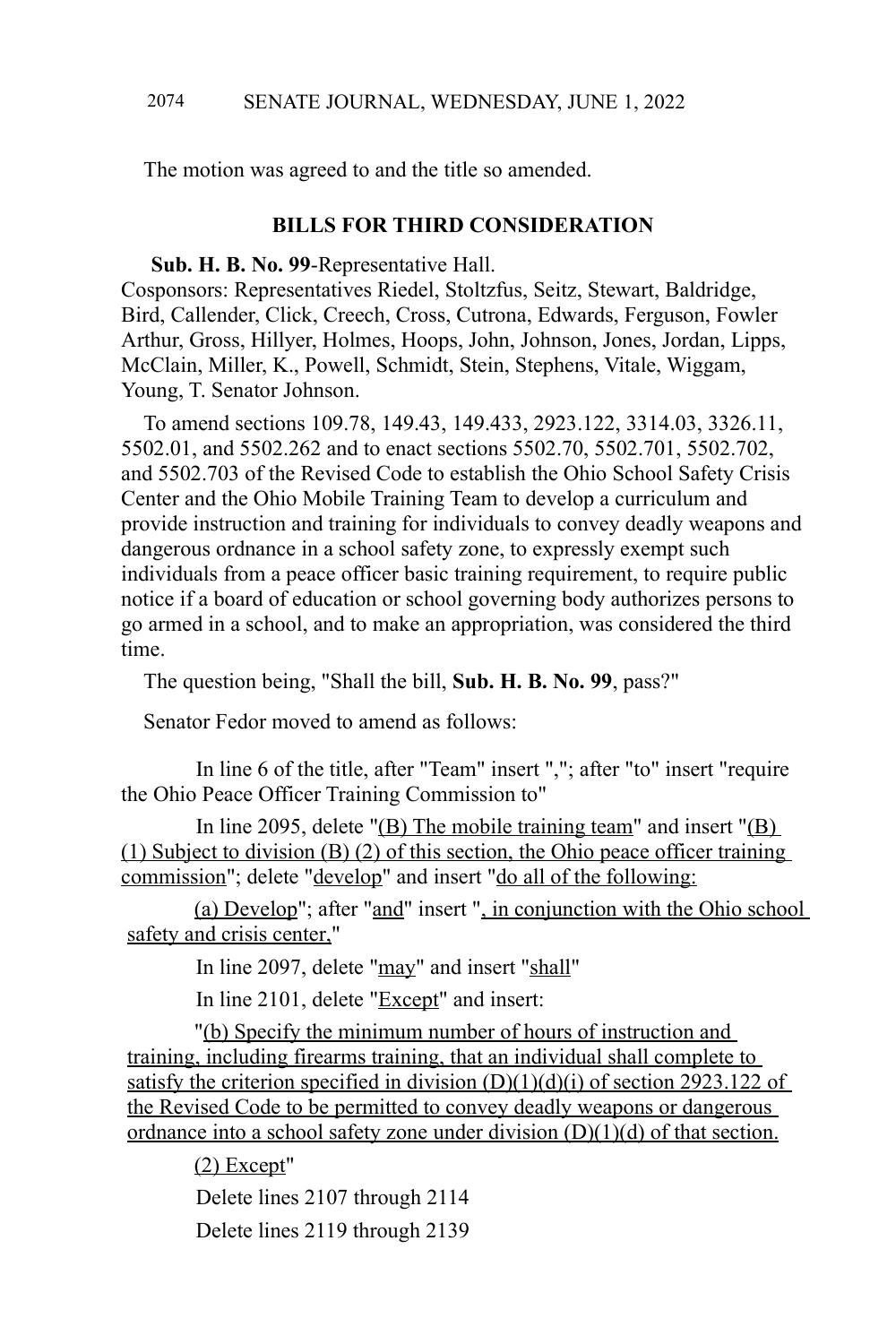In line 2140, delete " $(2)$ " and insert " $(C)$ "

In line 2144, delete "divisions" and insert "division"; delete "and (C)

 $(1)$ "

Delete lines 2146 through 2159

The question being, "Shall the amendment be agreed to?"

Senator Hottinger moved that the amendment be laid on the table.

The question being, "Shall the motion be agreed to?"

A roll call was requested which was properly supported.

The yeas and nays were taken and resulted – yeas 25, nays 7, as follows:

Those who voted in the affirmative were: Senators

| Antani    | <b>Blessing</b> | <b>Brenner</b> | Cirino         |
|-----------|-----------------|----------------|----------------|
| Dolan     | Gavarone        | Hackett        | Hoagland       |
| Hottinger | Huffman, S.     | Johnson        | Kunze          |
| Lang      | Manning         | McColley       | O'Brien        |
| Peterson  | Reineke         | Roegner        | Romanchuk      |
| Rulli     | Schaffer        | Schuring       | Wilson         |
|           |                 |                | Huffman, M.-25 |

Senators Antonio, Craig, Fedor, Sykes, Thomas, Williams, and Yuko voted in the negative-7.

The amendment was laid on the table.

The question recurred, "Shall the bill, **Sub. H. B. No. 99**, pass?"

The yeas and nays were taken and resulted – yeas 23, nays 9, as follows:

Those who voted in the affirmative were: Senators

| Antani                                         | <b>Blessing</b> | <b>Brenner</b> | Cirino         |
|------------------------------------------------|-----------------|----------------|----------------|
| Gavarone                                       | Hackett         | Hoagland       | Hottinger      |
| Huffman, S.                                    | Johnson         | Lang           | Manning        |
| McColley                                       | O'Brien         | Peterson       | Reineke        |
| Roegner                                        | Romanchuk       | Rulli          | Schaffer       |
| Schuring                                       | Wilson          |                | Huffman, M.-23 |
| Those who voted in the negative were: Senators |                 |                |                |
| Antonio                                        | Craig           | Dolan          | Fedor          |
| Kunze                                          | <b>Sykes</b>    | Thomas         | Williams       |
|                                                |                 |                | Yuko-9         |

So the bill passed.

The title was amended as follows:

Add the names: "Antani, Brenner, Cirino, Gavarone, Hackett, Hoagland, Huffman, S., O'Brien, Peterson, Schaffer, Wilson."

The question being, "Shall the motion be agreed to?"

The motion was agreed to and the title so amended.

**Am. H. B. No. 140**-Representative Merrin.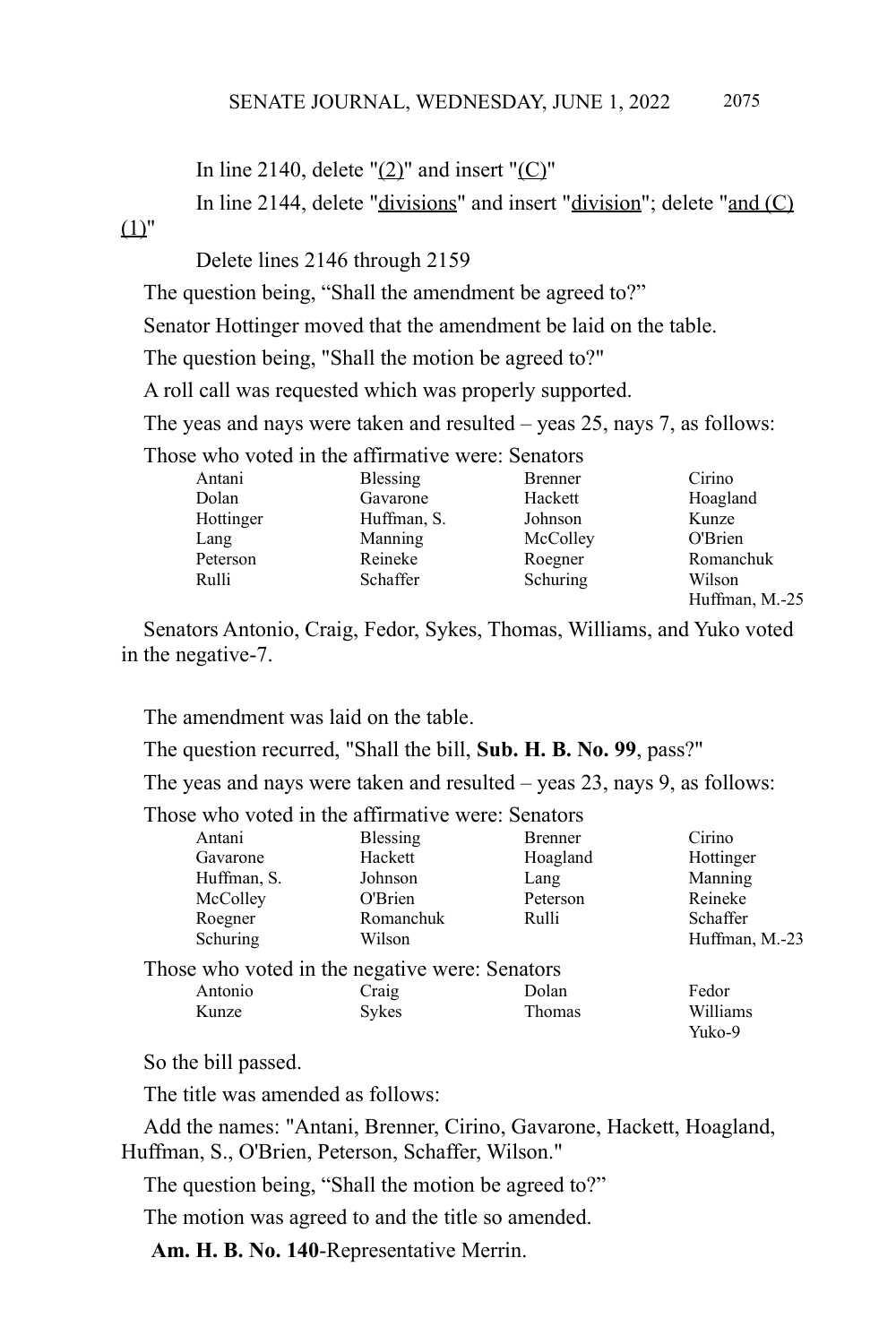Cosponsors: Representatives Roemer, Young, T., Brinkman, Callender, Carruthers, Click, Cross, Cutrona, Edwards, Fowler Arthur, Holmes, Householder, John, Johnson, Jones, Jordan, LaRe, Lipps, Loychik, McClain, Plummer, Riedel, Seitz, Stein, Stephens, Stewart, Stoltzfus, Swearingen, Wiggam, Young, B.

To amend sections 133.18, 306.32, 306.322, 345.01, 345.03, 345.04, 505.37, 505.48, 505.481, 511.27, 511.28, 511.34, 513.18, 755.181, 1545.041, 1545.21, 1711.30, 3311.50, 3318.01, 3318.06, 3318.061, 3318.062, 3318.063, 3318.361, 3318.45, 3381.03, 3505.06, 4582.024, 4582.26, 5705.01, 5705.03, 5705.192, 5705.195, 5705.196, 5705.197, 5705.199, 5705.21, 5705.212, 5705.213, 5705.215, 5705.218, 5705.219, 5705.233, 5705.25, 5705.251, 5705.261, 5705.55, 5748.01, 5748.02, 5748.03, 5748.04, 5748.08, and 5748.09 of the Revised Code to enact the "Ballot Uniformity and Transparency Act" to modify the form of election notices and ballot language for property tax levies, was considered the third time.

The question being, "Shall the bill, **Am. H. B. No. 140**, pass?"

The yeas and nays were taken and resulted – yeas 22, nays 10, as follows:

Those who voted in the affirmative were: Senators

| Antani                                         | <b>Blessing</b> | <b>Brenner</b> | Cirino         |
|------------------------------------------------|-----------------|----------------|----------------|
| Gavarone                                       | Hackett         | Hoagland       | Hottinger      |
| Huffman, S.                                    | Johnson         | Lang           | McColley       |
| O'Brien                                        | Peterson        | Reineke        | Roegner        |
| Romanchuk                                      | Rulli           | Schaffer       | Schuring       |
| Wilson                                         |                 |                | Huffman, M.-22 |
| Those who voted in the negative were: Senators |                 |                |                |
| Antonio                                        | Craig           | Dolan          | Fedor          |
| Kunze                                          | Manning         | <b>Sykes</b>   | Thomas         |
| Williams                                       |                 |                | Yuko-10        |

So the bill passed.

The title was amended as follows:

Add the names: "Cirino, Gavarone, Huffman, S., Lang, McColley, Peterson, Schaffer."

The question being, "Shall the motion be agreed to?"

The motion was agreed to and the title so amended.

**Sub. H. B. No. 193**-Representatives Cutrona, Pavliga. Cosponsors: Representatives Gross, Miller, J., LaRe, Click, Schmidt, Russo, Bird, West, White, Abrams, Blackshear, Boyd, Brent, Brown, Carruthers, Cross, Crossman, Denson, Fraizer, Galonski, Ghanbari, Ginter, Holmes, Ingram, Jarrells, Lanese, Leland, Lepore-Hagan, Lightbody, Liston, Loychik, Miller, A., O'Brien, Patton, Plummer, Richardson, Smith, M., Sobecki, Stephens, Wilkin, Young, T., Speaker Cupp. Senator Huffman, S.

To amend sections 2925.61, 3707.56, 3707.561, 3707.562, 3712.01,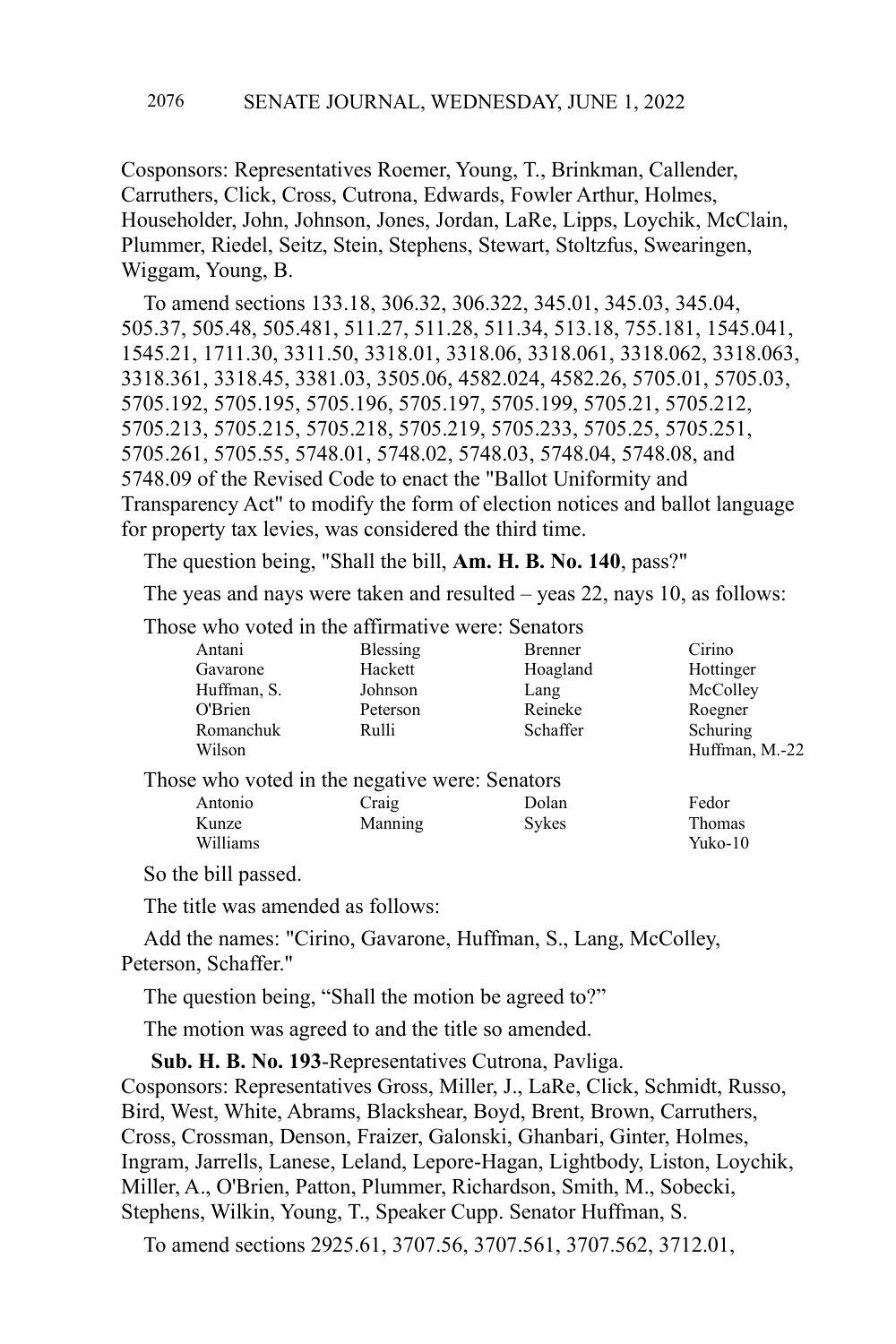3712.031, 3712.061, 3719.05, 3719.06, 4723.484, 4723.485, 4723.486, 4729.01, 4729.29, 4729.44, 4729.51, 4729.511, 4729.514, 4729.515, 4729.541, 4730.434, 4730.435, 4730.436, 4731.36, 4731.94, 4731.941, 4731.942, 4731.943, 4765.44, 4765.45, and 4765.52 of the Revised Code and to amend Section 337.205 of H.B. 110 of the 134th General Assembly regarding electronic prescriptions and schedule II controlled substances, terminology related to overdose reversal drugs, a pilot program for dispensing controlled substances in lockable containers, out-of-state physician consultations, and pediatric respite care programs, was considered the third time.

The question being, "Shall the bill, **Sub. H. B. No. 193**, pass?"

The yeas and nays were taken and resulted – yeas 31, nays 1, as follows:

Those who voted in the affirmative were: Senators

| Antonio  | <b>Blessing</b> | <b>Brenner</b> | Cirino         |
|----------|-----------------|----------------|----------------|
| Craig    | Dolan           | Fedor          | Gavarone       |
| Hackett  | Hoagland        | Hottinger      | Huffman, S.    |
| Johnson  | Kunze           | Lang           | Manning        |
| McColley | O'Brien         | Peterson       | Reineke        |
| Roegner  | Romanchuk       | Rulli          | Schaffer       |
| Schuring | Sykes           | Thomas         | Williams       |
| Wilson   | Yuko            |                | Huffman, M.-31 |

Senator Antani voted in the negative-1.

So the bill passed.

The title was amended as follows:

Add the names: "Antonio, Blessing, Cirino, Craig, Hackett, Johnson, Manning, Reineke, Romanchuk, Rulli, Sykes, Thomas, Yuko."

The question being, "Shall the motion be agreed to?"

The motion was agreed to and the title so amended.

**H. B. No. 206**-Representatives Ghanbari, O'Brien.

Cosponsors: Representatives LaRe, Stein, Plummer, Hoops, Stephens, Abrams, Riedel, Seitz, Kick, Baldridge, Ginter, Click, Swearingen, Carfagna, Weinstein, Cutrona, White, Creech, Hall, Young, T., Jones, Brent, Johnson, Kelly, Miranda, Miller, A., Miller, J., Sheehy, John, Richardson, McClain, Carruthers, Stoltzfus, Gross, Fowler Arthur, Lampton, Ray, Loychik, Pavliga, Bird, Fraizer, Lanese, Sobecki, Upchurch, Robinson, Lightbody, Cross, Denson, Dean, Lepore-Hagan, Russo. Senator Schaffer.

To amend sections 4513.35 and 4513.39 of the Revised Code to permit a township police officer who serves a population between 5,000 and 50,000 to enforce specified traffic offenses on interstate highways within the township if authorized by that township's board of trustees, was considered the third time.

The question being, "Shall the bill, **H. B. No. 206**, pass?"

The yeas and nays were taken and resulted – yeas 29, nays 3, as follows: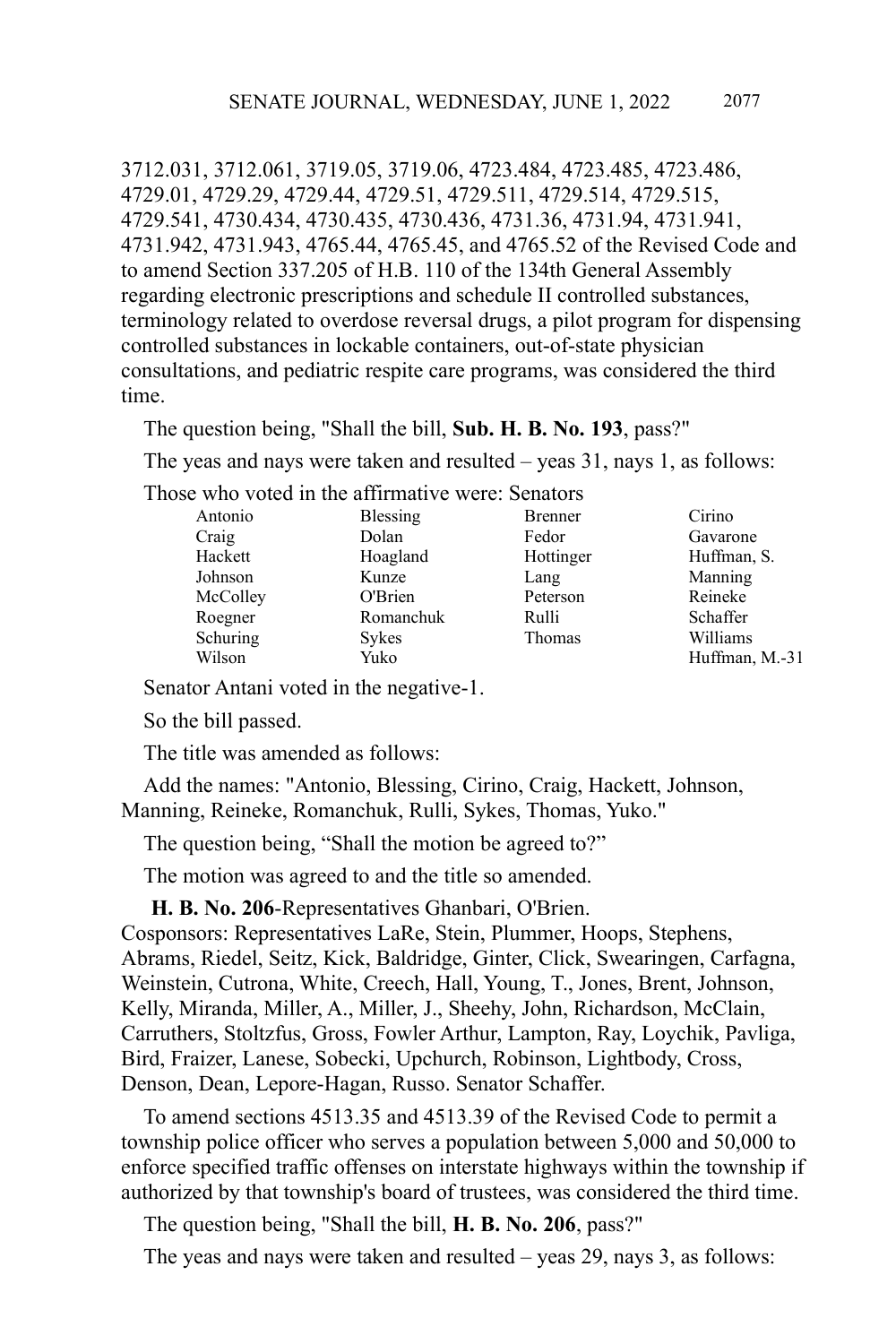|          | зе мно токса ні піс анніпипто мете, веникого |             |                |
|----------|----------------------------------------------|-------------|----------------|
| Antonio  | <b>Brenner</b>                               | Cirino      | Craig          |
| Dolan    | Fedor                                        | Gavarone    | Hackett        |
| Hoagland | Hottinger                                    | Huffman, S. | Johnson        |
| Kunze    | Lang                                         | Manning     | McColley       |
| O'Brien  | Reineke                                      | Roegner     | Romanchuk      |
| Rulli    | Schaffer                                     | Schuring    | Sykes          |
| Thomas   | Williams                                     | Wilson      | Yuko           |
|          |                                              |             | Huffman, M.-29 |

Those who voted in the affirmative were: Senators

Senators Antani, Blessing, and Peterson voted in the negative-3.

So the bill passed.

The title was amended as follows:

Add the names: "Cirino, Gavarone, Roegner, Thomas, Yuko."

The question being, "Shall the motion be agreed to?"

The motion was agreed to and the title so amended.

**Am. H. B. No. 371**-Representatives Schmidt, Denson. Cosponsors: Representatives Galonski, Troy, Weinstein, Miller, J., Ingram, Creech, Abrams, Pavliga, White, Miranda, O'Brien, Bird, Miller, K., Ghanbari, Young, T., Hoops, Lampton, John, Liston, Click, Edwards, Ginter, Grendell, Baldridge, Blackshear, Boggs, Boyd, Brent, Brown, Callender, Carfagna, Carruthers, Crossman, Cutrona, Fraizer, Gross, Hall, Hicks-Hudson, Humphrey, Jarrells, Jones, Kelly, Koehler, Lanese, Leland, Lightbody, Loychik, Manning, Miller, A., Oelslager, Plummer, Robinson, Russo, Sheehy, Skindell, Smith, M., Sobecki, Stein, Sweeney, Sykes, Upchurch, West, Wilkin, Young, B., Speaker Cupp. Senator Huffman, S.

To amend sections 1751.62, 3702.40, 3923.52, 3923.53, and 5164.08 of the Revised Code to revise the laws governing coverage of screening mammography and patient notice of dense breast tissue and to make temporary changes regarding certificates of need, was considered the third time.

The question being, "Shall the bill, **Am. H. B. No. 371**, pass?"

The yeas and nays were taken and resulted – yeas 31, nays 1, as follows:

Those who voted in the affirmative were: Senators

| Antani      | Antonio   | Blessing | <b>Brenner</b> |
|-------------|-----------|----------|----------------|
| Cirino      | Craig     | Dolan    | Fedor          |
| Gavarone    | Hackett   | Hoagland | Hottinger      |
| Huffman, S. | Johnson   | Kunze    | Manning        |
| McColley    | O'Brien   | Peterson | Reineke        |
| Roegner     | Romanchuk | Rulli    | Schaffer       |
| Schuring    | Sykes     | Thomas   | Williams       |
| Wilson      | Yuko      |          | Huffman,       |
|             |           |          |                |

Huffman, M.-31

Senator Lang voted in the negative-1.

So the bill passed.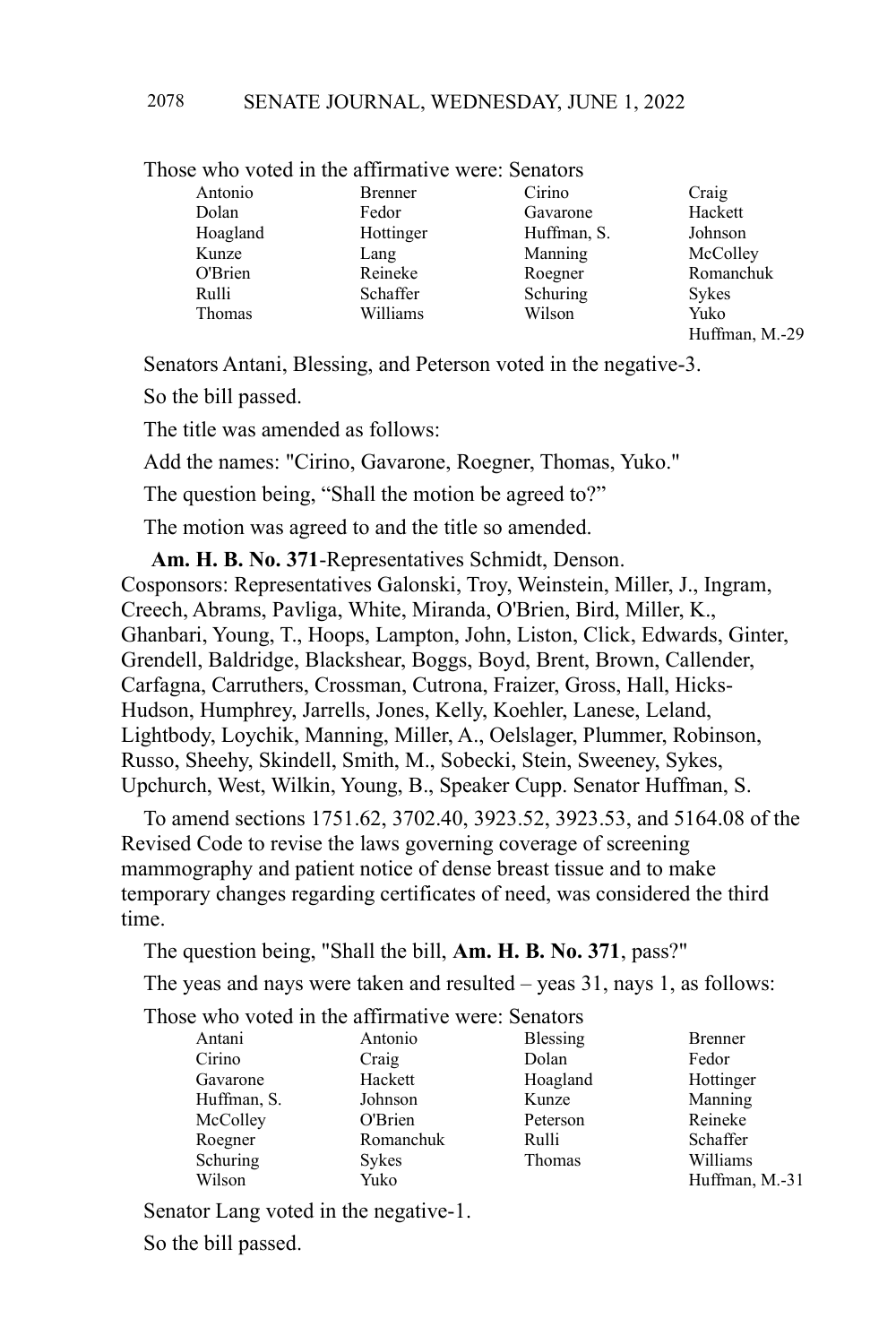The title was amended as follows:

Add the names: "Antonio, Blessing, Cirino, Craig, Dolan, Gavarone, Hackett, Hottinger, Johnson, Manning, O'Brien, Reineke, Sykes, Thomas, Wilson, Yuko."

The question being, "Shall the motion be agreed to?"

The motion was agreed to and the title so amended.

**Sub. H. B. No. 377**-Representatives Hall, Swearingen. Cosponsors: Representatives Riedel, Click, Seitz, Carfagna, White, Jones, Callender, Edwards, Roemer, West, Abrams, Addison, Baldridge, Blackshear, Brent, Brown, Carruthers, Cross, Cutrona, Davis, Denson, Fraizer, Ghanbari, Hicks-Hudson, Humphrey, Ingram, Jarrells, Leland, Lepore-Hagan, Lipps, Liston, Loychik, Miller, J., Miranda, O'Brien, Oelslager, Robinson, Russo, Sheehy, Smith, K., Smith, M., Sweeney, Troy, Upchurch, Weinstein, Young, T., Speaker Cupp. Senators Hottinger, Dolan, Schuring.

To amend sections 124.81 and 145.012 of the Revised Code and to amend Section 220.11 of H.B. 168 of the 134th General Assembly, Section 5 of H.B. 175 of the 134th General Assembly, Section 7 of S.B. 9 of the 134th General Assembly, and Section 7 of S.B. 11 of the 134th General Assembly to establish the Appalachian Community Grant Program, to specify certain election workers are excluded from PERS membership, convey state-owned land, correct an outdated reference to state treasury warrants, and to make appropriations, was considered the third time.

The question being, "Shall the bill, **Sub. H. B. No. 377**, pass?"

Senator Hottinger moved that **Sub. H. B. No. 377** be informally passed and retain its place on the calendar.

The question being, "Shall the motion be agreed to?"

The motion was agreed to.

**Sub. H. B. No. 430**-Representative Cross.

Cosponsors: Representatives Johnson, Holmes, Fraizer, Carruthers, Edwards, Galonski, Ghanbari, Hillyer, Humphrey, Ingram, John, Jones, Lanese, LaRe, Lightbody, Loychik, Miller, A., Miller, J., O'Brien, Patton, Riedel, Stephens, White. Senator Brenner.

To amend sections 153.64, 1509.01, 1509.071, 1509.151, 1513.37, 3781.06, 3781.106, 3781.27, 5321.01, and 5321.19 and to enact sections 5.248, 4927.102, and 5321.20 of the Revised Code to address underground utility facilities affected by construction, to exempt mobile computing units from certain building regulation, to make changes relating to the Landlord and Tenant Law, to limit regulation of telecommunications, wireless, or internet protocol-enabled service providers, to revise the law governing the plugging of idle and orphaned wells, and to revise the use of the Abandoned Mine Reclamation Fund, and to designate April as "Ohio Work Zone Safety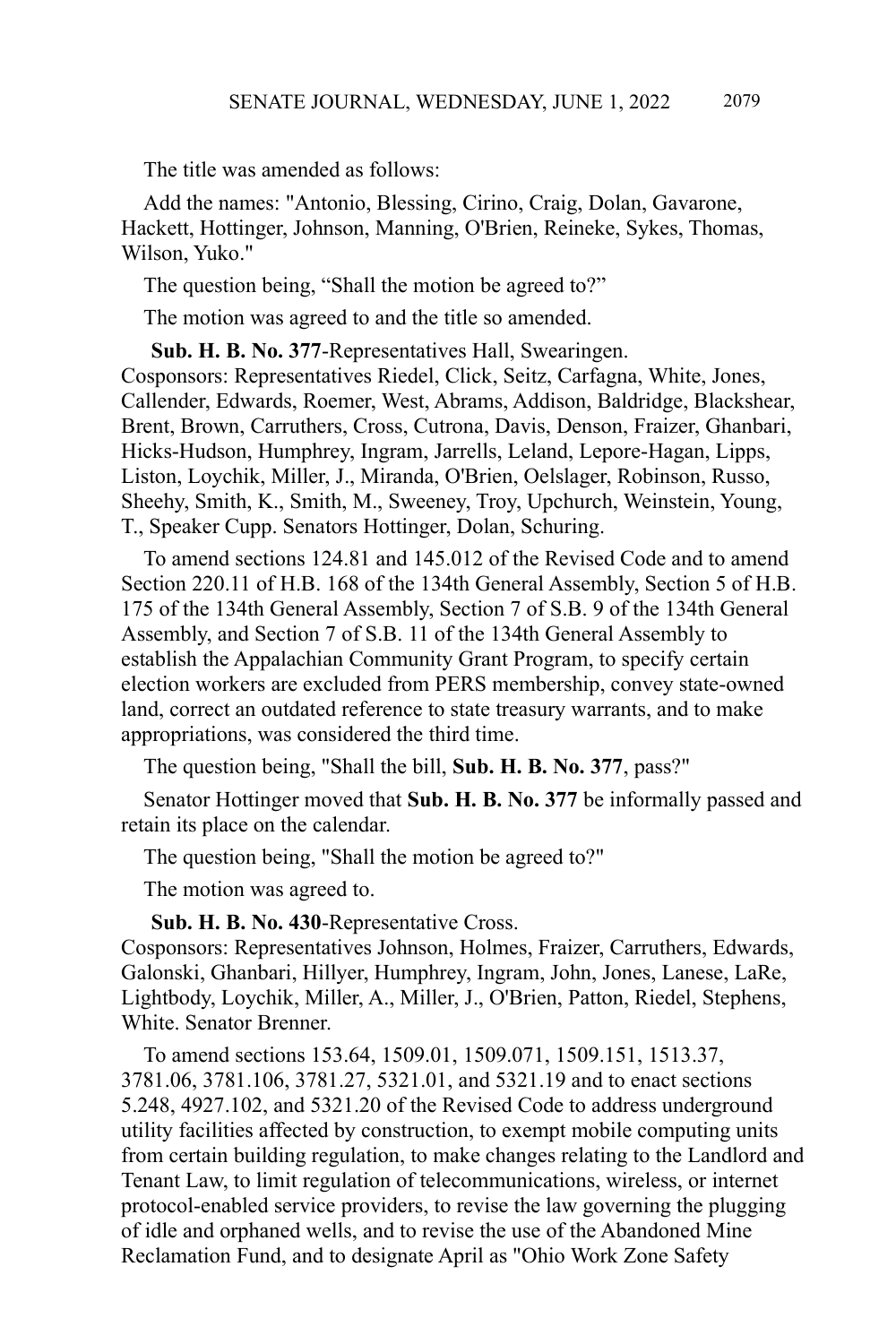Awareness Month", was considered the third time.

The question being, "Shall the bill, **Sub. H. B. No. 430**, pass?"

Senator Williams moved that she be excused from voting under Senate Rule No. 59.

The question being, "Shall the motion be agreed to?"

The motion was agreed to.

The question recurred, "Shall the bill, **Sub. H. B. No. 430**, pass?"

The yeas and nays were taken and resulted – yeas 25, nays 6, as follows:

Those who voted in the affirmative were: Senators

| Antani    | <b>Blessing</b> | <b>Brenner</b> | Cirino         |
|-----------|-----------------|----------------|----------------|
| Dolan     | Gavarone        | Hackett        | Hoagland       |
| Hottinger | Huffman, S.     | Johnson        | Kunze          |
| Lang      | Manning         | McColley       | O'Brien        |
| Peterson  | Reineke         | Roegner        | Romanchuk      |
| Rulli     | Schaffer        | Schuring       | Wilson         |
|           |                 |                | Huffman, M.-25 |

Senators Antonio, Craig, Fedor, Sykes, Thomas, and Yuko voted in the negative-6.

So the bill passed.

The title was amended as follows:

Add the names: "Cirino, McColley, Peterson, Reineke, Schaffer."

The question being, "Shall the motion be agreed to?"

The motion was agreed to and the title so amended.

**Am. H. B. No. 447**-Representative Lampton.

Cosponsors: Representatives Merrin, Cross, Riedel, Carfagna, Baldridge, Bird, Carruthers, Crossman, Cutrona, Edwards, Fowler Arthur, Fraizer, Galonski, Ghanbari, Grendell, Hillyer, Jarrells, Jones, Lanese, LaRe, Loychik, McClain, Miller, A., Miller, J., Miranda, O'Brien, Patton, Pavliga, Richardson, Roemer, Russo, Schmidt, Seitz, Stephens, Troy, West. Senators Hottinger, Brenner.

To amend sections 4123.01, 4123.56, and 4123.64 of the Revised Code regarding workers' compensation for employees who work from home and other changes to the Workers' Compensation Law, was considered the third time.

The question being, "Shall the bill, **Am. H. B. No. 447**, pass?"

The yeas and nays were taken and resulted – yeas 32, nays 0, as follows:

Those who voted in the affirmative were: Senators

| Antani      | Antonio | <b>Blessing</b> | <b>Brenner</b> |
|-------------|---------|-----------------|----------------|
| Cirino      | Craig   | Dolan           | Fedor          |
| Gavarone    | Hackett | Hoagland        | Hottinger      |
| Huffman, S. | Johnson | Kunze           | Lang           |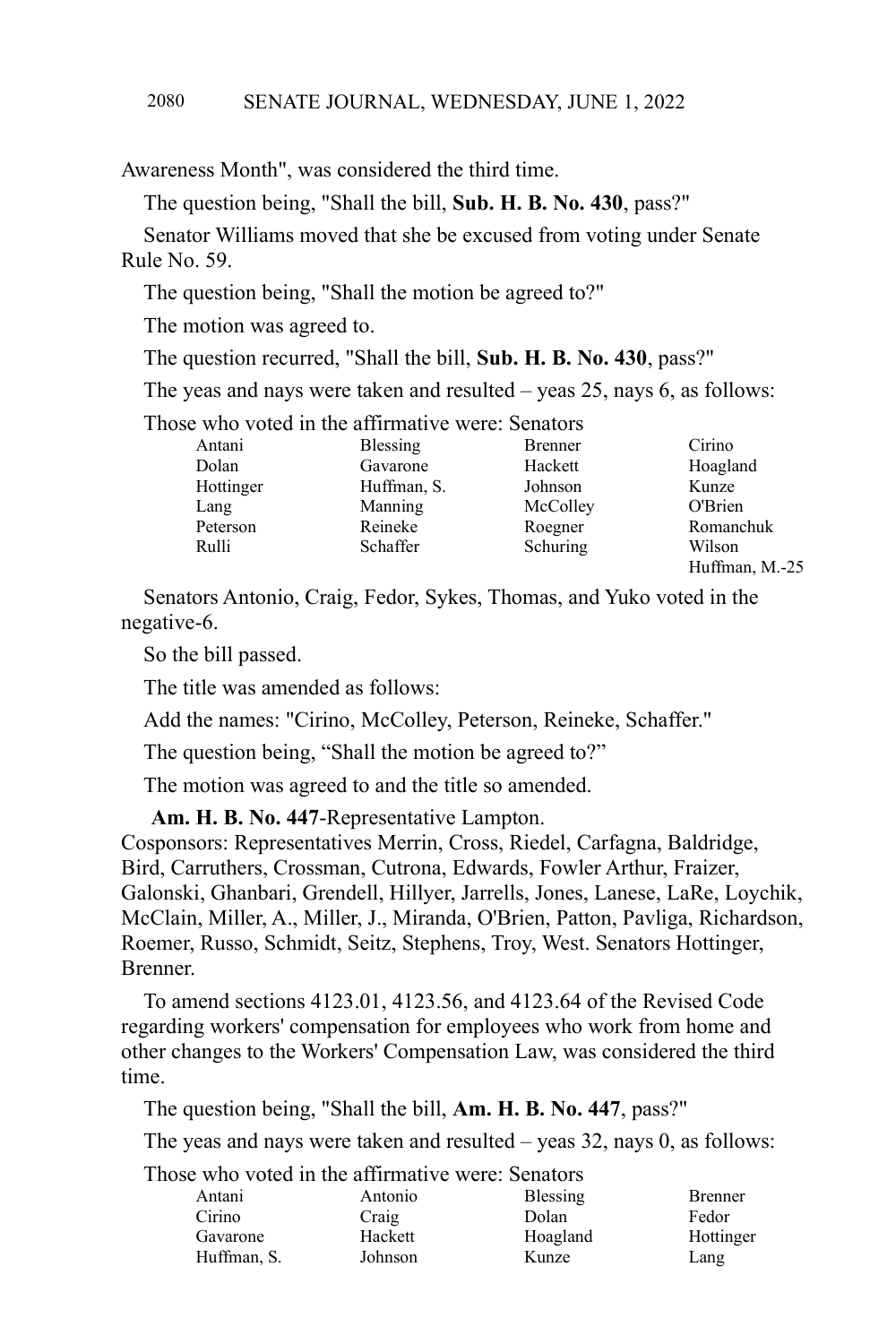| <b>Manning</b> | McColley | O'Brien   | Peterson       |
|----------------|----------|-----------|----------------|
| Reineke        | Roegner  | Romanchuk | Rulli          |
| Schaffer       | Schuring | Sykes     | Thomas         |
| Williams       | Wilson   | Yuko      | Huffman, M.-32 |

So the bill passed.

The title was amended as follows:

Add the names: "Antonio, Blessing, Cirino, Craig, Dolan, Gavarone, Hackett, Kunze, Lang, McColley, Romanchuk, Sykes, Thomas, Yuko."

The question being, "Shall the motion be agreed to?"

The motion was agreed to and the title so amended.

**Sub. H. B. No. 515**-Representatives Hoops, Riedel.

Cosponsors: Representatives Stoltzfus, Stewart, Schmidt, Seitz, Baldridge, Callender, Carruthers, Fraizer, Galonski, Ghanbari, Ginter, Grendell, Gross, Hall, Hillyer, Holmes, Johnson, Jones, Kick, Lampton, Lanese, LaRe, Manning, McClain, Miller, J., Miller, K., Oelslager, Pavliga, Plummer, Ray, Richardson, Roemer, Stein, Swearingen. Senators Schuring, Roegner.

To amend sections 5747.01, 5753.01, and 5753.04 of the Revised Code to exempt from income tax certain gains from the sale of an ownership interest in a business and to modify the tax laws governing sports gaming, was considered the third time.

The question being, "Shall the bill, **Sub. H. B. No. 515**, pass?"

Senator Dolan moved that he be excused from voting under Senate Rule No. 59.

The question being, "Shall the motion be agreed to?"

The motion was agreed to.

The question recurred, "Shall the bill, **Sub. H. B. No. 515**, pass?"

The yeas and nays were taken and resulted – yeas 31, nays 0, as follows:

Those who voted in the affirmative were: Senators

| Antani   | Antonio   | <b>Blessing</b> | <b>Brenner</b> |
|----------|-----------|-----------------|----------------|
| Cirino   | Craig     | Fedor           | Gavarone       |
| Hackett  | Hoagland  | Hottinger       | Huffman, S.    |
| Johnson  | Kunze     | Lang            | Manning        |
| McColley | O'Brien   | Peterson        | Reineke        |
| Roegner  | Romanchuk | Rulli           | Schaffer       |
| Schuring | Sykes     | Thomas          | Williams       |
| Wilson   | Yuko      |                 | Huffman, M.-31 |

So the bill passed.

The title was amended as follows:

Add the names: "Cirino, Lang, McColley, Reineke, Romanchuk, Schaffer, Thomas, Yuko."

The question being, "Shall the motion be agreed to?"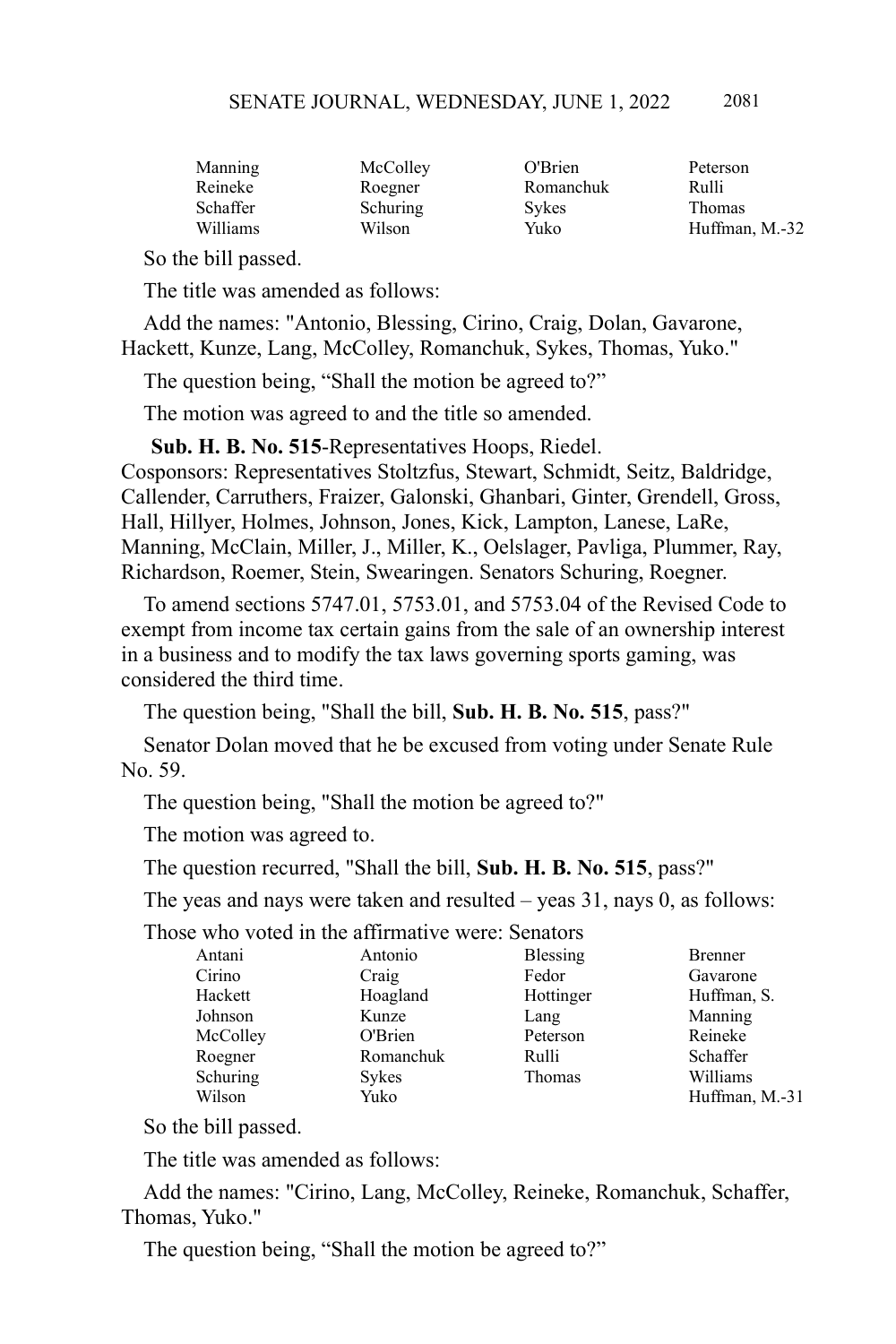The motion was agreed to and the title so amended.

**Sub. H. B. No. 518**-Representative Hoops.

Cosponsors: Representatives Abrams, Baldridge, Boyd, Carruthers, Denson, Fraizer, Galonski, Hicks-Hudson, Ingram, Lanese, Miller, J., Miller, K., Riedel, Russo, Seitz, Sobecki, Stephens, West, White. Senator Manning.

To amend sections 1901.01, 1901.02, 1901.021, 1901.027, 1901.03, 1901.08, 1901.181, 1901.31, 1901.311, 1901.34, 1907.11, 2151.23, and 2301.03 of the Revised Code to create the Fulton County Municipal Court in Wauseon on January 1, 2024, to establish one full-time judgeship in that court, to abolish the Fulton County County Court on that date, to provide for the election for the Fulton County Municipal Court of one full-time judge in 2023, to add one full-time judge to the Fairborn Municipal Court, to expand the jurisdiction of the Housing Division of the Toledo Municipal Court, to abolish the East Liverpool Municipal Court in Columbiana County, to expand the jurisdiction of the Portage County Domestic Relations Court, and relative to the Hamilton County Municipal Court, was considered the third time.

The question being, "Shall the bill, **Sub. H. B. No. 518**, pass?"

The yeas and nays were taken and resulted – yeas 32, nays 0, as follows:

Those who voted in the affirmative were: Senators

| Antani      | Antonio  | <b>Blessing</b> | <b>Brenner</b> |
|-------------|----------|-----------------|----------------|
| Cirino      | Craig    | Dolan           | Fedor          |
| Gavarone    | Hackett  | Hoagland        | Hottinger      |
| Huffman, S. | Johnson  | Kunze           | Lang           |
| Manning     | McColley | O'Brien         | Peterson       |
| Reineke     | Roegner  | Romanchuk       | Rulli          |
| Schaffer    | Schuring | Sykes           | Thomas         |
| Williams    | Wilson   | Yuko            | Huffman, M.-32 |

So the bill passed.

The title was amended as follows:

Add the names: "Blessing, Cirino, Gavarone, Hackett, McColley, Rulli, Yuko."

The question being, "Shall the motion be agreed to?"

The motion was agreed to and the title so amended.

**H. B. No. 537**-Representative Abrams.

Cosponsors: Representatives Liston, Blackshear, Brent, Brown, Carruthers, Crossman, Galonski, Ginter, Hoops, Humphrey, Jarrells, John, Jones, Leland, Lepore-Hagan, Manning, Miller, J., Miranda, O'Brien, Patton, Pavliga, Schmidt, Skindell, Sobecki, Swearingen, Sweeney, White, Speaker Cupp.

To enact section 5.2529 of the Revised Code to designate February 12 as "Cholangiocarcinoma Awareness Day", was considered the third time.

The question being, "Shall the bill, **H. B. No. 537**, pass?"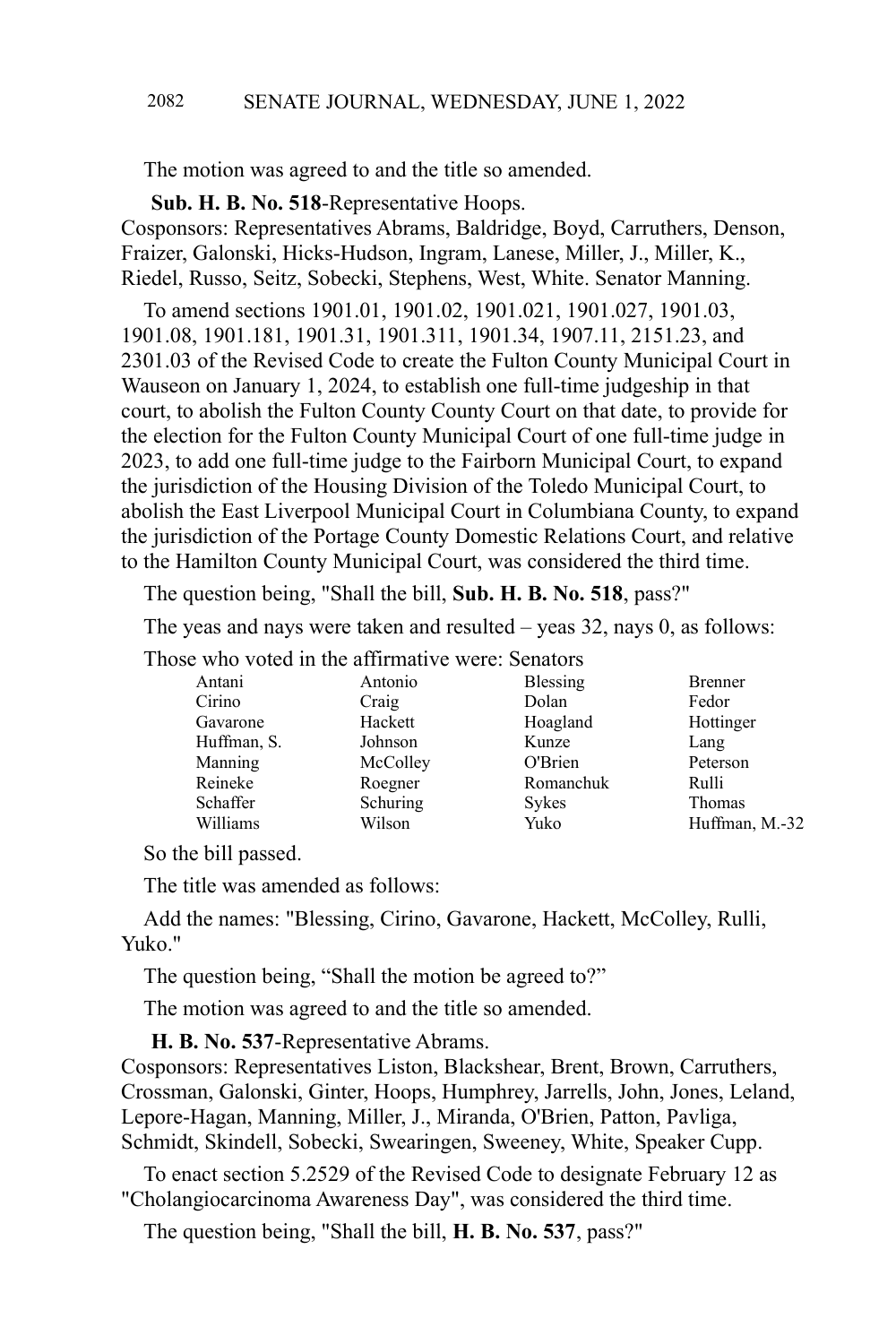The yeas and nays were taken and resulted – yeas 32, nays 0, as follows:

Those who voted in the affirmative were: Senators

Antani Antonio Blessing Brenner Cirino Craig Dolan Fedor Gavarone Hackett Hoagland Hottinger Huffman, S. Johnson Kunze Lang Manning McColley O'Brien Peterson Reineke Roegner Romanchuk Rulli Schaffer Schuring Sykes Thomas<br>
Williams Wilson Yuko Huffmar

Wilson Yuko Huffman, M.-32

So the bill passed.

The title was amended as follows:

Add the names: "Brenner, Cirino, Craig, Dolan, Gavarone, Hackett, Johnson, Peterson, Reineke, Schaffer, Schuring, Sykes, Thomas, Wilson, Yuko."

The question being, "Shall the motion be agreed to?"

The motion was agreed to and the title so amended.

Senator Hottinger moved that the Senate advance to the ninth order of business, being offering of resolutions

The yeas and nays were taken and resulted – yeas 25, nays 7, as follows:

Those who voted in the affirmative were: Senators

| Antani    | <b>Blessing</b> | <b>Brenner</b> | Cirino         |
|-----------|-----------------|----------------|----------------|
| Dolan     | Gavarone        | Hackett        | Hoagland       |
| Hottinger | Huffman, S.     | Johnson        | Kunze          |
| Lang      | Manning         | McColley       | O'Brien        |
| Peterson  | Reineke         | Roegner        | Romanchuk      |
| Rulli     | Schaffer        | Schuring       | Wilson         |
|           |                 |                | Huffman, M.-25 |

Senators Antonio, Craig, Fedor, Sykes, Thomas, Williams, and Yuko voted in the negative-7.

The motion was agreed to.

#### **OFFERING OF RESOLUTIONS**

Senator Gavarone offered the following concurrent resolution:

**S. C. R. No. 16**-Senator Gavarone.

To disapprove the proposed amendments to specified rules, and to Staff Notes to specified rules, under the Ohio Rules of Civil Procedure, the Ohio Rules of Criminal Procedure, the Ohio Rules of Evidence, and the Ohio Rules of Juvenile Procedure, filed by the Ohio Supreme Court with the General Assembly on April 26, 2022, and the previously proposed amendments to those specified Rules and Staff Notes to those specified rules filed on January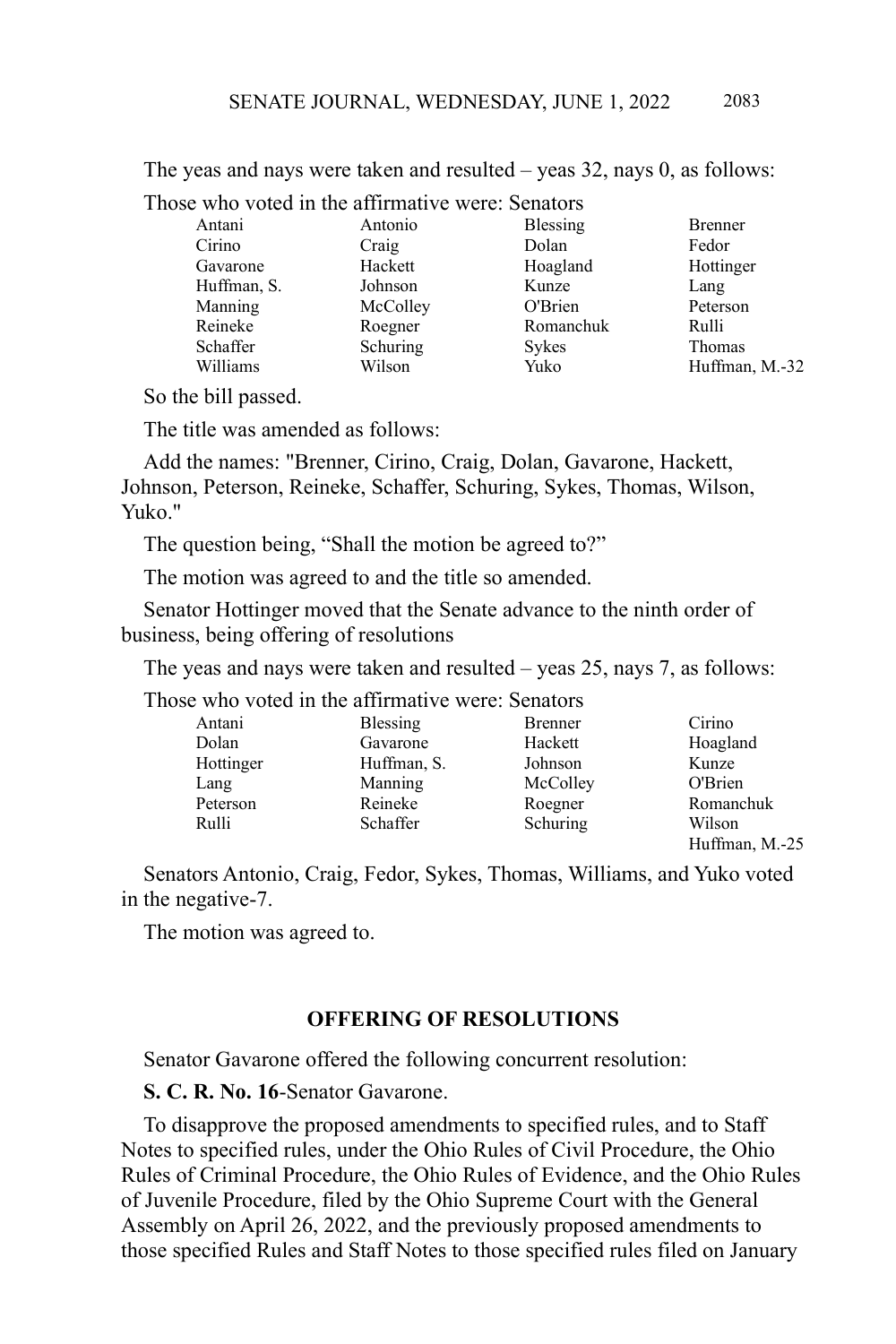#### 12, 2022.

WHEREAS, The Ohio Supreme Court, under the authority granted by Section 5(B) of Article IV of the Ohio Constitution, promulgated and filed on January 12, 2022, with the Clerk of the Senate and the Clerk of the House of Representatives, proposed amendments to the Ohio Rules of Civil Procedure, the Ohio Rules of Criminal Procedure, the Ohio Rules of Evidence, and the Ohio Rules of Juvenile Procedure, and also filed with the chairperson of the Senate Judiciary Committee, the chairperson of the House Criminal Justice Committee, and the chairperson of the House Civil Justice Committee on that date the same proposed amendments to those Rules that also included proposed amendments to Staff Notes for certain of those Rules; and

WHEREAS, The Ohio Supreme Court, under the authority granted by Section 5(B) of Article IV of the Ohio Constitution, promulgated and filed on April 26, 2022, with the Clerk of the Senate and the Clerk of the House of Representatives, proposed amendments to the Ohio Rules of Civil Procedure, the Ohio Rules of Criminal Procedure, the Ohio Rules of Evidence, and the Ohio Rules of Juvenile Procedure, and also filed with the chairperson of the Senate Judiciary Committee, the chairperson of the House Criminal Justice Committee, and the chairperson of the House Civil Justice Committee on that date the same proposed amendments to those Rules that also included proposed amendments to Staff Notes for certain of those Rules, to supplant the proposed Rules and Staff Notes filed on January 12, 2022; and

WHEREAS, The proposed amendments to the Ohio Rules of Civil Procedure, the Ohio Rules of Criminal Procedure, the Ohio Rules of Evidence, and the Ohio Rules of Juvenile Procedure and any other amendments to those Rules, and the proposed amendments to Staff Notes under those Rules, that are filed not later than May 1, 2022, would take effect July 1, 2022, and all statutes of this state in conflict with those amendments to the Rules would have no further force or effect thereafter, unless this 134th General Assembly of the State of Ohio adopts a concurrent resolution of disapproval of the Rules prior to July 1, 2022; now therefore be it

RESOLVED, That the 134th General Assembly of the State of Ohio hereby disapproves of the proposed amendments to the following Ohio Rules of Civil Procedure, Ohio Rules of Criminal Procedure, Ohio Rules of Evidence, and Ohio Rules of Juvenile Procedure filed on April 26, 2022, with the Clerk of the Senate and the Clerk of the House of Representatives, and the previously proposed amendments to those Rules filed on January 12, 2022, and also disapproves of the proposed amendments to the following Staff Notes for certain of those Rules filed with the chairperson of the Senate Judiciary Committee, the chairperson of the House Criminal Justice Committee, and the chairperson of the House Civil Justice Committee on those dates: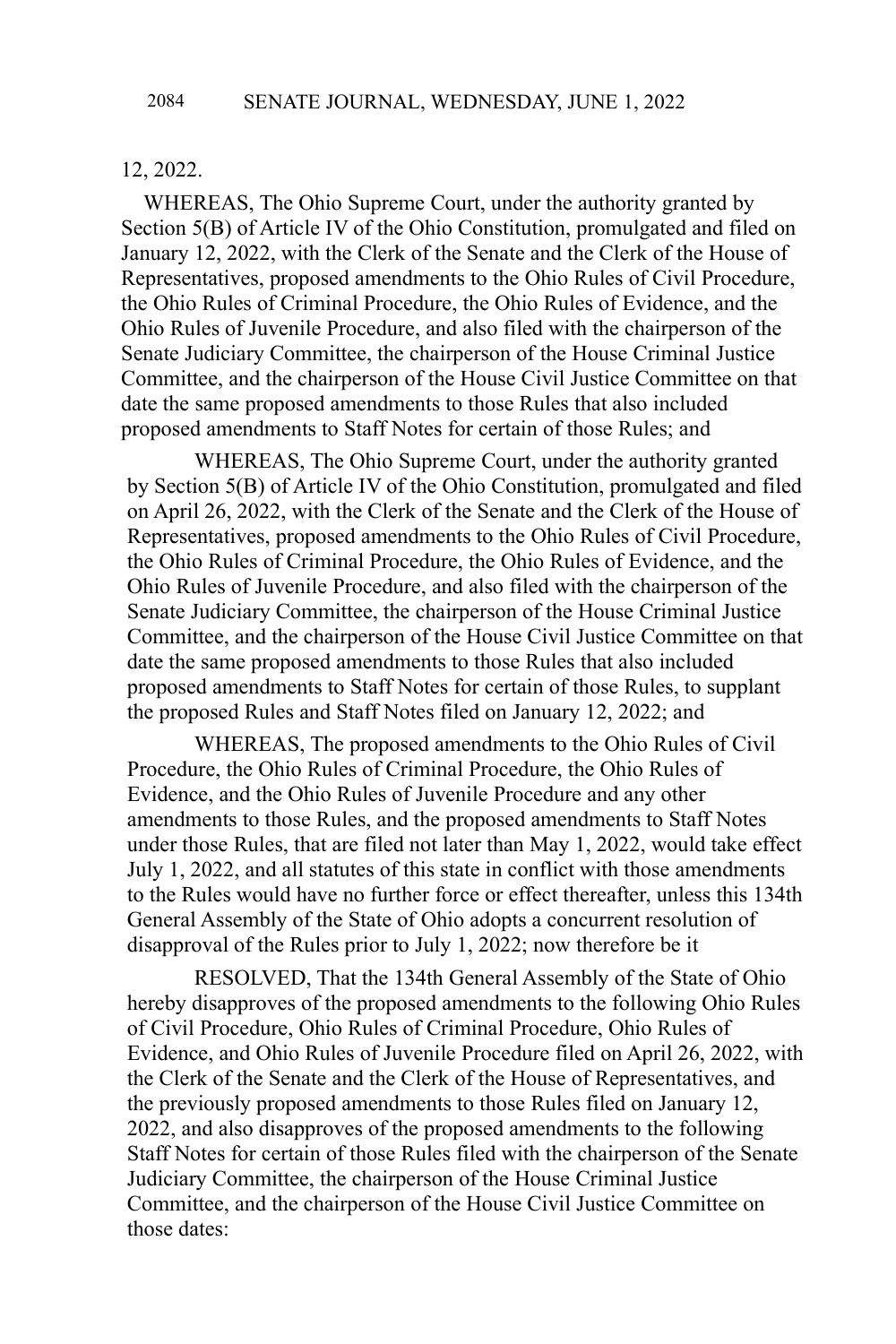1. Ohio Rules of Civil Procedure -- disapprove proposed amendments to Rule 1, Rule 1.1, Rule 30, Rule 39, and Rule 43, and to Staff Notes to Rule 16, Rule 30, Rule 39, and Rule 43;

2. Ohio Rules of Criminal Procedure -- disapprove proposed amendments to Rule 1, Rule 2, Rule 10, Rule 40, and Rule 43, and to Staff Notes to Rule 40 and Rule 43;

3. Ohio Rules of Evidence -- disapprove proposed amendments to Rule 101;

4. Ohio Rules of Juvenile Procedure -- disapprove proposed amendments to Rule 1, Rule 2, Rule 20, Rule 25, Rule 27, Rule 29, Rule 34, and Rule 41; and be it further

RESOLVED, That it is the intention of the General Assembly in adopting this concurrent resolution of disapproval to comply with Section 5(B) of Article IV of the Ohio Constitution, and thus to prevent the specified proposed amendments to the Ohio Rules of Civil Procedure, Ohio Rules of Criminal Procedure, Ohio Rules of Evidence, and Ohio Rules of Juvenile Procedure filed on April 26, 2022, and the previously proposed amendments to those Rules filed on January 12, 2022, from taking effect, and to also prevent the specified proposed amendments to the Staff Notes for certain of those Rules filed with the chairperson of the Senate Judiciary Committee, the chairperson of the House Criminal Justice Committee, and the chairperson of the House Civil Justice Committee on those dates from taking effect; and be it further

RESOLVED, That within five days after the adoption of this concurrent resolution, the Clerk of the Senate shall send a certified copy to the Supreme Court, together with a certification stating the date on which this resolution was adopted.

The question being, "Shall the concurrent resolution, **S. C. R. No. 16**, be adopted?

The yeas and nays were taken and resulted – yeas 24, nays 8, as follows:

Those who voted in the affirmative were: Senators

| <b>Brenner</b> | Cirino    | Dolan          |
|----------------|-----------|----------------|
| Hackett        | Hoagland  | Hottinger      |
| Johnson        | Kunze     | Lang           |
| McColley       | O'Brien   | Peterson       |
| Roegner        | Romanchuk | Rulli          |
| Schuring       | Wilson    | Huffman, M.-24 |
|                |           |                |

Senators Antani, Antonio, Craig, Fedor, Sykes, Thomas, Williams, and Yuko voted in the negative-8.

So the concurrent resolution was adopted.

The title was amended as follows: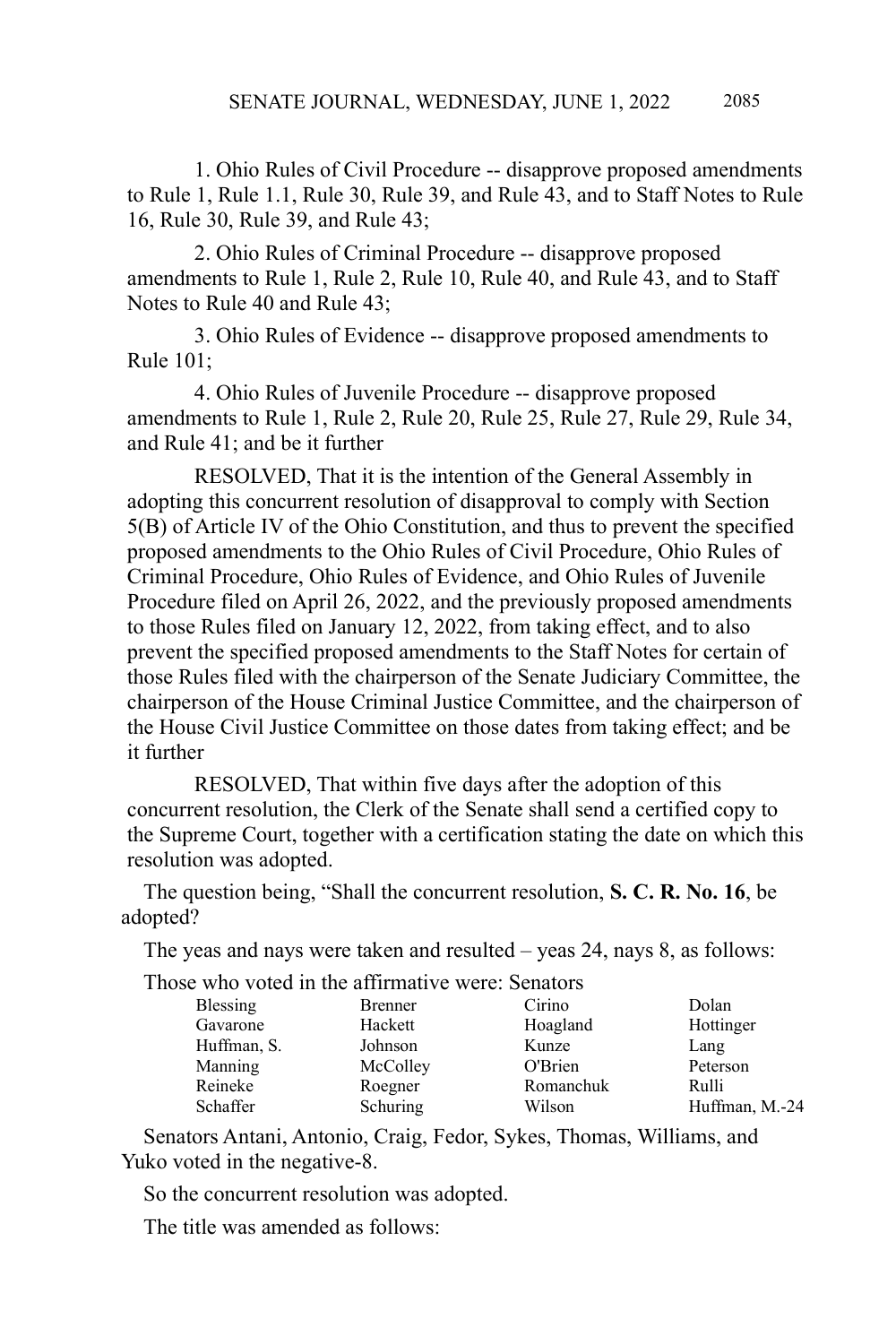Add the names: "Senators Brenner, Cirino, Johnson."

The question being, "Shall the motion be agreed to?"

The motion was agreed to and the title so amended.

Senator Hottinger moved that the Senate revert to the sixth order of business, being bills for third consideration

The motion was agreed to.

#### **BILLS FOR THIRD CONSIDERATION**

**Sub. S. B. No. 131**-Senators Roegner, McColley. Cosponsors: Senators Cirino, Hackett, Lang, Romanchuk, Johnson.

To amend sections 109.73, 109.77, 109.771, 109.78, 109.804, 147.01, 147.63, 169.16, 173.21, 173.391, 173.422, 503.41, 715.27, 903.07, 905.321, 917.09, 917.091, 921.06, 921.11, 921.12, 921.24, 921.26, 926.30, 928.02, 943.09, 956.05, 956.06, 1315.23, 1321.04, 1321.37, 1321.53, 1321.64, 1321.74, 1322.10, 1322.21, 1513.07, 1513.161, 1514.12, 1514.47, 1531.40, 1533.051, 1533.51, 1561.14, 1561.15, 1561.16, 1561.17, 1561.18, 1561.19, 1561.20, 1561.21, 1561.22, 1565.06, 1565.15, 1707.15, 1707.151, 1707.16, 1707.161, 1707.163, 1707.165, 1717.06, 3101.10, 3301.071, 3301.074, 3319.088, 3319.22, 3319.226, 3319.229, 3319.26, 3319.261, 3319.262, 3319.27, 3319.28, 3319.301, 3319.303, 3319.361, 3327.10, 3703.21, 3704.14, 3713.05, 3717.09, 3723.03, 3723.06, 3737.83, 3737.881, 3742.05, 3743.03, 3743.16, 3743.40, 3743.51, 3748.07, 3748.12, 3769.03, 3772.13, 3772.131, 3773.36, 3773.421, 3781.10, 3781.102, 3781.105, 3916.03, 3951.03, 3951.05, 3951.09, 4104.07, 4104.101, 4104.19, 4105.02, 4169.03, 4301.10, 4508.03, 4508.04, 4508.08, 4511.763, 4701.06, 4701.07, 4701.10, 4703.08, 4703.10, 4703.33, 4703.35, 4703.37, 4707.07, 4707.072, 4707.09, 4709.07, 4709.08, 4709.10, 4712.02, 4713.10, 4713.28, 4713.30, 4713.31, 4713.34, 4713.37, 4713.69, 4715.03, 4715.09, 4715.10, 4715.16, 4715.27, 4715.362, 4715.363, 4715.39, 4715.42, 4715.421, 4715.53, 4715.62, 4717.05, 4717.051, 4717.10, 4723.08, 4723.09, 4723.26, 4723.32, 4723.41, 4723.651, 4723.75, 4723.76, 4723.85, 4725.13, 4725.18, 4725.26, 4725.48, 4725.52, 4725.57, 4725.591, 4727.03, 4728.03, 4729.09, 4729.11, 4729.15, 4729.901, 4729.921, 4730.10, 4731.151, 4731.19, 4731.293, 4731.294, 4731.295, 4731.297, 4731.299, 4731.52, 4731.572, 4732.10, 4732.12, 4732.22, 4733.18, 4733.19, 4734.23, 4734.27, 4734.283, 4735.023, 4735.07, 4735.08, 4735.09, 4735.10, 4735.27, 4735.28, 4736.10, 4736.14, 4740.05, 4740.06, 4741.12, 4741.13, 4741.14, 4741.15, 4741.19, 4743.04, 4743.041, 4747.04, 4747.05, 4747.10, 4749.12, 4751.01, 4751.15, 4751.20, 4751.201, 4751.202, 4751.21, 4751.32, 4752.05, 4752.12, 4753.07, 4753.071, 4753.072, 4753.073, 4753.08, 4753.09, 4753.12, 4755.08, 4755.09, 4755.411, 4755.44, 4755.441, 4755.45, 4755.451, 4755.48,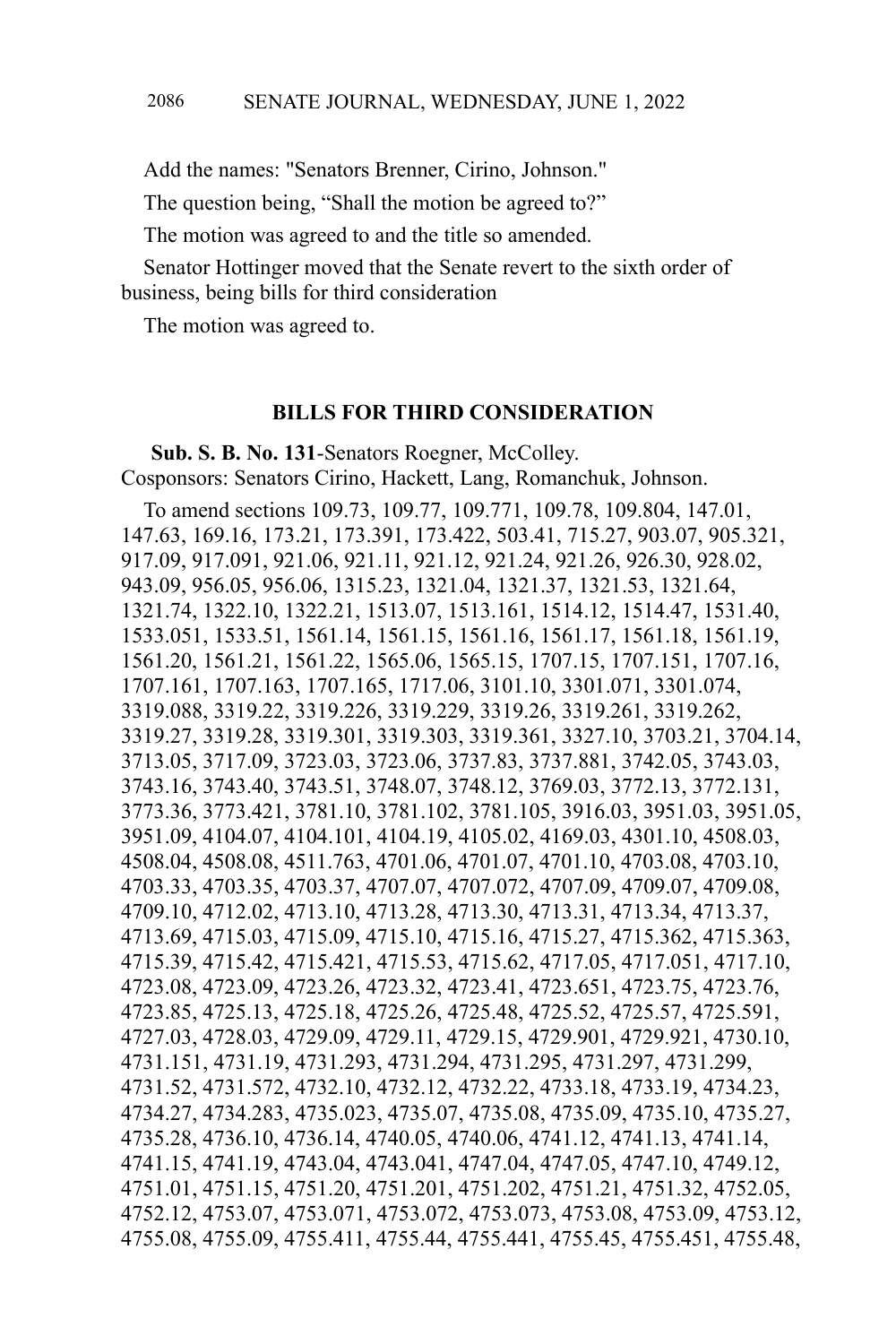4755.482, 4755.62, 4755.65, 4757.18, 4758.25, 4759.05, 4759.06, 4760.03, 4760.031, 4761.04, 4761.05, 4762.03, 4763.05, 4764.10, 4765.10, 4765.11, 4765.30, 4765.55, 4767.031, 4771.08, 4773.03, 4774.03, 4775.07, 4778.03, 4778.08, 4778.09, 4779.17, 4779.18, 4781.07, 4781.08, 4781.17, 4783.04, 5123.161, 5123.45, 5126.25, 5902.02, 5903.04, 6109.04, and 6111.46; to enact sections 3746.041, 4796.01, 4796.02, 4796.03, 4796.04, 4796.05, 4796.08, 4796.10, 4796.11, 4796.12, 4796.13, 4796.20, 4796.21, 4796.22, 4796.23, 4796.24, 4796.25, 4796.30, and 4796.35; and to repeal sections 921.08, 1322.24, 4707.12, 4740.08, and 4757.25 of the Revised Code to require an occupational licensing authority to issue a license or government certification to an applicant who holds a license, government certification, or private certification or has satisfactory work experience in another state under certain circumstances and to amend the version of section 3319.22 of the Revised Code that is scheduled to take effect on April 12, 2023, to continue the changes on and after that date, was considered the third time.

The question being, "Shall the bill, **Sub. S. B. No. 131**, pass?"

Senator Schaffer moved that he be excused from voting under Senate Rule No. 59.

The question being, "Shall the motion be agreed to?"

The motion was agreed to.

The question recurred, "Shall the bill, **Sub. S. B. No. 131**, pass?"

The yeas and nays were taken and resulted – yeas 31, nays 0, as follows:

Those who voted in the affirmative were: Senators

| Antani      | Antonio      | Blessing  | <b>Brenner</b> |
|-------------|--------------|-----------|----------------|
| Cirino      | Craig        | Dolan     | Fedor          |
| Gavarone    | Hackett      | Hoagland  | Hottinger      |
| Huffman, S. | Johnson      | Kunze     | Lang           |
| Manning     | McColley     | O'Brien   | Peterson       |
| Reineke     | Roegner      | Romanchuk | Rulli          |
| Schuring    | <b>Sykes</b> | Thomas    | Williams       |
| Wilson      | Yuko         |           | Huffman, M.-31 |
|             |              |           |                |

So the bill passed.

The title was amended as follows:

Add the names: "Antonio, Blessing, Brenner, Craig, Dolan, Gavarone, Hoagland, Peterson, Reineke, Sykes, Thomas, Williams, Yuko."

The question being, "Shall the motion be agreed to?"

The motion was agreed to and the title so amended.

**Sub. S. B. No. 164**-Senators Hottinger, Yuko.

Cosponsors: Senators Romanchuk, Craig, Huffman, S., Hackett.

To amend sections 959.06, 959.131, 959.99, and 2901.01 of the Revised Code to revise the law and penalties associated with companion animal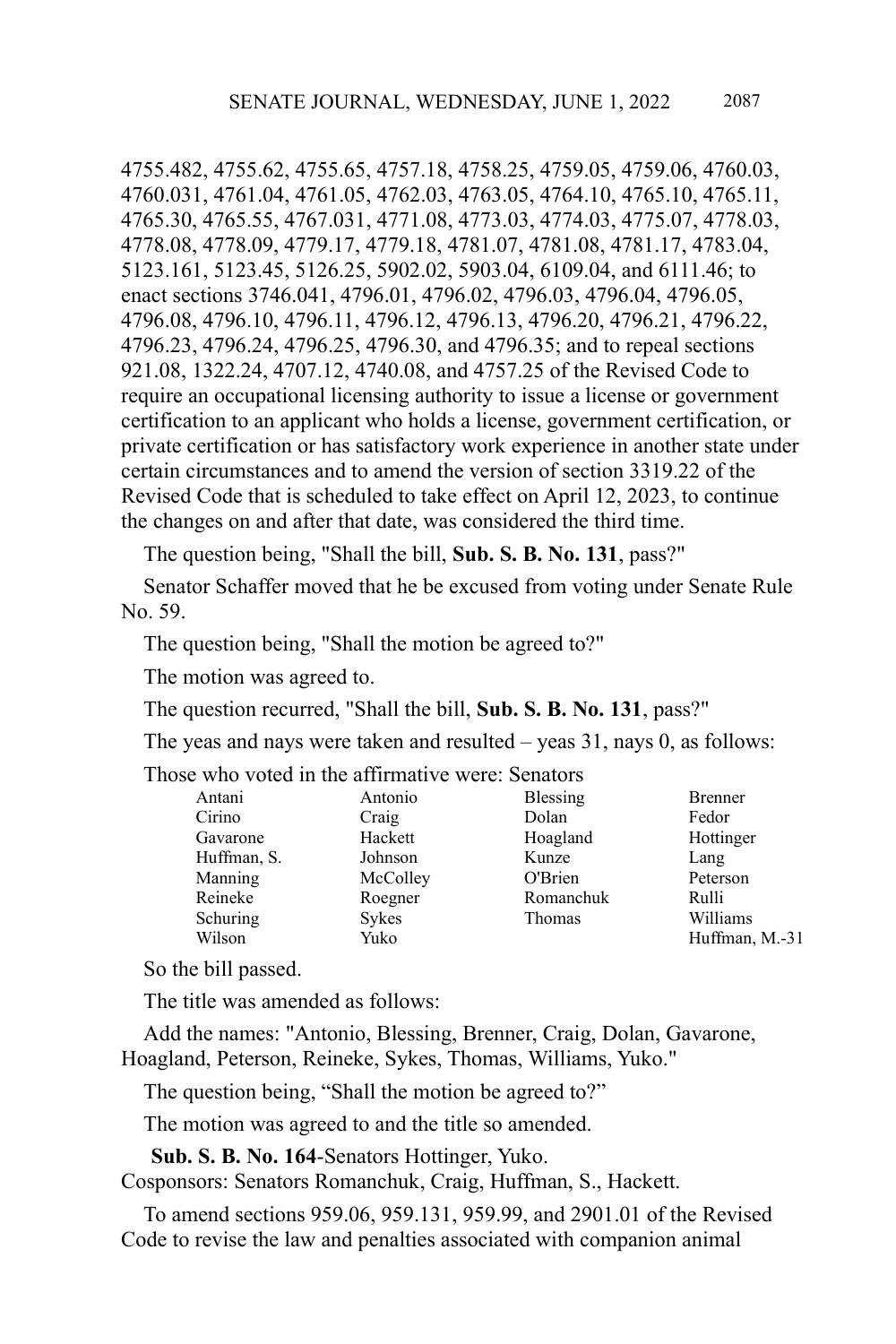cruelty and to generally prohibit an animal shelter from destroying a domestic animal by the use of a gas chamber, was considered the third time.

The question being, "Shall the bill, **Sub. S. B. No. 164**, pass?"

The yeas and nays were taken and resulted – yeas 32, nays 0, as follows:

Those who voted in the affirmative were: Senators

| Antani      | Antonio  | <b>Blessing</b> | <b>Brenner</b> |
|-------------|----------|-----------------|----------------|
| Cirino      | Craig    | Dolan           | Fedor          |
| Gavarone    | Hackett  | Hoagland        | Hottinger      |
| Huffman, S. | Johnson  | Kunze           | Lang           |
| Manning     | McColley | O'Brien         | Peterson       |
| Reineke     | Roegner  | Romanchuk       | Rulli          |
| Schaffer    | Schuring | <b>Sykes</b>    | Thomas         |
| Williams    | Wilson   | Yuko            | Huffman, M.-32 |

So the bill passed.

The title was amended as follows:

Add the names: "Antonio, Brenner, Cirino, Dolan, Johnson, Kunze, Lang, Rulli, Schaffer, Schuring, Sykes, Thomas."

The question being, "Shall the motion be agreed to?"

The motion was agreed to and the title so amended.

**S. B. No. 255**-Senators Antonio, Williams.

Cosponsors: Senators Schaffer, Yuko, Romanchuk, Thomas, Cirino, Kunze, Hoagland.

To enact section 5534.917 of the Revised Code to designate a portion of Lorain Avenue in Cleveland as the "Officer Wayne A. Leon Memorial Highway", was considered the third time.

The question being, "Shall the bill, **S. B. No. 255**, pass?"

The yeas and nays were taken and resulted – yeas 32, nays 0, as follows:

Those who voted in the affirmative were: Senators

| Antani      | Antonio  | <b>Blessing</b> | <b>Brenner</b> |
|-------------|----------|-----------------|----------------|
| Cirino      | Craig    | Dolan           | Fedor          |
| Gavarone    | Hackett  | Hoagland        | Hottinger      |
| Huffman, S. | Johnson  | Kunze           | Lang           |
| Manning     | McColley | O'Brien         | Peterson       |
| Reineke     | Roegner  | Romanchuk       | Rulli          |
| Schaffer    | Schuring | Sykes           | Thomas         |
| Williams    | Wilson   | Yuko            | Huffman, M.-32 |

So the bill passed.

The title was amended as follows:

Add the names: "Blessing, Brenner, Craig, Dolan, Gavarone, Hackett, Hottinger, Johnson, O'Brien, Peterson, Reineke, Roegner, Rulli, Schaffer, Thomas, Wilson, Yuko."

The question being, "Shall the motion be agreed to?"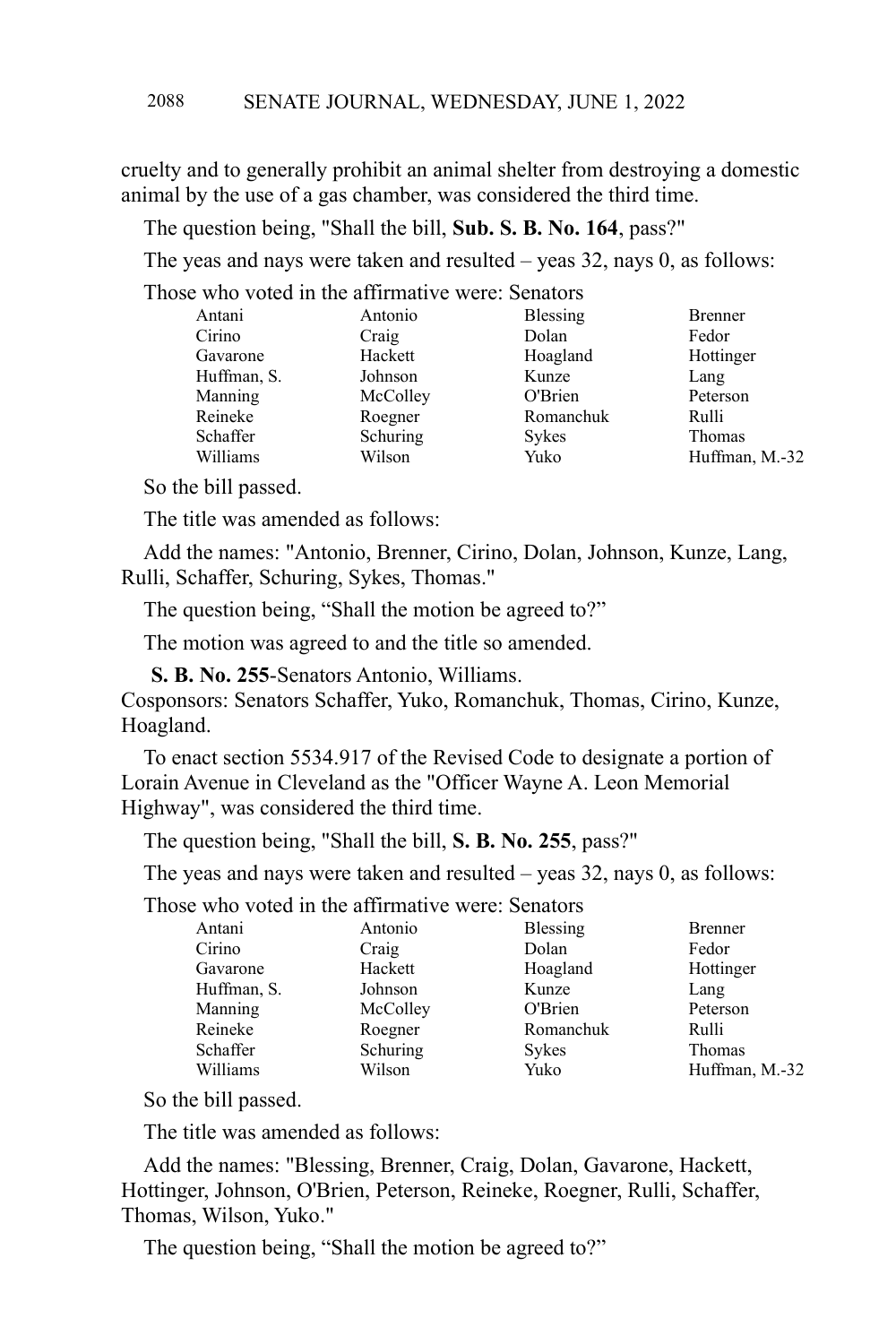The motion was agreed to and the title so amended.

**Sub. S. B. No. 269**-Senator Manning.

To amend section 3770.03 and to enact section 3770.26 of the Revised Code to clarify that the Ohio Lottery Commission has the authority to conduct internet lottery gaming and to make other changes to the lottery law, was considered the third time.

The question being, "Shall the bill, **Sub. S. B. No. 269**, pass?"

The yeas and nays were taken and resulted – yeas 30, nays 2, as follows:

Those who voted in the affirmative were: Senators

| Antani      | Antonio | <b>Blessing</b> | <b>Brenner</b> |
|-------------|---------|-----------------|----------------|
| Cirino      | Craig   | Dolan           | Fedor          |
| Gavarone    | Hackett | Hoagland        | Hottinger      |
| Huffman, S. | Kunze   | Lang            | Manning        |
| McColley    | O'Brien | Reineke         | Roegner        |
| Romanchuk   | Rulli   | Schaffer        | Schuring       |
| Sykes       | Thomas  | Williams        | Wilson         |
| Yuko        |         |                 | Huffman, M.-30 |
|             |         |                 |                |

Senators Johnson and Peterson voted in the negative-2.

So the bill passed.

The title was amended as follows:

Add the names: "Senators Cirino, Thomas, Yuko."

The question being, "Shall the motion be agreed to?"

The motion was agreed to and the title so amended.

**Sub. S. B. No. 323**-Senator Hackett.

Cosponsors: Senators Schaffer, Kunze, Hoagland, Manning.

To enact sections 5534.421, 5534.435, 5534.436, 5534.437, 5534.518, 5534.611, 5534.831, 5534.832, 5534.917, and 5534.962 of the Revised Code to designate multiple memorial highways, was considered the third time.

The question being, "Shall the bill, **Sub. S. B. No. 323**, pass?"

The yeas and nays were taken and resulted – yeas 32, nays 0, as follows:

Those who voted in the affirmative were: Senators

| Antani      | Antonio  | <b>Blessing</b> | <b>Brenner</b> |
|-------------|----------|-----------------|----------------|
| Cirino      | Craig    | Dolan           | Fedor          |
| Gavarone    | Hackett  | Hoagland        | Hottinger      |
| Huffman, S. | Johnson  | Kunze           | Lang           |
| Manning     | McColley | O'Brien         | Peterson       |
| Reineke     | Roegner  | Romanchuk       | Rulli          |
| Schaffer    | Schuring | Sykes           | Thomas         |
| Williams    | Wilson   | Yuko            | Huffman, M.-32 |

So the bill passed.

The title was amended as follows: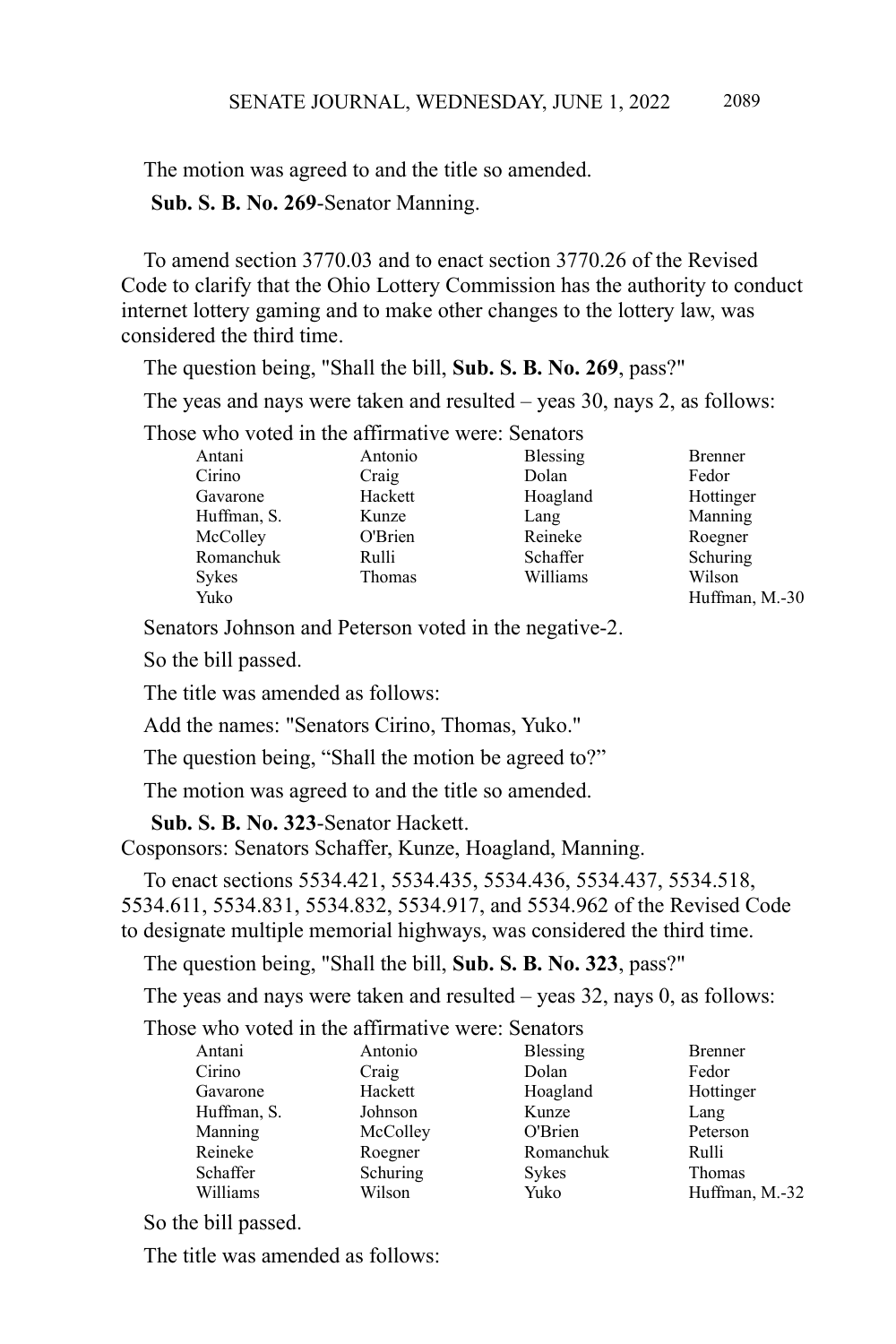Add the names: "Antonio, Blessing, Brenner, Cirino, Craig, Dolan, Gavarone, Huffman, S., Johnson, Reineke, Romanchuk, Rulli, Schuring, Thomas, Yuko."

The question being, "Shall the motion be agreed to?"

The motion was agreed to and the title so amended.

#### **MOTIONS**

Senator Rob McColley moved that Senators absent the week of Sunday, May 29, 2022, be excused, so long as a written explanation is on file with the Clerk pursuant to Senate Rule No. 17.

The question being, "Shall the motion be agreed to?"

The motion was agreed to.

# **INTRODUCTION AND FIRST CONSIDERATION OF BILLS**

The following bill was introduced and considered for the first time:

**S. B. No. 349 -** Senator Schuring.

To amend sections 319.202, 323.73, 4503.061, 5739.0210, and 5747.51 and to enact section 5722.23 of the Revised Code to allow local governments to levy a real property transfer tax for the benefit of a land bank.

#### **OFFERING OF RESOLUTIONS**

Pursuant to Senate Rule No. 54, the following resolution was offered:

**S. R. No. 360** - Senators Schuring, Dolan.

Cosponsors: Senators Yuko, Manning, Rulli, Romanchuk, Antonio, Sykes, Reineke, O'Brien, Cirino.

Honoring Bruce Drennan on his retirement from Bally Sports Great Lakes.

The question being, "Shall the resolution listed under the President's prerogative be adopted?"

So the resolution was adopted.

#### **Message from the House of Representatives**

Mr. President:

I am directed to inform you that the Speaker of the House of Representatives has signed the following bills:

**Am. Sub. H. B. No. 321-Representatives Kick, Young, B. – et al. H. B. No. 340-Representatives Bird, Blackshear – et al. Am. H. B. No. 427-Representatives White, Manchester – et al.**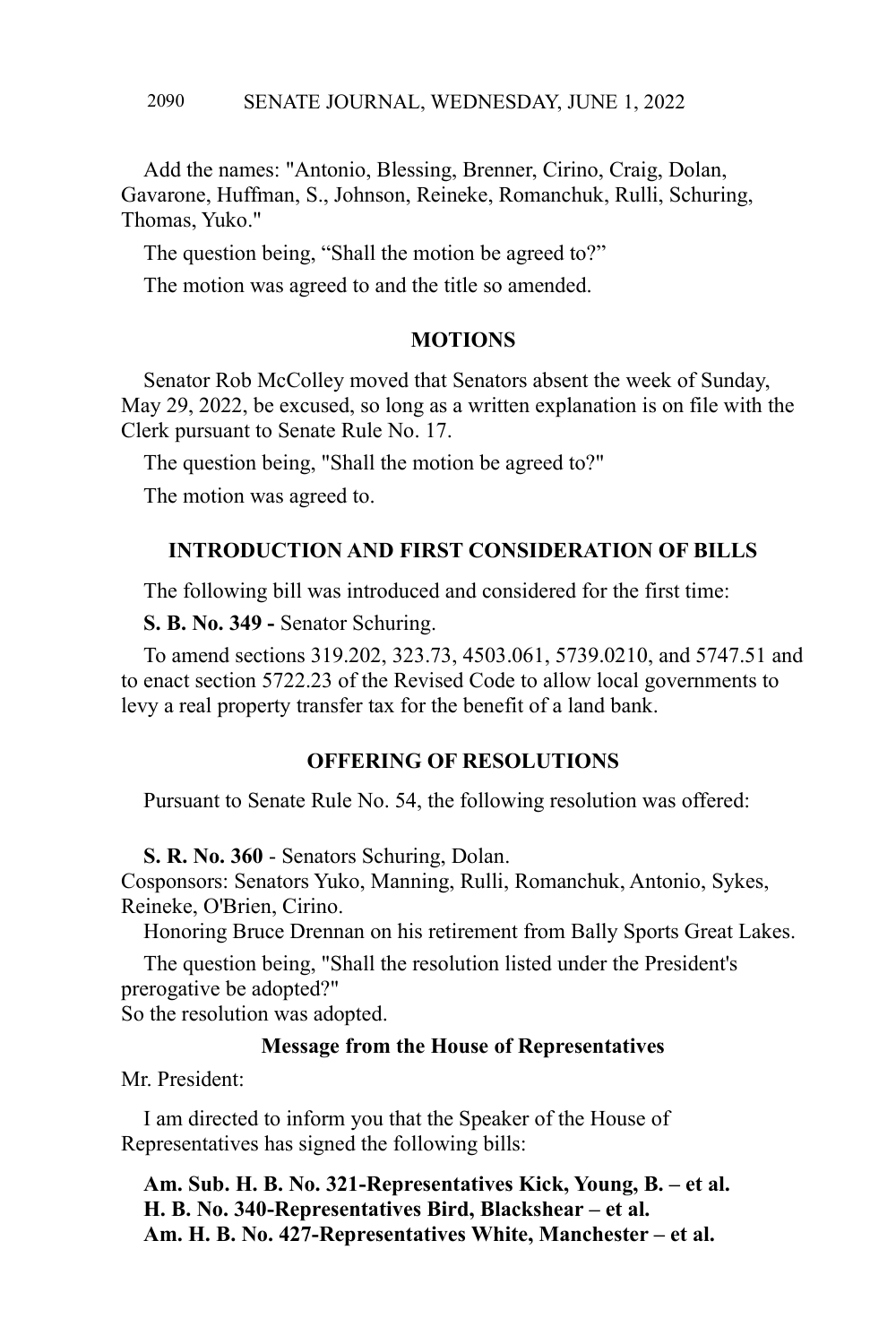# **Sub. S. B. No. 15-Senator Wilson – et al. S. B. No. 204-Senator Roegner – et al. Am. S. B. No. 236-Senators Wilson, Lang – et al.**

Attest: Bradley J. Young, Clerk.

The President signed said bills.

# **MESSAGE FROM THE PRESIDENT**

May 31, 2022

The Honorable Matt Huffman The Ohio Senate Statehouse Columbus OH 43215

Dear President Huffman,

Please accept this letter as my formal resignation from the Ohio Senate, effective June  $8<sup>th</sup>$ , 2022. I would like to thank the citizens of the 21st Senate District for giving me the privilege to represent them over the last eight years.

Sincerely, /s/ **SANDRA WILLIAMS**

Sandra Williams State Senator Senate District 21

# **MESSAGE FROM THE PRESIDENT**

June 1, 2022

Dear Senator Williams,

In accordance with Section 101.25 of the Ohio Revised Code, I hereby acknowledge receipt of your letter of resignation from the Ohio Senate effective Wednesday, June 8<sup>th</sup>, 2022.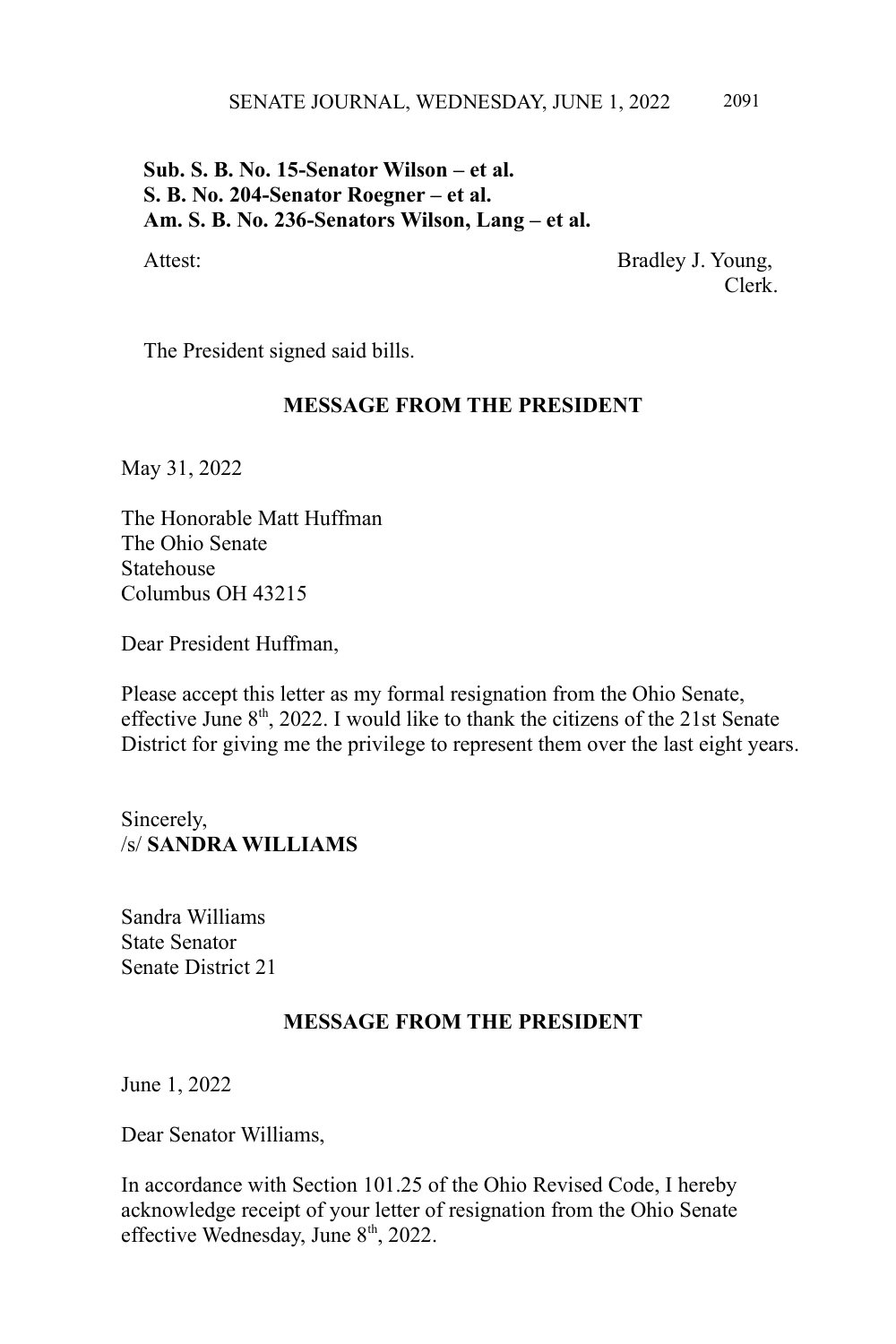It has certainly been a pleasure working with you during your time with the Senate. I wish you all the best in your future endeavors.

# Sincerely, /s/ **MATT HUFFMAN**

Matt Huffman Senate President State Senator, 12th District

#### **Message from the House of Representatives**

Mr. President:

I am directed to inform you that the House of Representatives has passed the following bill in which the concurrence of the Senate is requested:

**Sub. H. B. No. 687** -Representative Oelslager

Cosponsors: Representatives West, Baldridge, Bird, Blackshear, Boggs, Brent, Brown, Callender, Carruthers, Click, Creech, Crossman, Cutrona, Davis, Denson, Fraizer, Galonski, Ghanbari, Hall, Hicks-Hudson, Hillyer, Holmes, Humphrey, Ingram, Jarrells, John, Jones, Lepore-Hagan, Lipps, Liston, Loychik, Miller, A., Miller, J., Miller, K., Miranda, Patton, Pavliga, Plummer, Richardson, Robinson, Roemer, Russo, Schmidt, Seitz, Sheehy, Smith, K., Smith, M., Sobecki, Stein, Stephens, Stewart, Sykes, Troy, Weinstein, White, Wilkin, Young, B., Young, T.

To amend sections 122.17, 123.201, 123.211, 153.692, 153.71, 1501.011, 3318.08, 3318.36, 3735.67, 3735.671, 5739.01, 5739.02, 5751.01, 5751.052, 5751.091, and 6115.20 of the Revised Code and to amend Sections 219.10, 221.10, 221.13, 223.10, 223.15, 227.10, 229.10, 229.20, 237.10, and 237.13 of H.B. 597 of the 134th General Assembly to provide authorization and conditions for the operation of certain state programs, to make capital appropriations for the biennium ending June 30, 2024, and to make other appropriations.

Attest: Bradley J. Young, Clerk.

Said bill was considered the first time.

Senator Hottinger moved that Article II, Section 15(c) of the Ohio Constitution, requiring a bill to be considered on three different days, be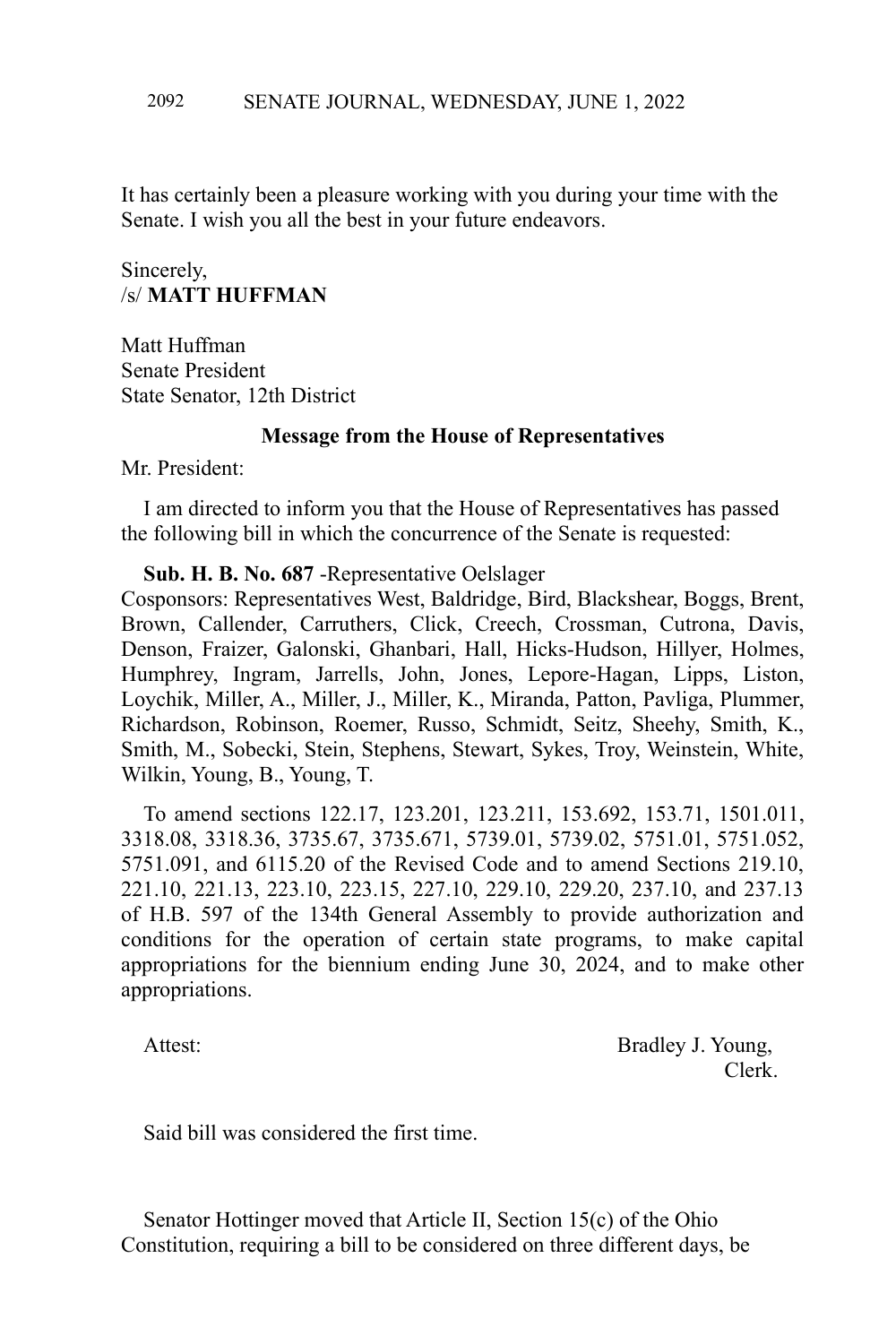suspended with respect to **Sub. H. B. No. 687**, and that said bill be considered the second time.

The question being, "Shall the motion be agreed to?"

The yeas and nays were taken and resulted – yeas 32, nays 0, as follows:

Those who voted in the affirmative were: Senators

| Antani      | Antonio  | <b>Blessing</b> | <b>Brenner</b> |
|-------------|----------|-----------------|----------------|
| Cirino      | Craig    | Dolan           | Fedor          |
| Gavarone    | Hackett  | Hoagland        | Hottinger      |
| Huffman, S. | Johnson  | Kunze           | Lang           |
| Manning     | McColley | O'Brien         | Peterson       |
| Reineke     | Roegner  | Romanchuk       | Rulli          |
| Schaffer    | Schuring | <b>Sykes</b>    | Thomas         |
| Williams    | Wilson   | Yuko            | Huffman, M.-32 |

The motion was agreed to.

Senator Hottinger moved that Article II, Section 15(c) of the Ohio Constitution, requiring a bill to be considered on three different days, be suspended with respect to **Sub. H. B. No. 687**, and that said bill be considered the third time.

The question being, "Shall the motion be agreed to?"

The yeas and nays were taken and resulted – yeas 32, nays 0, as follows:

Those who voted in the affirmative were: Senators

| Antani      | Antonio  | <b>Blessing</b> | <b>Brenner</b> |
|-------------|----------|-----------------|----------------|
| Cirino      | Craig    | Dolan           | Fedor          |
| Gavarone    | Hackett  | Hoagland        | Hottinger      |
| Huffman, S. | Johnson  | Kunze           | Lang           |
| Manning     | McColley | O'Brien         | Peterson       |
| Reineke     | Roegner  | Romanchuk       | Rulli          |
| Schaffer    | Schuring | Sykes           | Thomas         |
| Williams    | Wilson   | Yuko            | Huffman, M.-32 |
|             |          |                 |                |

The motion was agreed to.

**Sub. H. B. No. 687**-Representative Oelslager. Cosponsor: Representative West.

To amend sections 122.17, 123.201, 123.211, 153.692, 153.71, 1501.011, 3318.08, 3318.36, 3735.67, 3735.671, 5739.01, 5739.02, 5751.01, 5751.052, 5751.091, and 6115.20 of the Revised Code and to amend Sections 219.10, 221.10, 221.13, 223.10, 223.15, 227.10, 229.10, 229.20, 237.10, and 237.13 of H.B. 597 of the 134th General Assembly to provide authorization and conditions for the operation of certain state programs, to make capital appropriations for the biennium ending June 30, 2024, and to make other appropriations, was considered the third time.

The question being, "Shall the bill, **Sub. H. B. No. 687**, pass?"

The yeas and nays were taken and resulted – yeas 32, nays 0, as follows:

Those who voted in the affirmative were: Senators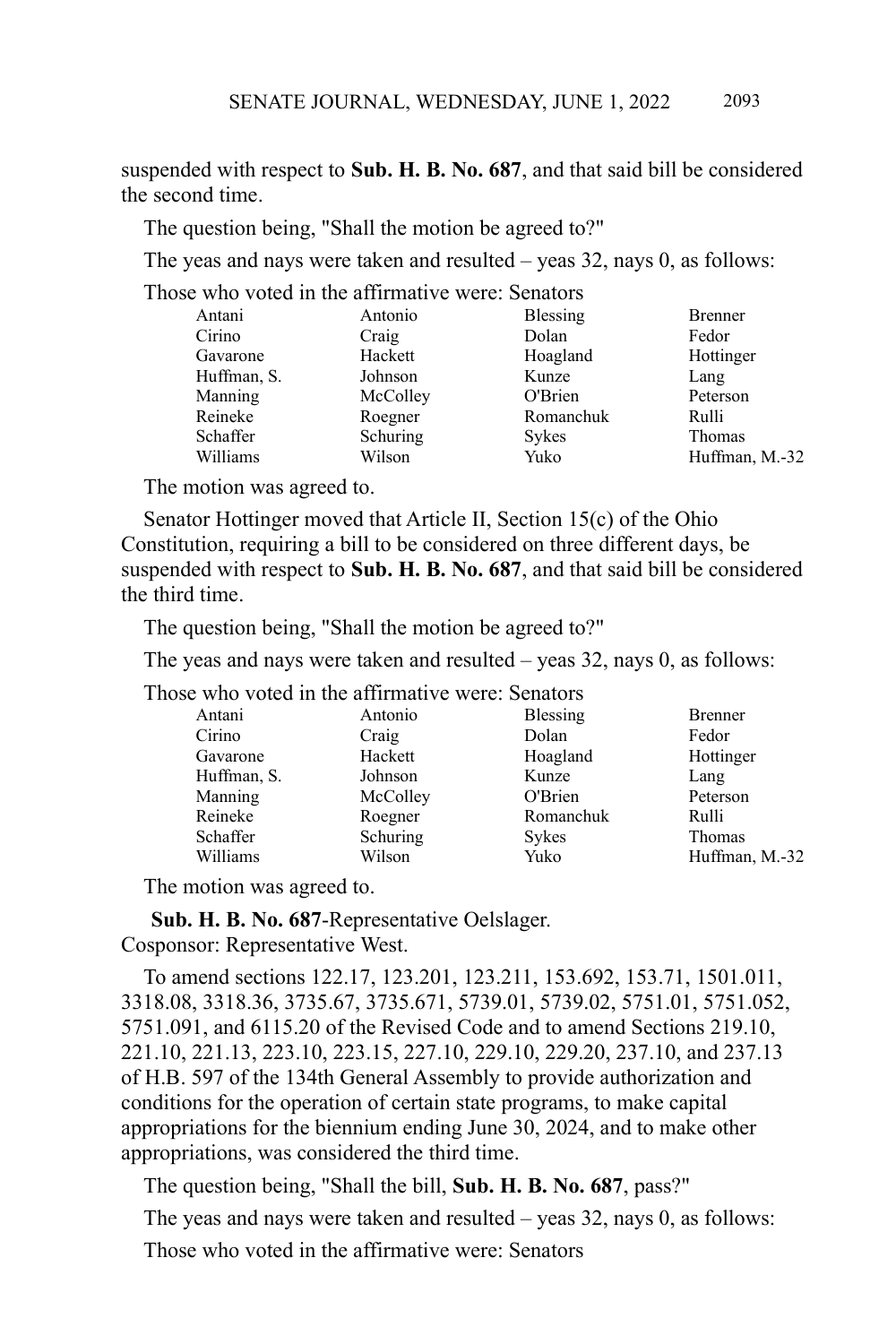| Antani      | Antonio  | Blessing  | <b>Brenner</b> |
|-------------|----------|-----------|----------------|
| Cirino      | Craig    | Dolan     | Fedor          |
| Gavarone    | Hackett  | Hoagland  | Hottinger      |
| Huffman, S. | Johnson  | Kunze     | Lang           |
| Manning     | McColley | O'Brien   | Peterson       |
| Reineke     | Roegner  | Romanchuk | Rulli          |
| Schaffer    | Schuring | Sykes     | Thomas         |
| Williams    | Wilson   | Yuko      | Huffman, M.-32 |
|             |          |           |                |

So the bill passed.

The title was amended as follows:

Add the names: "Antonio, Blessing, Brenner, Cirino, Craig, Dolan, Fedor, Gavarone, Hackett, Hoagland, Hottinger, Huffman, S., Johnson, Kunze, Lang, Manning, Peterson, Reineke, Roegner, Rulli, Schaffer, Schuring, Sykes, Thomas, Williams, Yuko."

The question being, "Shall the motion be agreed to?"

The motion was agreed to and the title so amended.

Senator Hottinger moved that the Senate revert to the sixth order of business, being bills for third consideration

The motion was agreed to.

#### **BILLS FOR THIRD CONSIDERATION**

Senator Hottinger moved that **Sub. H. B. No. 377**, having been informally passed, be brought up for consideration.

#### **Sub. H. B. No. 377 - Representatives Hall, Swearingen.**

Cosponsors: Representatives Riedel, Click, Seitz, Carfagna, White, Jones, Callender, Edwards, Roemer, West, Abrams, Addison, Baldridge, Blackshear, Brent, Brown, Carruthers, Cross, Cutrona, Davis, Denson, Fraizer, Ghanbari, Hicks-Hudson, Humphrey, Ingram, Jarrells, Leland, Lepore-Hagan, Lipps, Liston, Loychik, Miller, J., Miranda, O'Brien, Oelslager, Robinson, Russo, Sheehy, Smith, K., Smith, M., Sweeney, Troy, Upchurch, Weinstein, Young, T., Speaker Cupp Senators Hottinger, Dolan, Schuring.

To amend sections 124.81 and 145.012 of the Revised Code and to amend Section 220.11 of H.B. 168 of the 134th General Assembly, Section 5 of H.B. 175 of the 134th General Assembly, Section 7 of S.B. 9 of the 134th General Assembly, and Section 7 of S.B. 11 of the 134th General Assembly to establish the Appalachian Community Grant Program, to specify certain election workers are excluded from PERS membership, convey state-owned land, correct an outdated reference to state treasury warrants, and to make appropriations, was taken up.

The question being, "Shall the bill, **Sub. H. B. No. 377**, pass?"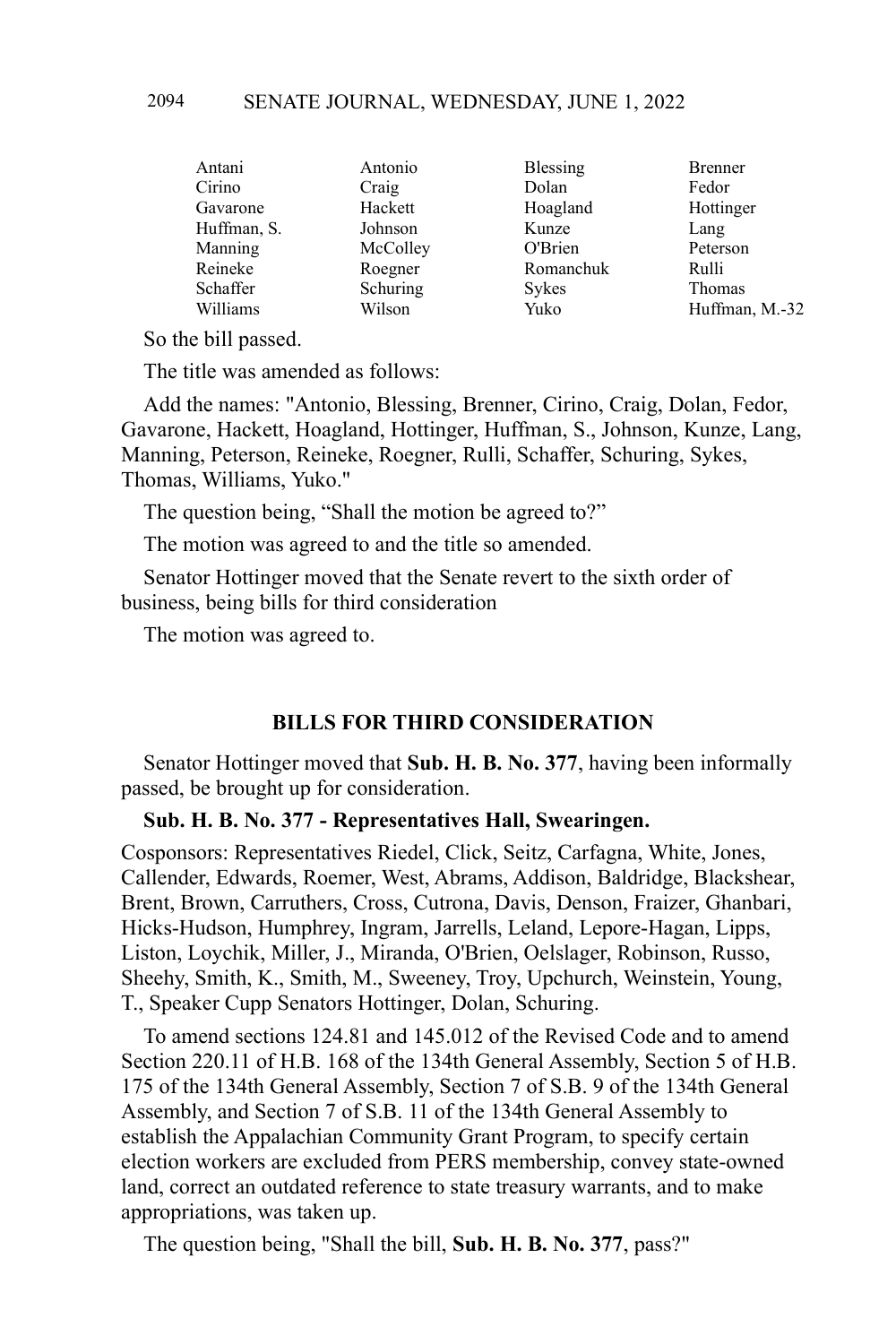Senator Schaffer moved to amend as follows:

In line 1 of the title, delete "and" and insert ","; after "145.012" insert ", and 505.60"

In line 9 of the title, after "membership," insert "expand the category of first responders of certain townships who are considered part-time for health coverage purposes,"

In line 13, delete "and" and insert ","; after "145.012" insert ", and 505.60"

After line 210, insert:

"**Sec. 505.60.** (A) As provided in this section and section 505.601 of the Revised Code, the board of township trustees of any township may procure and pay all or any part of the cost of insurance policies that may provide benefits for hospitalization, surgical care, major medical care, disability, dental care, eye care, medical care, hearing aids, prescription drugs, or sickness and accident insurance, or a combination of any of the foregoing types of insurance for township officers and employees. The board of township trustees of any township may negotiate and contract for the purchase of a policy of long-term care insurance for township officers and employees pursuant to section 124.841 of the Revised Code.

If the board procures any insurance policies under this section, the board shall provide uniform coverage under these policies for township officers and full-time township employees and their immediate dependents, and may provide coverage under these policies for part-time township employees and their immediate dependents, from the funds or budgets from which the officers or employees are compensated for services, such policies to be issued by an insurance company duly authorized to do business in this state.

(B) The board may also provide coverage for any or all of the benefits described in division (A) of this section by entering into a contract for group health care services with health insuring corporations holding certificates of authority under Chapter 1751. of the Revised Code for township officers and employees and their immediate dependents. If the board so contracts, it shall provide uniform coverage under any such contracts for township officers and full-time township employees and their immediate dependents, from the funds or budgets from which the officers or employees are compensated for services, and may provide coverage under such contracts for part-time township employees and their immediate dependents, from the funds or budgets from which the officers or employees are compensated for services, provided that each officer and employee so covered is permitted to:

(1) Choose between a plan offered by an insurance company and a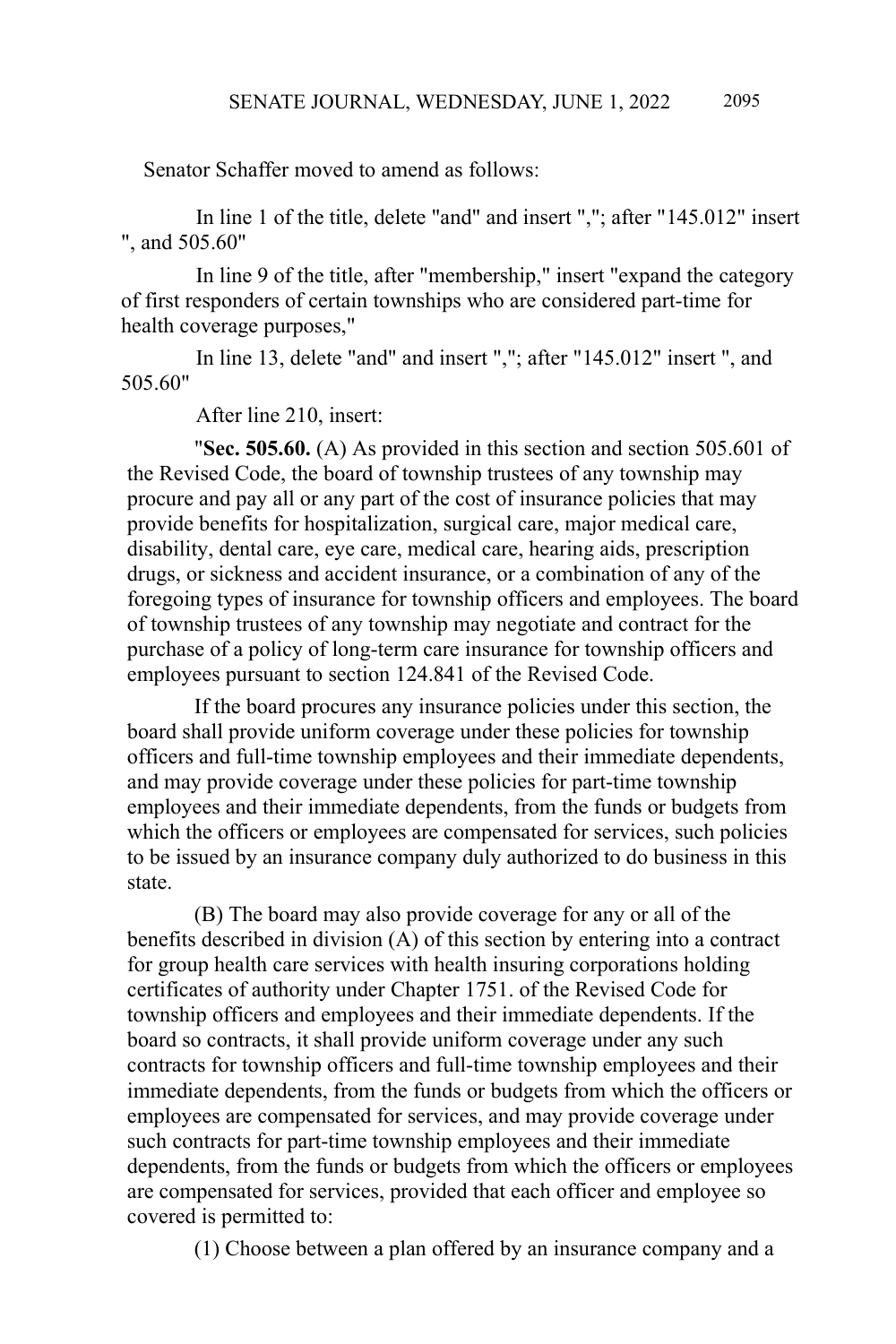plan offered by a health insuring corporation, and provided further that the officer or employee pays any amount by which the cost of the plan chosen exceeds the cost of the plan offered by the board under this section;

(2) Change the choice made under this division at a time each year as determined in advance by the board.

An addition of a class or change of definition of coverage to the plan offered under this division by the board may be made at any time that it is determined by the board to be in the best interest of the township. If the total cost to the township of the revised plan for any trustee's coverage does not exceed that cost under the plan in effect during the prior policy year, the revision of the plan does not cause an increase in that trustee's compensation.

(C) Any township officer or employee may refuse to accept any coverage authorized by this section without affecting the availability of such coverage to other township officers and employees.

(D) If any township officer or employee is denied coverage under a health care plan procured under this section or if any township officer or employee elects not to participate in the township's health care plan, the township may reimburse the officer or employee for each out-of-pocket premium attributable to the coverage provided for the officer or employee and their immediate dependents for insurance benefits described in division (A) of this section that the officer or employee otherwise obtains, but not to exceed an amount equal to the average premium paid by the township for its officers and employees under any health care plan it procures under this section.

(E) The board may provide the benefits authorized under this section, without competitive bidding, by contributing to a health and welfare trust fund administered through or in conjunction with a collective bargaining representative of the township employees.

The board may also provide the benefits described in this section through an individual self-insurance program or a joint self-insurance program as provided in section 9.833 of the Revised Code.

(F) If a board of township trustees fails to pay one or more premiums for a policy, contract, or plan of insurance or health care services authorized under this section and the failure causes a lapse, cancellation, or other termination of coverage under the policy, contract, or plan, it may reimburse a township officer or employee for, or pay on behalf of the officer or employee, any expenses incurred that would have been covered under the policy, contract, or plan.

(G) As used in this section and section 505.601 of the Revised Code:

(1) "Part-time "Applicable large employer" has the same meaning as in section 1513 of the "Patient Protection and Affordable Care Act," 26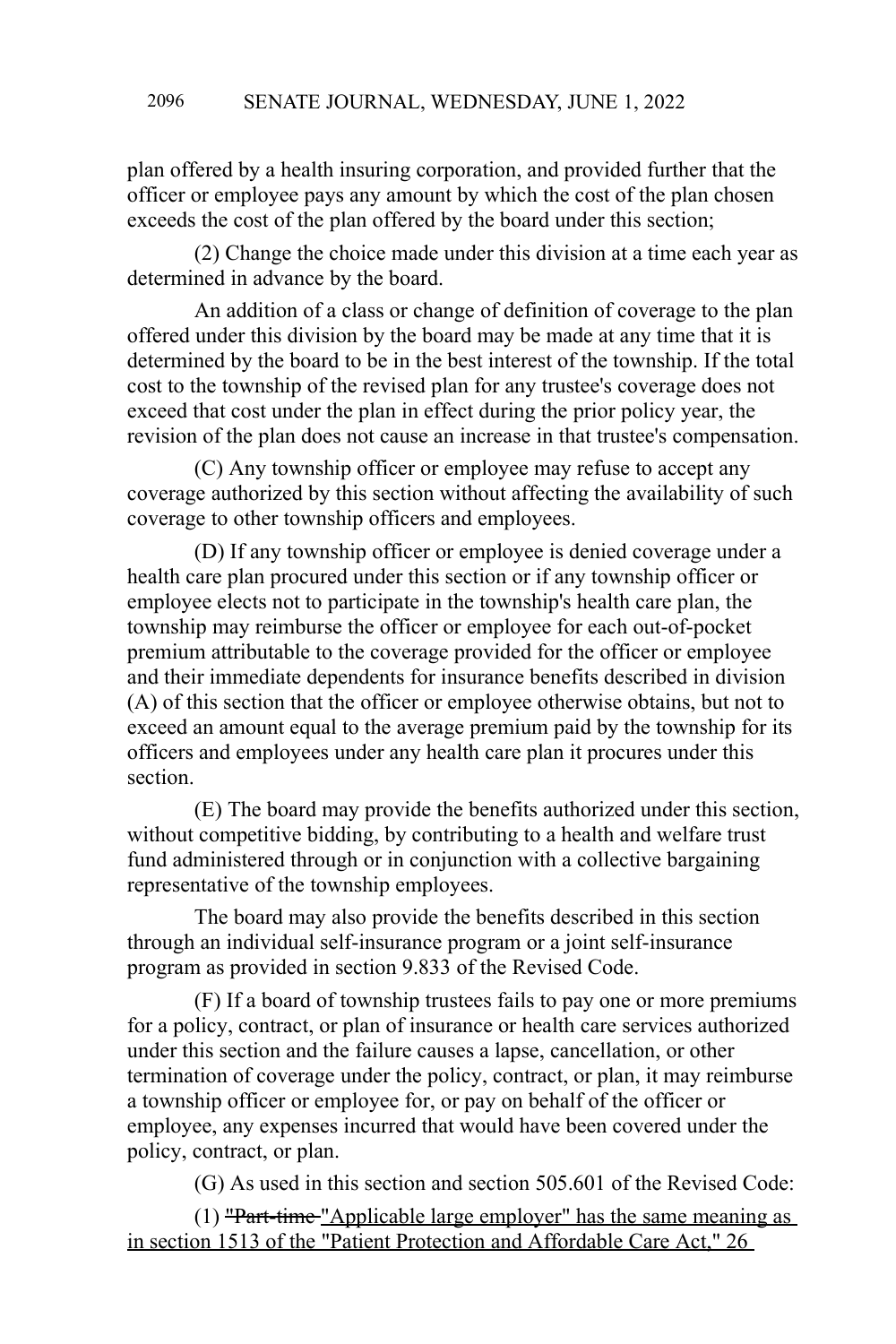U.S.C. 4980H.

(2) "First responder" means a township employee whose primary job duties include those of any of the following occupations:

(a) A firefighter of a lawfully constituted fire department;

(b) A first responder, emergency medical technician-basic, emergency medical technician-intermediate, or emergency medical technician-paramedic of an ambulance service organization or emergency medical service organization as described in Chapter 4765. of the Revised Code.

 $(3)(a)$  Except as provided in division  $(G)(3)(b)$  of this section, "parttime township employee" means a township employee who is hired with the expectation that the employee will work not more than one thousand five hundred hours in any year;

(b) "Part-time township employee" with respect to a first responder who is employed by a township that does not qualify as an applicable large employer means a first responder who is hired with the expectation that the first responder will work not more than one thousand nine hundred seventysix hours in any year.

 $(2)$  (4) "Premium" does not include any deductible or health care costs paid directly by a township officer or employee."

In line 211, delete "and" and insert ","; after "145.012" insert ", and 505.60"

The question being, "Shall the amendment be agreed to?"

The yeas and nays were taken and resulted – yeas 25, nays 7, as follows:

Those who voted in the affirmative were: Senators

| Antani    | <b>Blessing</b> | <b>Brenner</b> | Cirino         |
|-----------|-----------------|----------------|----------------|
| Dolan     | Gavarone        | Hackett        | Hoagland       |
| Hottinger | Huffman, S.     | Johnson        | Kunze          |
| Lang      | Manning         | McColley       | O'Brien        |
| Peterson  | Reineke         | Roegner        | Romanchuk      |
| Rulli     | Schaffer        | Schuring       | Wilson         |
|           |                 |                | Huffman, M.-25 |

Senators Antonio, Craig, Fedor, Sykes, Thomas, Williams, and Yuko voted in the negative-7.

The motion to amend was agreed to.

The question recurred, "Shall the bill, **Sub. H. B. No. 377**, pass?"

The yeas and nays were taken and resulted – yeas 31, nays 1, as follows:

Those who voted in the affirmative were: Senators

| <b>Blessing</b> | <b>Brenner</b> | Cirino      |
|-----------------|----------------|-------------|
| Dolan           | Fedor          | Gavarone    |
| Hoagland        | Hottinger      | Huffman, S. |
| Kunze           | Lang           | Manning     |
|                 |                |             |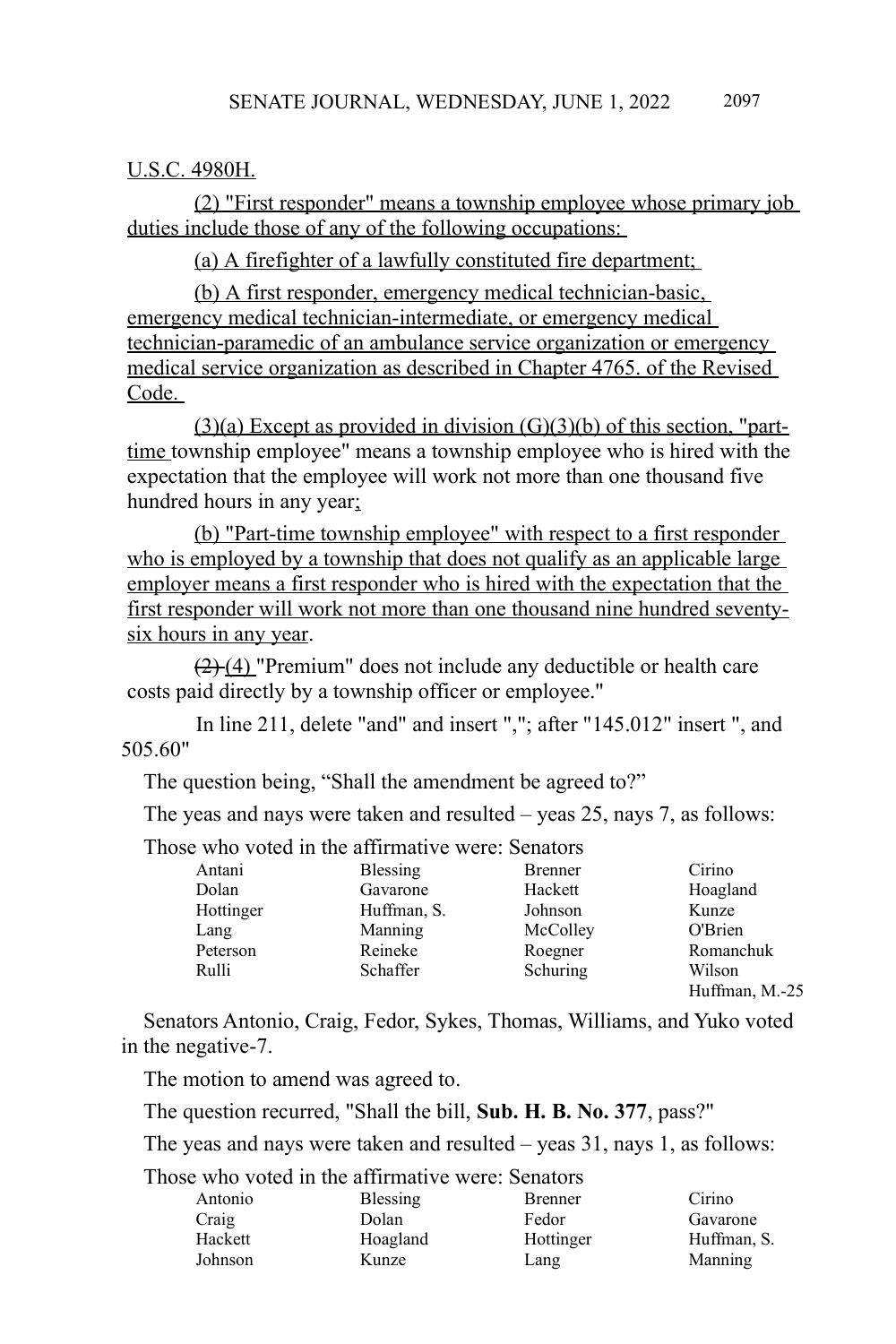| O'Brien      | Peterson | Reineke        |
|--------------|----------|----------------|
| Romanchuk    | Rulli    | Schaffer       |
| <b>Sykes</b> | Thomas   | Williams       |
| Yuko         |          | Huffman, M.-31 |
|              |          |                |

Senator Antani voted in the negative-1.

So the bill passed.

The title was amended as follows:

Add the names: "Antonio, Blessing, Brenner, Cirino, Craig, Gavarone, Hackett, Hoagland, Huffman, S., Johnson, Kunze, Lang, Manning, Peterson, Reineke, Rulli, Schaffer, Schuring, Sykes, Thomas, Williams, Wilson, Yuko."

The question being, "Shall the motion be agreed to?"

The motion was agreed to and the title so amended.

On the motion of Senator Hottinger, the Senate recessed until 8:45 p.m.

The Senate met pursuant to the recess.

### **Message from the House of Representatives**

Mr. President:

I am directed to inform you that the House of Representatives has concurred in the passage of the following bill:

**Am. Sub. S. B. No. 156** -Senator Roegner

Cosponsors: Senators Blessing, Brenner, Cirino, Gavarone, Hoagland, Huffman, S., Johnson, Lang, McColley, O'Brien, Peterson, Romanchuk, Rulli, Schaffer, Wilson Representatives Baldridge, Click, Cutrona, Ferguson, Ginter, Gross, Hall, Hillyer, Holmes, Jordan, Loychik, Merrin, Riedel, Schmidt, Stephens, Stevens, Wiggam

To amend section 9.68 of the Revised Code regarding the regulation of knives.

With the following additional amendments, in which the concurrence of the Senate is requested.

In line 59, strike through "or"; after "ammunition" insert ", or knives"

In line 62, strike through "or"; after "ammunition" insert ", or knives"

Attest: Bradley J. Young, Clerk.

Senator Hottinger moved that pursuant to Senate Rule No. 44, the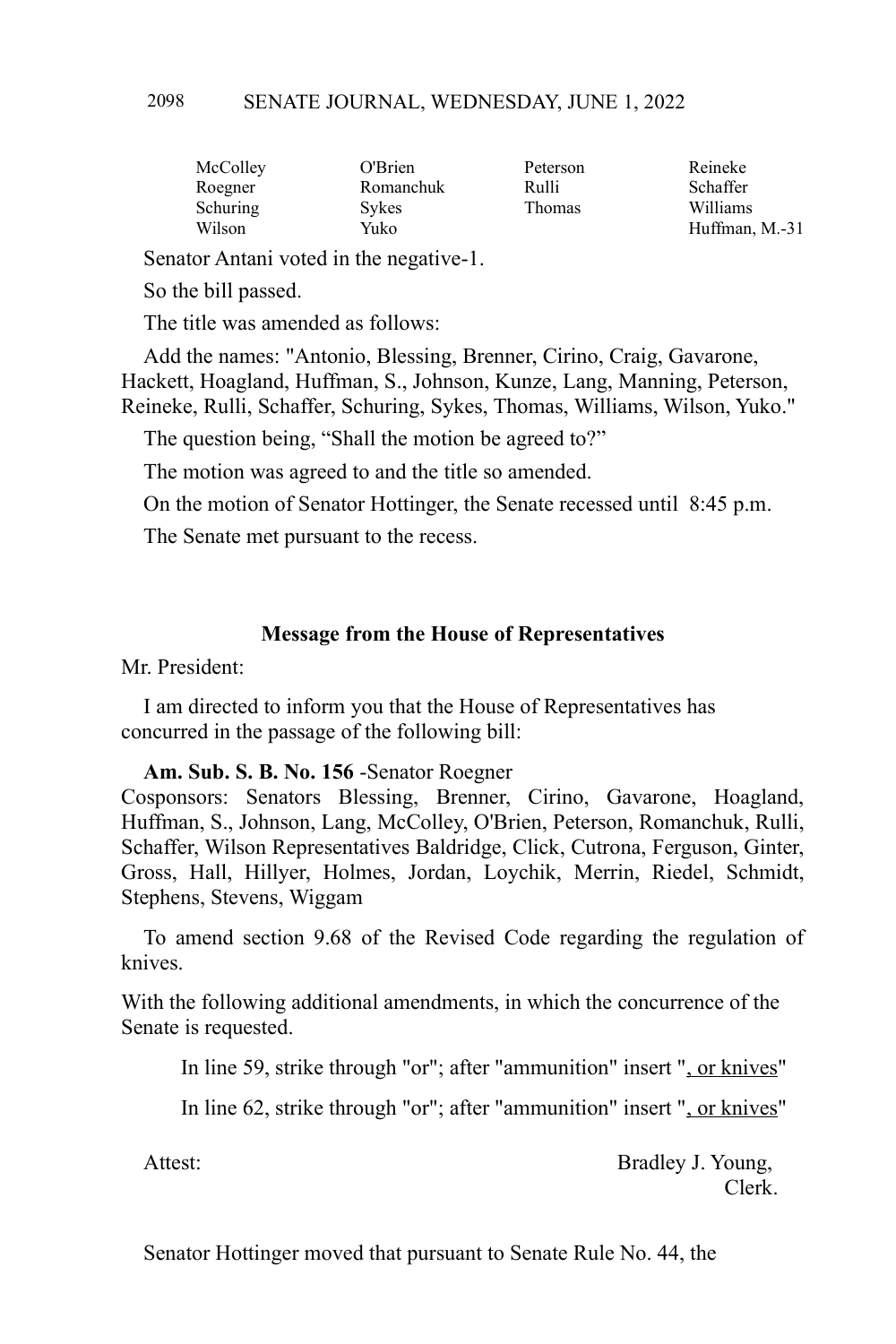amendments of the House of Representatives to **Am. Sub. S. B. No. 156,** be brought up for consideration.

The question being, "Shall the motion be agreed to?"

The motion was agreed to.

The question being, "Shall the Senate concur in the amendments of the House of Representatives?"

The yeas and nays were taken and resulted – yeas 25, nays 7, as follows:

|           | Those who voted in the affirmative were: Senators |                |              |
|-----------|---------------------------------------------------|----------------|--------------|
| Antani    | <b>Blessing</b>                                   | <b>Brenner</b> | Cirino       |
| Dolan     | Gavarone                                          | Hackett        | Hoagland     |
| Hottinger | Huffman, S.                                       | Johnson        | Kunze        |
| Lang      | Manning                                           | McColley       | O'Brien      |
| Peterson  | Reineke                                           | Roegner        | Romanchuk    |
| Rulli     | Schaffer                                          | Schuring       | Wilson       |
|           |                                                   |                | Huffman M-25 |

Senators Antonio, Craig, Fedor, Sykes, Thomas, Williams, and Yuko voted in the negative-7.

So the Senate concurred in the amendments of the House of Representatives.

# **Message from the House of Representatives**

Mr. President:

I am directed to inform you that the House of Representatives has concurred in the passage of the following bill:

### **Am. Sub. S. B. No. 160** -Senator O'Brien

Cosponsors: Senators Cirino, Schaffer, Hackett, Hoagland, Johnson, Fedor, Antonio, Blessing, Brenner, Craig, Dolan, Gavarone, Huffman, S., Kunze, Lang, Maharath, Manning, McColley, Peterson, Reineke, Roegner, Romanchuk, Rulli, Schuring, Sykes, Thomas, Williams, Wilson, Yuko Representatives Baldridge, Blackshear, Brent, Brown, Carruthers, Click, Creech, Crossman, Denson, Edwards, Fowler Arthur, Fraizer, Galonski, Ghanbari, Ginter, Grendell, Gross, Hall, Hicks-Hudson, Holmes, Hoops, Humphrey, Jarrells, John, Johnson, Jones, Kick, Koehler, Lampton, LaRe, Leland, Lepore-Hagan, Lipps, Liston, Loychik, Manning, Miller, A., Miller, J., Miller, K., Miranda, Oelslager, Patton, Pavliga, Plummer, Richardson, Roemer, Russo, Schmidt, Smith, M., Sobecki, Stein, Stephens, Stevens, Stewart, Swearingen, Troy, Upchurch, Weinstein, West, Wilkin, Young, T., Speaker Cupp

To amend sections 173.42, 3712.06, and 3727.75 and to enact sections 3721.141 and 5162.75 of the Revised Code to require certain entities to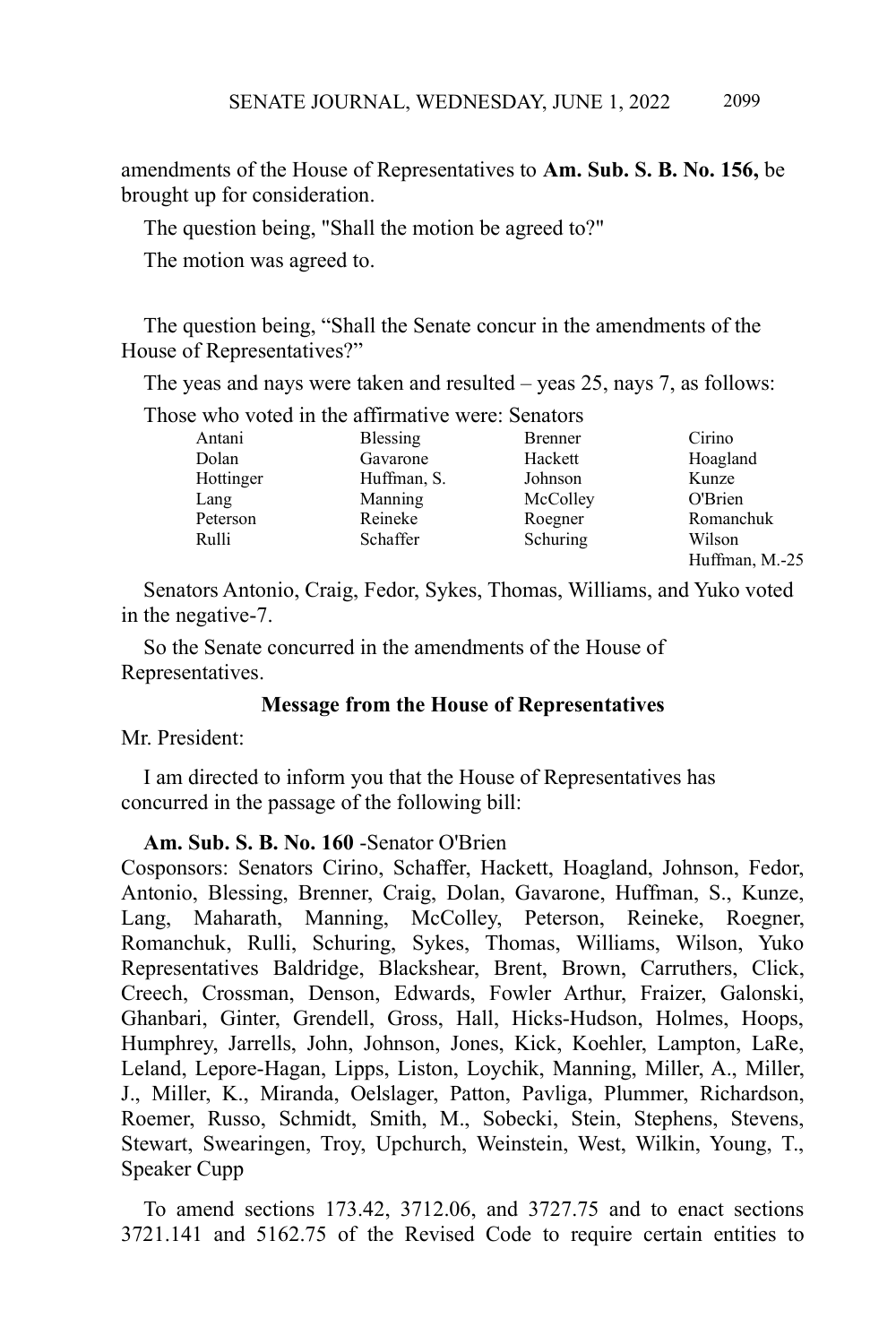inform veterans and their spouses about available health care benefits, to require the Department of Medicaid to inform a veteran who applies for Medicaid about the county veterans service commission, and to name this act the Veteran Information Act.

As a substitute bill with the following additional amendments, in which the concurrence of the Senate is requested.

In line 2 of the title, delete ", 4501.029," In line 8 of the title, delete ", to authorize the" Delete lines 9 through 11 of the title In line 12 of the title, delete "Assembly" In line 15, delete ", 4501.029," Delete lines 388 through 412

Attest: Bradley J. Young, Clerk.

Senator Hottinger moved that pursuant to Senate Rule No. 44, the amendments of the House of Representatives to **Am. Sub. S. B. No. 160,** be brought up for consideration.

The question being, "Shall the motion be agreed to?"

The motion was agreed to.

The question being, "Shall the Senate concur in the amendments of the House of Representatives?"

The yeas and nays were taken and resulted – yeas 32, nays 0, as follows:

Those who voted in the affirmative were: Senators

| Antani      | Antonio  | <b>Blessing</b> | <b>Brenner</b> |
|-------------|----------|-----------------|----------------|
| Cirino      | Craig    | Dolan           | Fedor          |
| Gavarone    | Hackett  | Hoagland        | Hottinger      |
| Huffman, S. | Johnson  | Kunze           | Lang           |
| Manning     | McColley | O'Brien         | Peterson       |
| Reineke     | Roegner  | Romanchuk       | Rulli          |
| Schaffer    | Schuring | Sykes           | Thomas         |
| Williams    | Wilson   | Yuko            | Huffman, M.-32 |

So the Senate concurred in the amendments of the House of Representatives.

# **Message from the House of Representatives**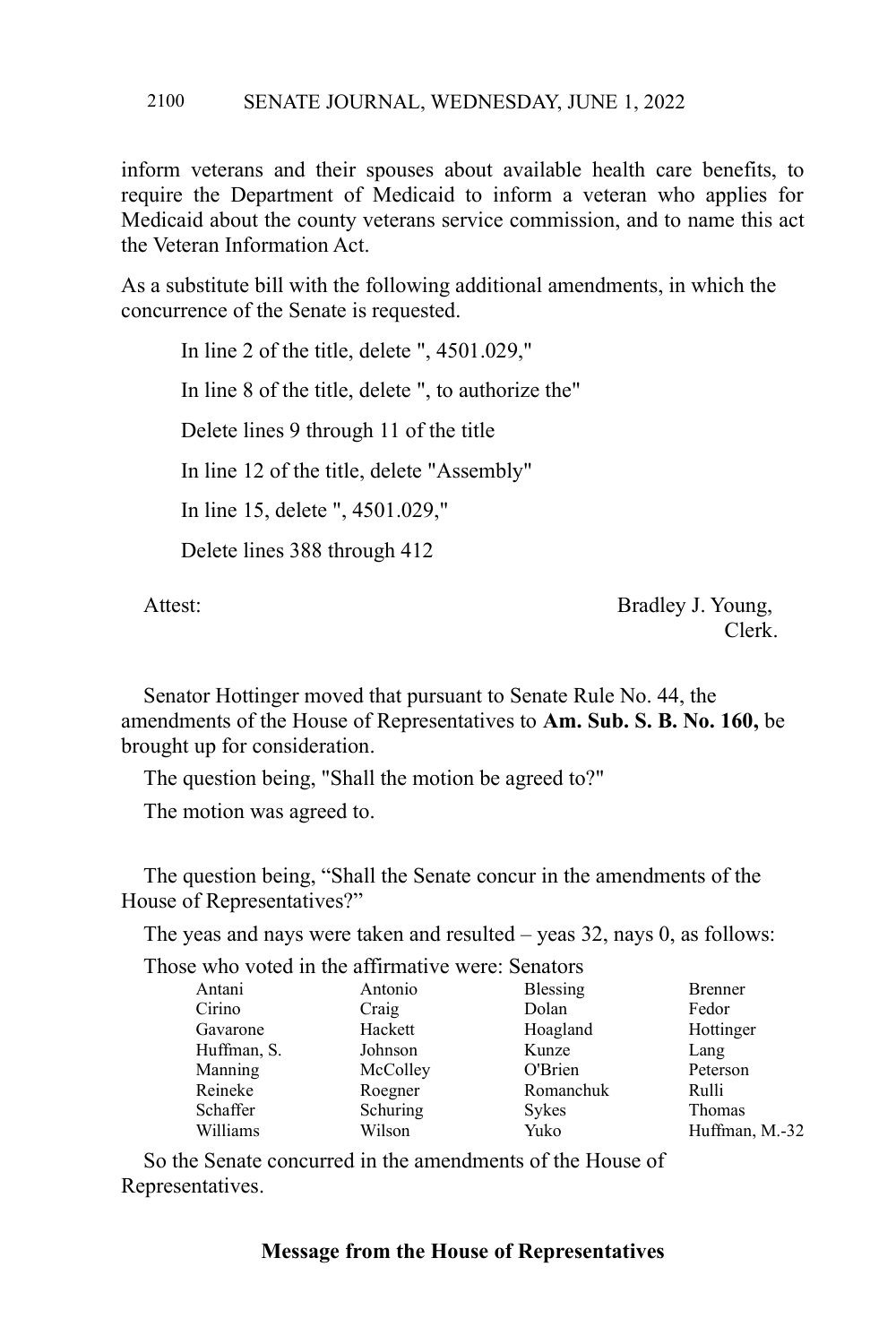# Mr. President:

I am directed to inform you that the House of Representatives has concurred in the passage of the following bill:

#### **Am. Sub. S. B. No. 224** -Senator Cirino

Cosponsors: Senators Lang, Schaffer, Blessing, Hackett, Peterson, Rulli, Thomas, Yuko Representatives Baldridge, Carruthers, Crossman, Fowler Arthur, Galonski, Ginter, Grendell, Hicks-Hudson, Hillyer, Humphrey, Ingram, Jones, Leland, Lepore-Hagan, Liston, Loychik, Miller, A., Miller, J., Pavliga, Seitz, Sheehy, Sobecki, Sykes, West, Young, T.

To amend sections 169.02, 2108.75, 2108.77, 2108.81, 2108.82, 3517.152, 3705.20, 4513.17, 4717.04, 4717.05, 4717.06, 4717.07, 4717.10, 4717.13, 4717.14, 4717.24, 4717.28, 4717.30, 4717.35, and 4717.36 and to enact sections 305.43 and 4717.311 of the Revised Code to make changes to the laws that impact funeral homes, funeral professionals, funeral hearses, funeral escort vehicles, preneed funeral contracts, and the parental right of disposition for a deceased adult child, and to require the appointment of alternates to the Ohio Elections Commission.

As a substitute bill with the following additional amendment, in which the concurrence of the Senate is requested.

After line 889, insert:

"(D) If the executive director of the board has knowledge or notice of a violation of division  $(A)(1)$ ,  $(3)$ ,  $(5)$ , or  $(6)$  of section 4717.13 of the Revised Code or that a person is engaging in the business or profession of funeral directing in violation of division  $(A)(14)$  of that section, the executive director shall investigate the matter, and, upon probable cause appearing, cause an attorney employed by or contracting with the board to file a complaint and prosecute the offender. When requested by the executive director, the prosecuting attorney of the proper county or the attorney general shall take charge of and conduct such prosecution."

Attest: Bradley J. Young, Clerk.

Senator Hottinger moved that pursuant to Senate Rule No. 44, the amendments of the House of Representatives to **Sub. S. B. No. 224,** be brought up for consideration.

The question being, "Shall the motion be agreed to?"

The motion was agreed to.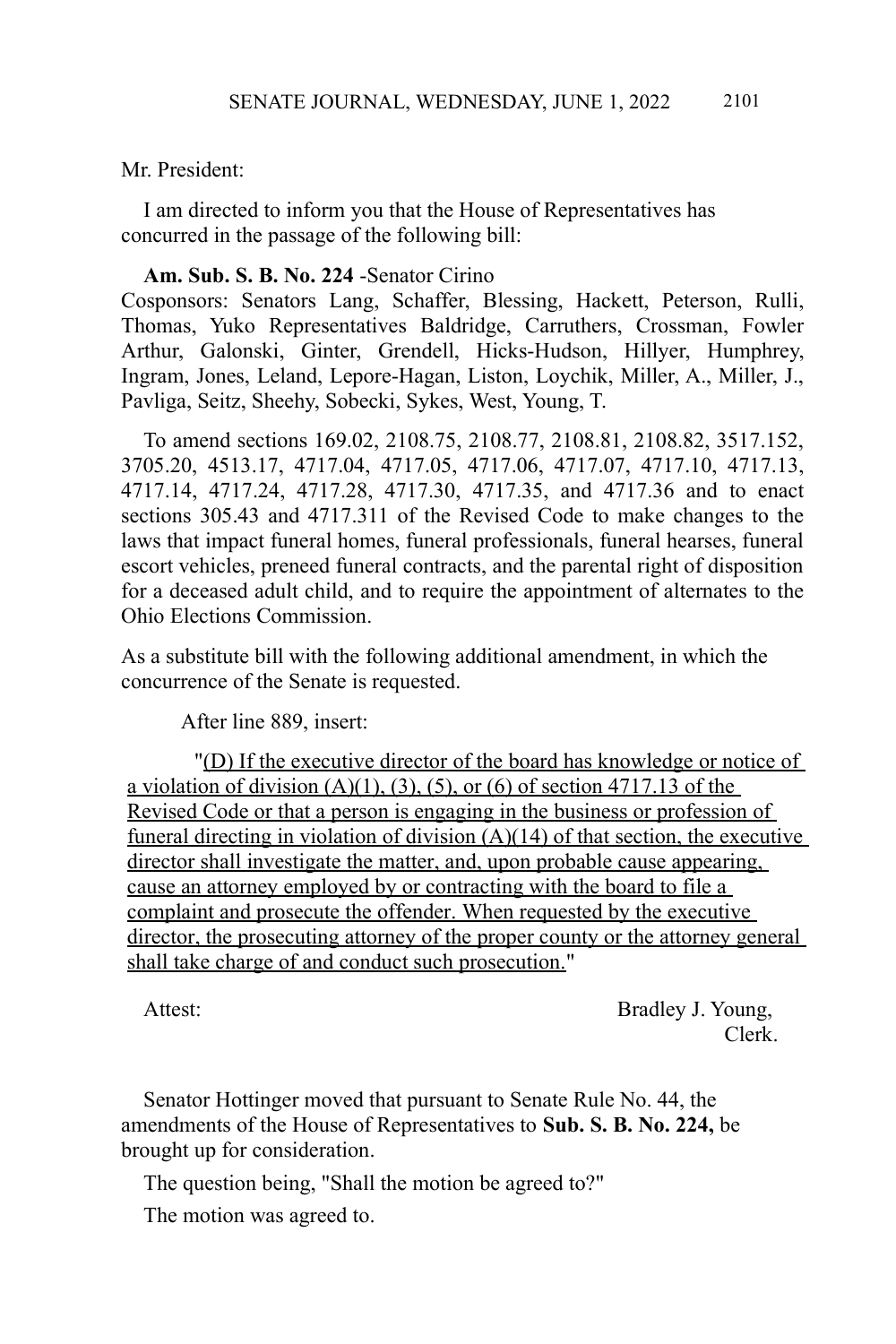The question being, "Shall the Senate concur in the amendments of the House of Representatives?"

The yeas and nays were taken and resulted – yeas 32, nays 0, as follows:

Those who voted in the affirmative were: Senators

| Antani      | Antonio  | Blessing  | <b>Brenner</b> |
|-------------|----------|-----------|----------------|
| Cirino      | Craig    | Dolan     | Fedor          |
| Gavarone    | Hackett  | Hoagland  | Hottinger      |
| Huffman, S. | Johnson  | Kunze     | Lang           |
| Manning     | McColley | O'Brien   | Peterson       |
| Reineke     | Roegner  | Romanchuk | Rulli          |
| Schaffer    | Schuring | Sykes     | Thomas         |
| Williams    | Wilson   | Yuko      | Huffman, M.-32 |
|             |          |           |                |

So the Senate concurred in the amendments of the House of Representatives.

### **Message from the House of Representatives**

Mr. President:

I am directed to inform you that the House of Representatives has concurred in the passage of the following bill:

**Sub. S. B. No. 225** -Senator Schuring

Cosponsors: Senators Lang, Romanchuk, Brenner, Manning, Blessing, Reineke, Gavarone, Rulli, Huffman, S., Antonio, Craig, Peterson, Schaffer, Hottinger, Yuko, Cirino, Hoagland, Antani, Hackett, Kunze, Wilson, Fedor, Dolan, Sykes, Huffman, M., Johnson, Maharath, McColley, O'Brien, Thomas, Williams Representatives Troy, Carruthers, Click, Fraizer, Ghanbari, Grendell, Hall, Hicks-Hudson, Hillyer, Johnson, Jones, Kick, Koehler, Loychik, Merrin, Miller, A., Miller, J., Oelslager, Patton, Pavliga, Richardson, Roemer, Seitz, Sheehy, Smith, K., Sobecki, Stephens, Stoltzfus, Sykes, West, Young, T.

To amend sections 122.84, 149.311, and 5701.11 of the Revised Code and to amend Section 803.210 of H.B. 110 of the 134th General Assembly to modify the historic rehabilitation and the opportunity zone investment tax credits, to adjust the applicability of certain recently enacted provisions related to tax increment financing and downtown redevelopment districts, and to authorize the City of Canton to distribute moneys in the Hartford-Houtz Poor Fund to the Canton Ex-Newsboys Association or any other charitable organization.

As a substitute bill, in which the concurrence of the Senate is requested.

Attest: Bradley J. Young, Clerk.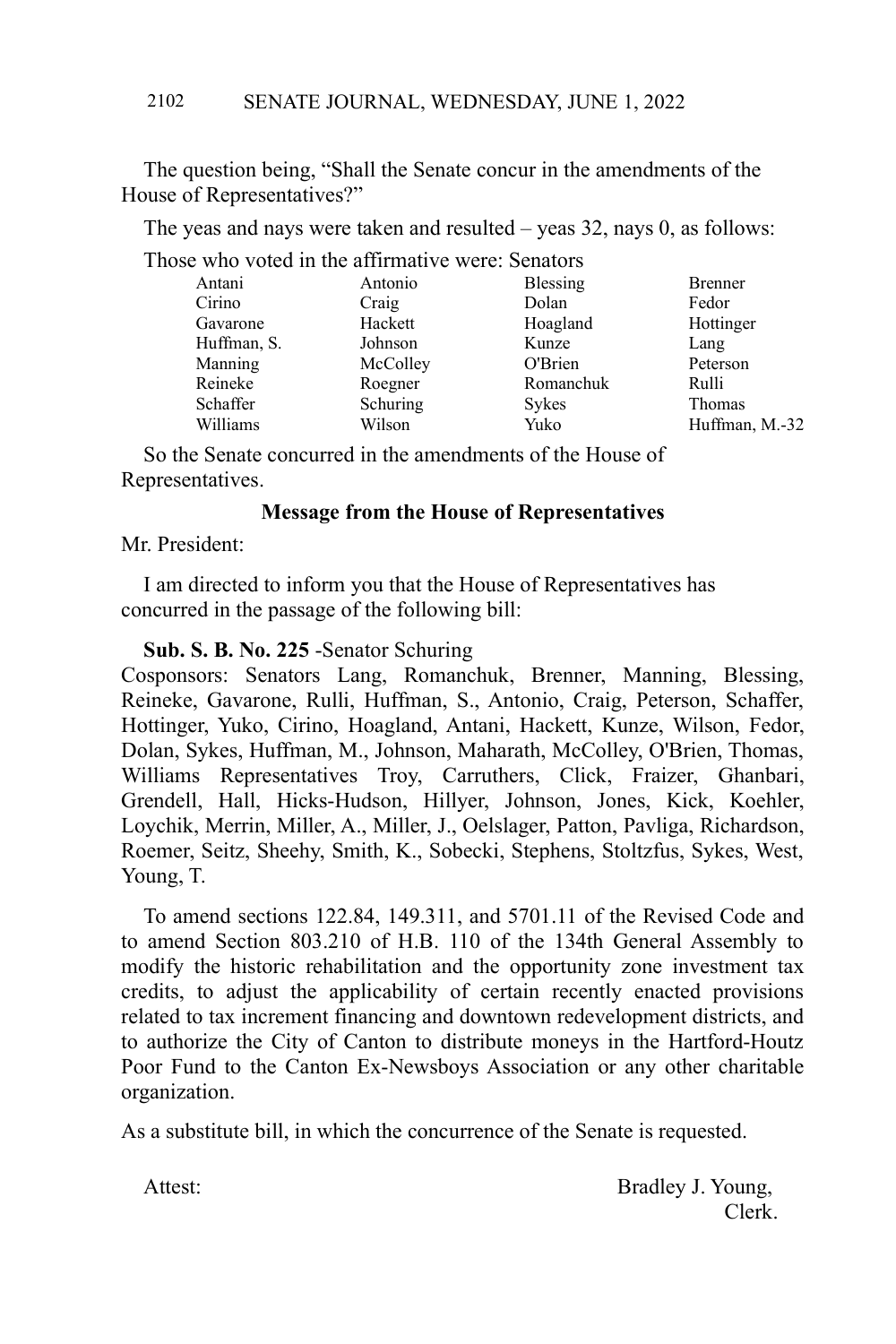Senator Hottinger moved that pursuant to Senate Rule No. 44, the amendments of the House of Representatives to **Sub. S. B. No. 225,** be brought up for consideration.

The question being, "Shall the motion be agreed to?"

The motion was agreed to.

The question being, "Shall the Senate concur in the amendments of the House of Representatives?"

The yeas and nays were taken and resulted – yeas 32, nays 0, as follows:

Those who voted in the affirmative were: Senators

| Antani      | Antonio  | <b>Blessing</b> | <b>Brenner</b> |
|-------------|----------|-----------------|----------------|
| Cirino      | Craig    | Dolan           | Fedor          |
| Gavarone    | Hackett  | Hoagland        | Hottinger      |
| Huffman, S. | Johnson  | Kunze           | Lang           |
| Manning     | McColley | O'Brien         | Peterson       |
| Reineke     | Roegner  | Romanchuk       | Rulli          |
| Schaffer    | Schuring | <b>Sykes</b>    | Thomas         |
| Williams    | Wilson   | Yuko            | Huffman, M.-32 |

So the Senate concurred in the amendments of the House of Representatives.

#### **Message from the House of Representatives**

Mr. President:

I am directed to inform you that the House of Representatives has concurred in the passage of the following bill:

### **Am. Sub. S. B. No. 239** -Senator Blessing

Cosponsors: Senators Roegner, Lang, Kunze, Romanchuk, Johnson, Antonio, Cirino, Gavarone, Hackett, Manning, Reineke, Rulli, Thomas, Wilson, Yuko Representatives Wiggam, Callender, Carruthers, Fraizer, Grendell, Gross, Hillyer, Jones, LaRe, Loychik, Seitz, White

To enact sections 5103.57, 5103.58, and 5103.59 of the Revised Code and to amend Section 261.150 of H.B. 110 of the 134th General Assembly regarding qualifications for professional treatment staff, regarding the fiscal year 2023 payment rates for intermediate care facilities for individuals with intellectual disabilities, and to make an appropriation.

With the following additional amendments, in which the concurrence of the Senate is requested.

In line 2 of the title, after "Code" insert "and to amend Section 261.150 of H.B. 110 of the 134th General Assembly"

In line 3 of the title, after "staff" insert ", regarding the fiscal year 2023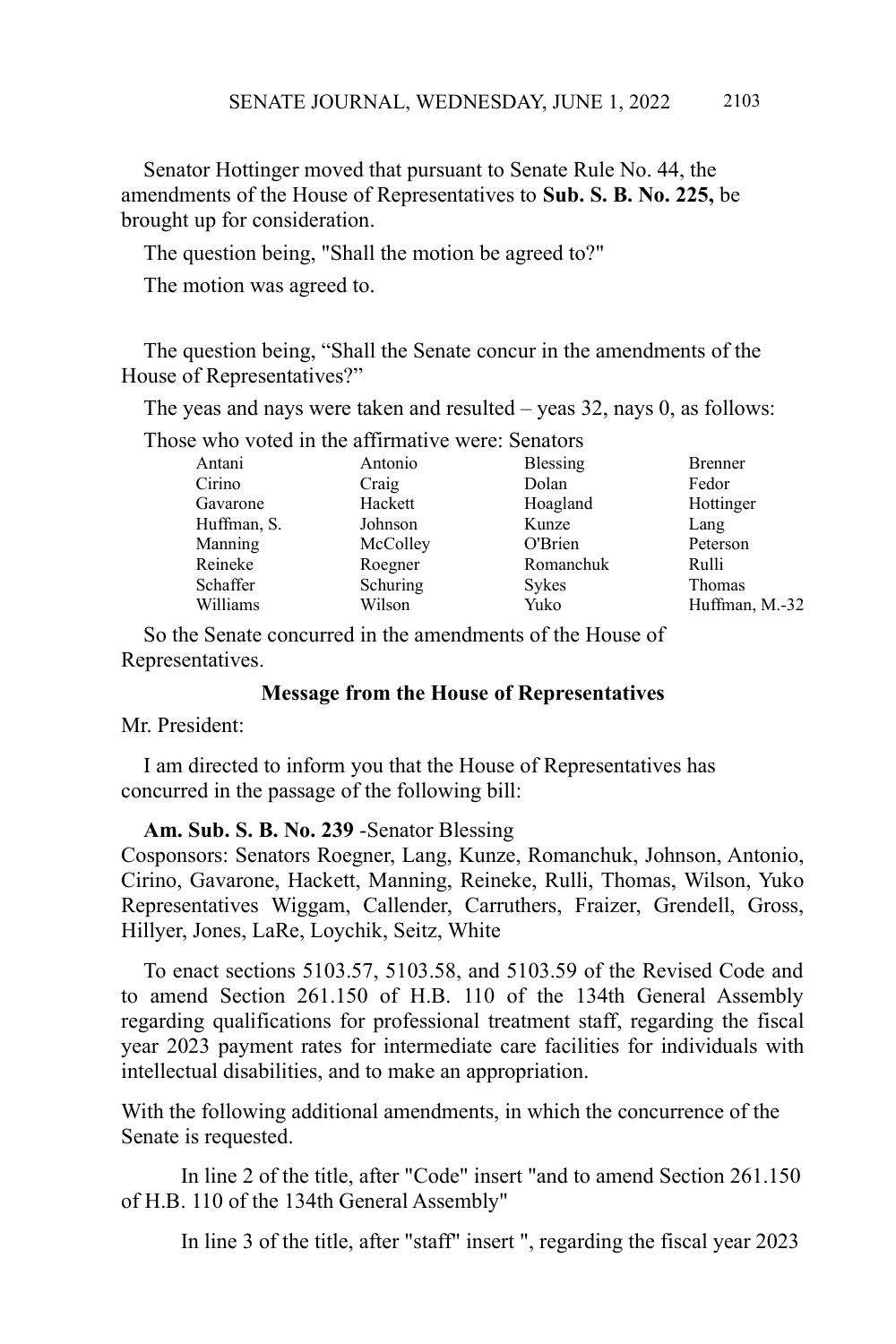payment rates for intermediate care facilities for individuals with intellectual disabilities, and to make an appropriation"

After line 59, insert:

"**Section 2.** That Section 261.150 of H.B. 110 of the 134th General Assembly be amended to read as follows:

**Sec. 261.150.** FISCAL YEAR 2022 and 2023 ICF/IID MEDICAID RATES FOR PEER GROUPS 1, 2, 3, 4, AND 5

(A) As used in this section:

(1) "Change of operator," "entering operator," "exiting operator," "ICF/IID," "ICF/IID services," "Medicaid days," "peer group 1," "peer group 2," "peer group 3," "peer group 4," "peer group 5," "provider," and "provider agreement" have the same meanings as in section 5124.01 of the Revised Code.

(2) "Franchise permit fee" means the fee imposed by sections 5168.60 to 5168.71 of the Revised Code.

(B)(1) This section applies to each ICF/IID that is in peer group 1, peer group 2, peer group 3, peer group 4, or peer group 5 and to which any of the following, as applicable to a fiscal year, applies:

(a) In the context of determining an ICF/IID's total Medicaid payment rate for fiscal year 2022, any of the following is the case:

(i) The provider of the ICF/IID has a valid Medicaid provider agreement for the ICF/IID on June 30, 2021, and a valid Medicaid provider agreement for the ICF/IID during fiscal year 2022.

(ii) The ICF/IID undergoes a change of operator that takes effect during fiscal year 2022, the existing operator has a valid Medicaid provider agreement for the ICF/IID on the day immediately preceding the effective date of the change of operator, and the entering operator has a valid Medicaid provider agreement for the ICF/IID during fiscal year 2022.

(iii) The ICF/IID is a new ICF/IID for which the provider obtains an initial provider agreement during fiscal year 2022.

(b) In the context of determining an ICF/IID's total Medicaid payment rate for fiscal year 2023, any of the following is the case:

(i) The provider of the ICF/IID has a valid Medicaid provider agreement for the ICF/IID on June 30, 2022, and a valid Medicaid provider agreement for the ICF/IID during fiscal year 2023.

(ii) The ICF/IID undergoes a change of operator that takes effect during fiscal year 2023, the existing operator has a valid Medicaid provider agreement for the ICF/IID on the day immediately preceding the effective date of the change of operator, and the entering operator has a valid Medicaid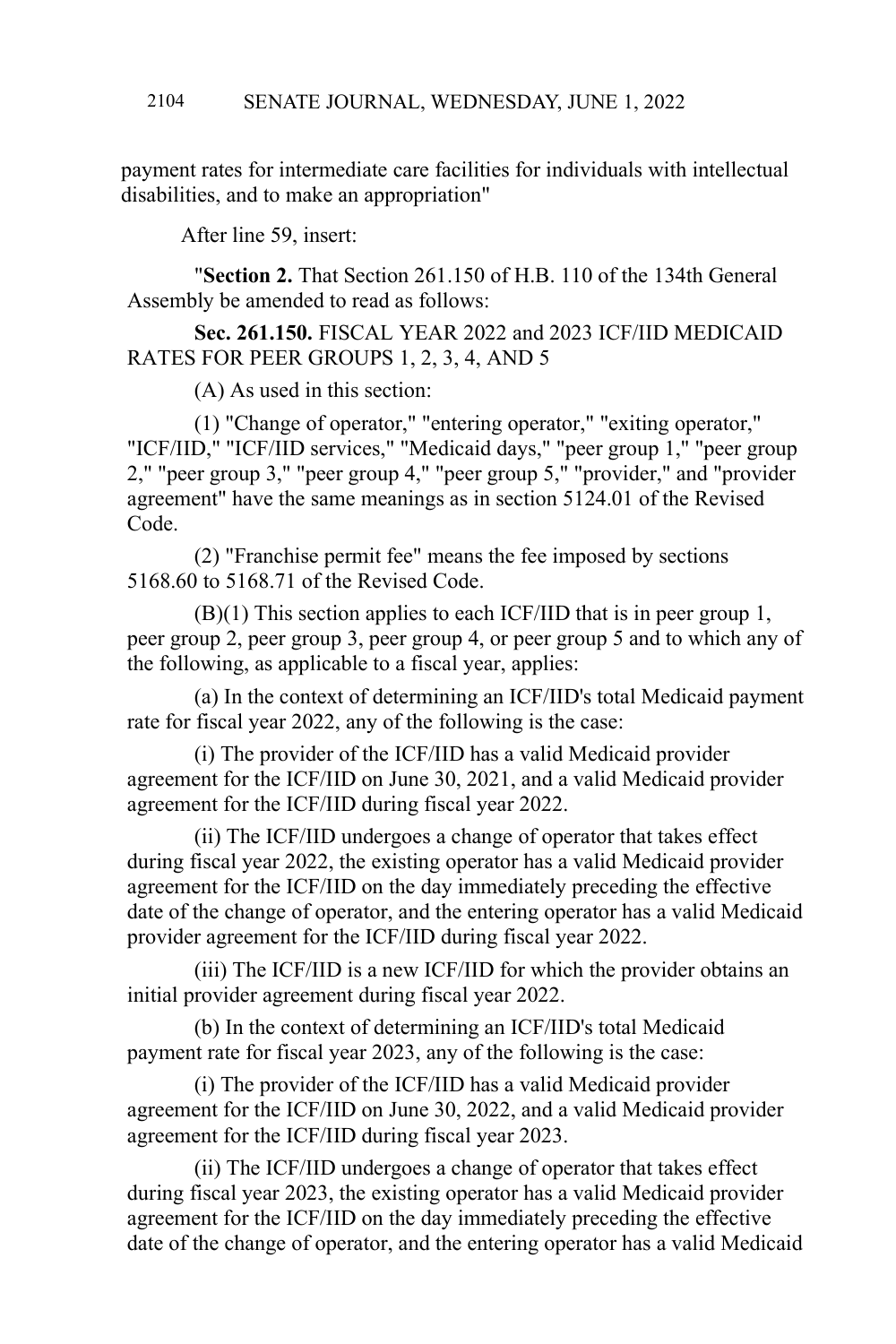provider agreement for the ICF/IID during fiscal year 2023.

(iii) The ICF/IID is a new ICF/IID for which the provider obtains an initial provider agreement during fiscal year 2023.

(2) Notwithstanding Chapter 5124. of the Revised Code, the Department of Developmental Disabilities shall follow this section in determining the rate to be paid for ICF/IID services provided during fiscal years 2022 and 2023 by ICFs/IID subject to this section.

(C)(1) For fiscal year 2022, the Department shall pay the following rates for ICF/IID services:

(a) For each ICF/IID described in division  $(B)(1)(a)(i)$  of this section, the total per Medicaid day rate in effect for the ICF/IID on June 30, 2021, increased by two per cent;

(b) For each ICF/IID described in division  $(B)(1)(a)(ii)$  of this section, the total per Medicaid day rate in effect for the ICF/IID on the day immediately preceding the effective date of the change of operator;

(c) For each ICF/IID described in division  $(B)(1)(a)(iii)$  of this section, a total per Medicaid day rate of \$357.89.

(2) If the mean total per Medicaid day rate for all ICFs/IID to which the section applies, as determined under division  $(B)(1)(b)$  of this section, as of July 1, 2022, and weighted by May Medicaid days from calendar year 2022, is greater than \$365.05, the Department shall adjust, for fiscal year 2023, the total per Medicaid day rate for each ICF/IID to which this section applies by the percentage by which the mean total per Medicaid day rate isgreater than \$365.05For fiscal year 2023, the Department shall pay each ICF/IID a rate as determined under Chapter 5124. of the Revised Code.

(D) If the United States Centers for Medicare and Medicaid Services requires that the franchise permit fee be reduced or eliminated, the Department shall reduce the amount it pays ICF/IID providers under this section as necessary to reflect the loss to the state of the revenue and federal financial participation generated from the franchise permit fee.

(E) Of the foregoing appropriation items 653407, Medicaid Services, 653606, ICF/IID and Waiver Match, and 653654, Medicaid Services, portions shall be used to pay the Medicaid payment rates determined in accordance with this section for ICF/IID services provided during fiscal years 2022 and 2023.

(F) For fiscal year 2023, of the foregoing appropriation item 653654, Medicaid Services, due to the continuation of the enhanced federal medical assistance percentage enacted in Section 6008 of the "Families First Coronavirus Response Act," Pub. L. No. 116-127, up to \$10,000,000 state share, and the corresponding federal share, shall be used to pay the Medicaid payment rates determined in accordance with this section for ICF/IID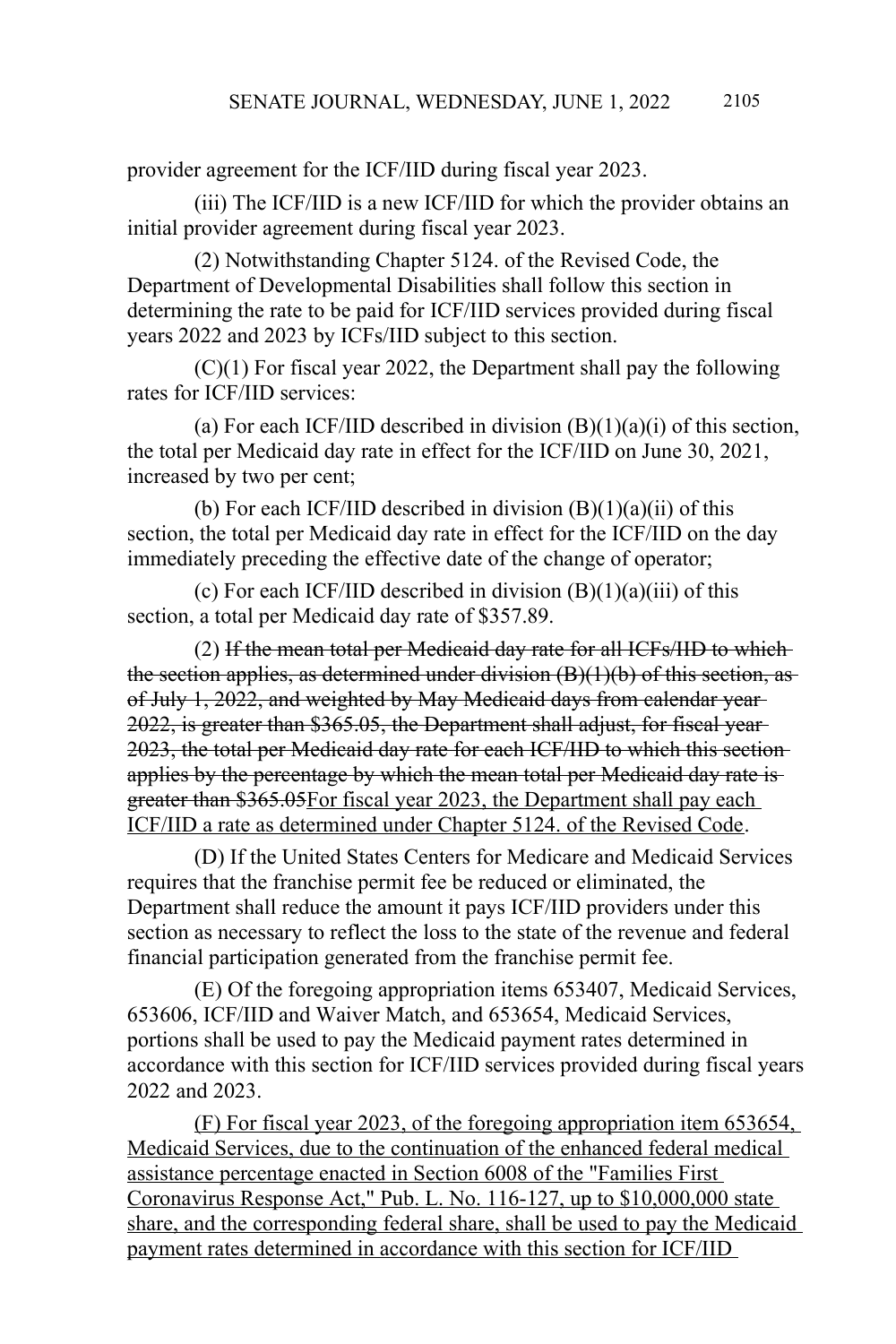services provided during fiscal year 2023.

**Section 3.** That existing Section 261.150 of H.B. 110 of the 134th General Assembly is hereby repealed."

Attest: Bradley J. Young, Clerk.

Senator Hottinger moved that pursuant to Senate Rule No. 44, the amendments of the House of Representatives to **Sub. S. B. No. 239,** be brought up for consideration.

The question being, "Shall the motion be agreed to?"

The motion was agreed to.

The question being, "Shall the Senate concur in the amendments of the House of Representatives?"

The yeas and nays were taken and resulted – yeas 32, nays 0, as follows:

Those who voted in the affirmative were: Senators

| Antani      | Antonio  | Blessing     | <b>Brenner</b> |
|-------------|----------|--------------|----------------|
| Cirino      | Craig    | Dolan        | Fedor          |
| Gavarone    | Hackett  | Hoagland     | Hottinger      |
| Huffman, S. | Johnson  | Kunze        | Lang           |
| Manning     | McColley | O'Brien      | Peterson       |
| Reineke     | Roegner  | Romanchuk    | Rulli          |
| Schaffer    | Schuring | <b>Sykes</b> | Thomas         |
| Williams    | Wilson   | Yuko         | Huffman, M.-32 |

So the Senate concurred in the amendments of the House of Representatives.

### **Message from the House of Representatives**

Mr. President:

I am directed to inform you that the House of Representatives has concurred in the passage of the following bill:

**Am. S. B. No. 264** -Senator Brenner

Cosponsors: Senators Maharath, Hackett, Blessing, Cirino, Craig, Johnson, Reineke, Thomas, Williams, Yuko Representatives Hillyer, Carruthers, Galonski, Grendell, Humphrey, Miller, A., Patton, Pavliga, Roemer, Smith, K., Stevens

To amend section 1322.43 and to enact section 1321.691 of the Revised Code to regulate remote work under the Residential Mortgage Lending Act and the Consumer Installment Loan Act.

With the following additional amendments, in which the concurrence of the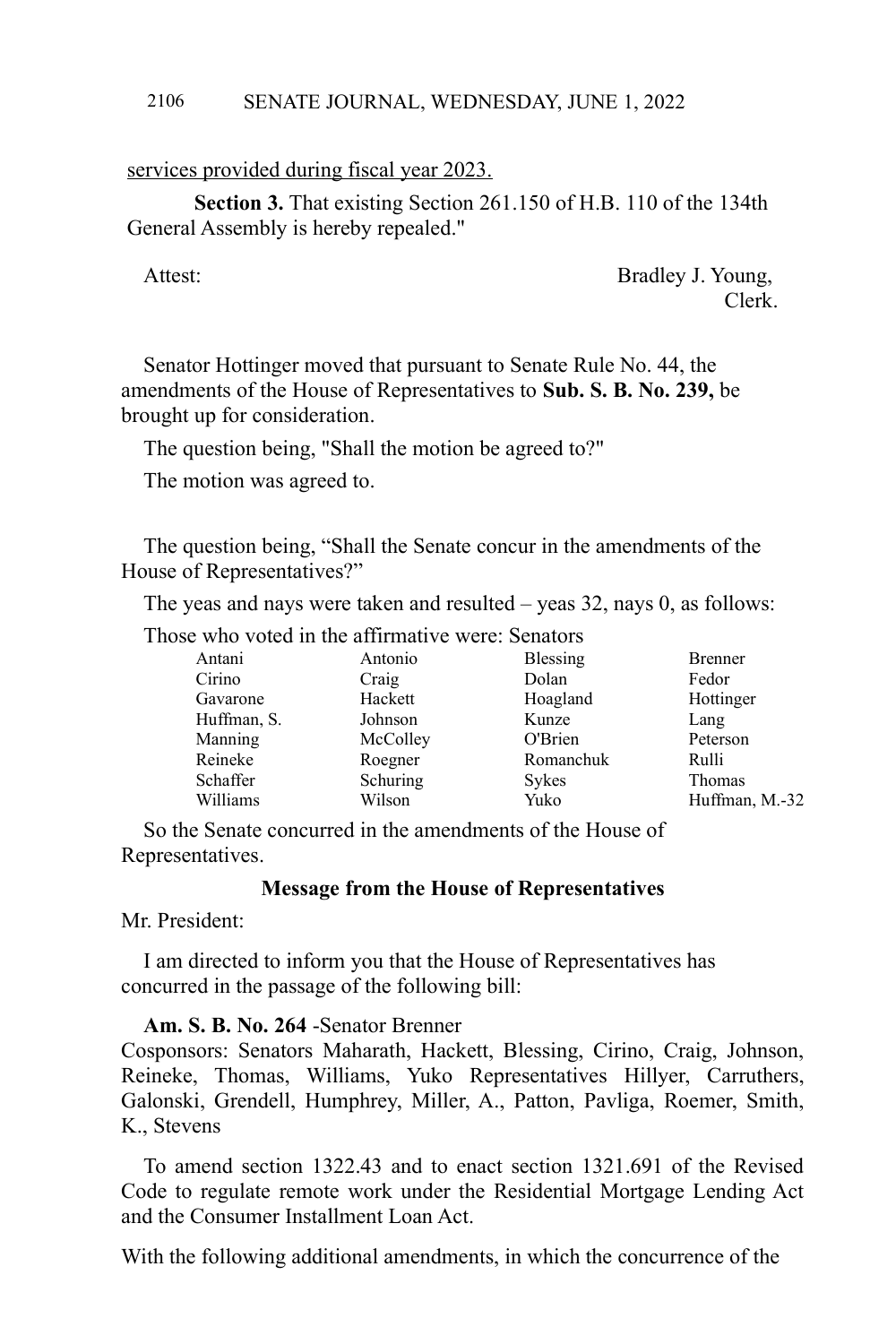Senate is requested.

In line 1 of the title, after "1322.43" insert "and to enact section 1321.691"

In line 2 of the title, delete "by mortgage loan"

Delete line 3 of the title

In line 4 of the title, delete "entities subject to" and insert "under"

In line 5 of the title, after "Act" insert "and the Consumer Installment Loan Act"

In line 6, after "1322.43" insert "be amended and section 1321.691"

In line 7, delete "amended" and insert "enacted"

After line 7, insert:

"**Sec. 1321.691.** (A) As used in this section, "remote location" means the home of an employee or other location selected by the employee that is not a licensed place of business.

(B) Notwithstanding any provision of the Revised Code to the contrary, nothing in sections 1321.62 to 1321.702 of the Revised Code shall be construed to interfere with the ability of a licensee's employee to work from a remote location, provided the licensee does all of the following:

(1) Ensures that in-person customer interactions are conducted only at a licensed place of business;

(2) Maintains appropriate safeguards for licensee and consumer data, information, and records, including the use of secure virtual private networks where appropriate;

(3) Employs appropriate risk-based monitoring and oversight processes of work performed from a remote location and maintains records of such work;

(4) Ensures consumer information and records are not maintained at a remote location;

(5) Ensures consumer and licensee information and records remain accessible and available for regulatory oversight and exams;

(6) Provides appropriate employee training to keep all conversations about, and with, consumers conducted from a remote location confidential, as if conducted from a commercial location, and to ensure remote employees work in an environment conducive and appropriate to that confidentiality;

(7) Keeps a record of all remote locations that are being used, in the form of city, state, and type of location, and makes a list of those locations